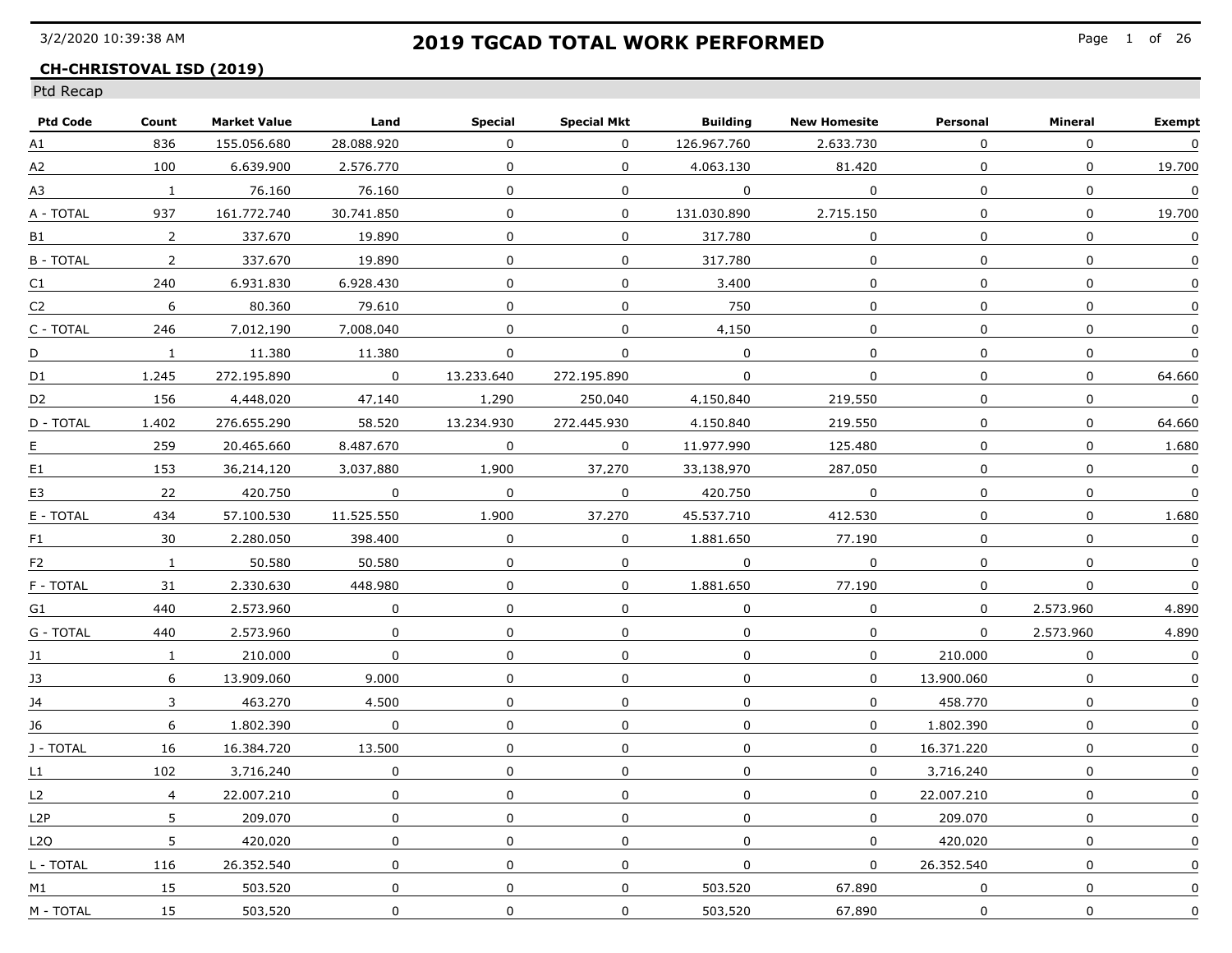| U              |       | .297.460    | 1.019.840  |            |             | 277,620     | 277,620   |            |           |        |
|----------------|-------|-------------|------------|------------|-------------|-------------|-----------|------------|-----------|--------|
| O <sub>2</sub> |       | 499.610     | 30.070     |            |             | 469.540     | 469.540   |            |           |        |
| O - TOTAL      |       | .797.070    | 1 049 910  |            |             | 747.160     | 747.160   |            |           |        |
| XB             |       | .400        |            |            |             |             |           | 1.400      |           |        |
| X - TOTAI      |       | 400         |            |            |             |             |           | 1.400      |           |        |
| PTD TOTAL      | 3.677 | 552.822.260 | 50.866.240 | 13.236.830 | 272.483.200 | 184.173.700 | 4.239.470 | 42.725.160 | 2.573.960 | 90.930 |
| MIXED PTD      | 263   | 65.156.740  | 409.470    | 2.918.490  | 64.401.870  | 345.400     | 63 950    |            |           |        |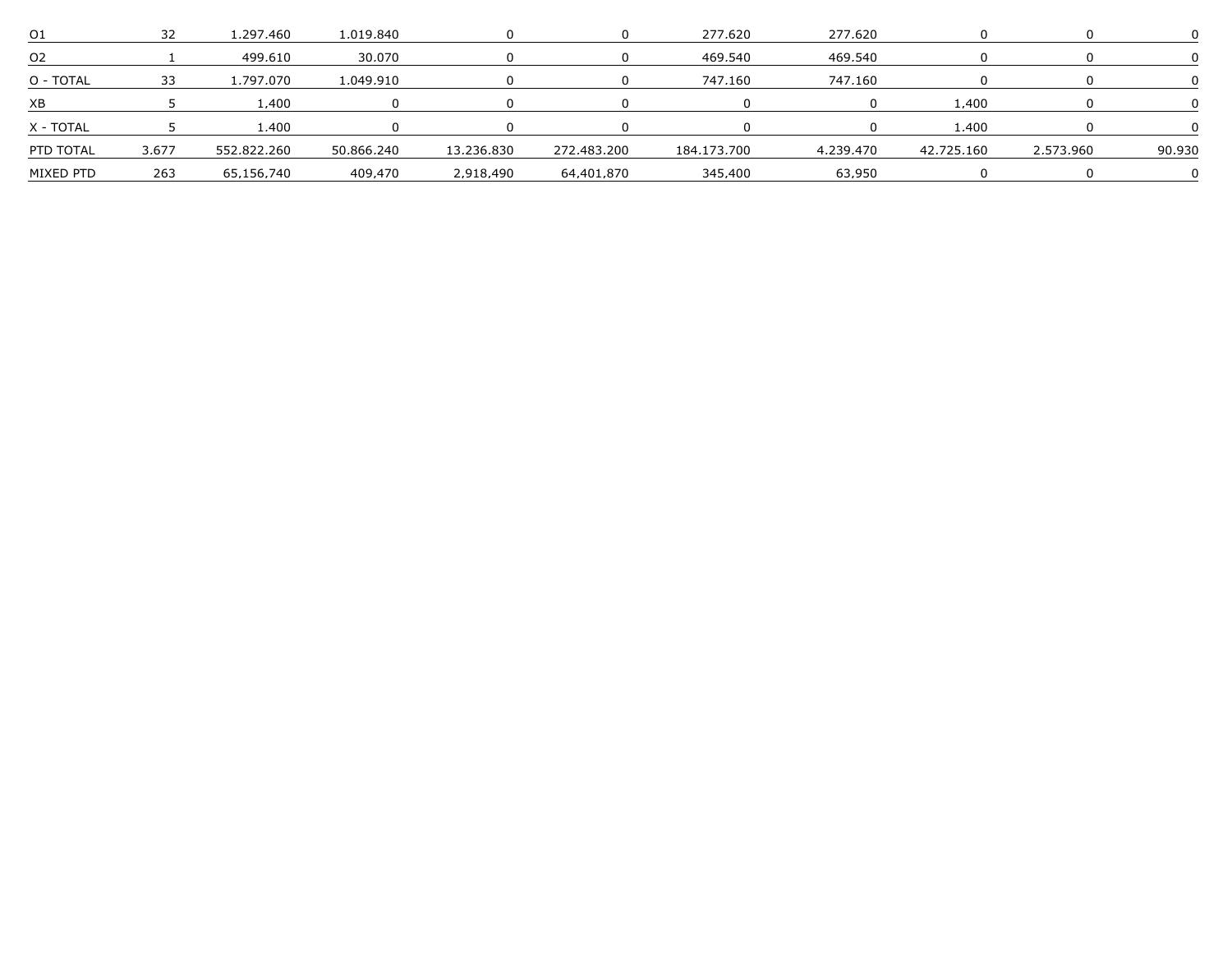### **CR-TOM GREEN COUNTY (2019)**

| Count          | <b>Market Value</b> |             | Special      | <b>Special Mkt</b> |               | <b>New Homesite</b> | Personal        | Mineral          | <b>Exempt</b>    |
|----------------|---------------------|-------------|--------------|--------------------|---------------|---------------------|-----------------|------------------|------------------|
| 2              | 53.390              | 50.070      | $\mathbf 0$  | $\Omega$           | 3.320         | $\mathbf 0$         | $\mathbf 0$     | $\mathbf 0$      | 50.070           |
| $\overline{2}$ | 53.390              | 50.070      | $\Omega$     | $\Omega$           | 3.320         | $\mathbf{0}$        | $\Omega$        | $\mathbf 0$      | 50.070           |
| 34.927         | 4.917.644.825       | 702.746.943 | $\mathbf{0}$ | $\mathbf 0$        | 4.214.897.882 | 47.754.534          | $\Omega$        | $\mathbf 0$      | 422.121          |
| 1.561          | 72.940.740          | 25.366.970  | $\mathbf 0$  | $\mathbf{0}$       | 47.573.770    | 1.125.230           | $\mathbf 0$     | $\boldsymbol{0}$ | 19.700           |
| $\overline{2}$ | 255.110             | 76.160      | 0            | 0                  | 178.950       | $\mathbf{0}$        | 0               | 0                | $\boldsymbol{0}$ |
| $\overline{4}$ | 52,470              | 31,250      | $\mathbf 0$  | 0                  | 21,220        | 0                   | 0               | $\pmb{0}$        | 0                |
| 3              | 37.610              | 34,590      | $\mathbf 0$  | 0                  | 3.020         | $\mathbf 0$         | $\mathbf 0$     | $\pmb{0}$        | $\boldsymbol{0}$ |
| 36.497         | 4.990.930.755       | 728.255.913 | 0            | $\Omega$           | 4.262.674.842 | 48.879.764          | 0               | 0                | 441.821          |
| 436            | 218.370.600         | 41.685.150  | 0            | $\mathbf{0}$       | 176.685.450   | 0                   | $\mathbf 0$     | $\mathbf 0$      | $\Omega$         |
| $\mathbf{1}$   | 142.800             | 20.030      | 0            | $\Omega$           | 122.770       | 0                   | 0               | $\mathbf 0$      | $\mathbf 0$      |
| 437            | 218.513.400         | 41.705.180  | 0            | 0                  | 176.808.220   | 0                   | $\mathbf{0}$    | 0                | $\Omega$         |
| $\overline{4}$ | 39.990              | 11.930      | 0            | 0                  | 28.060        | 0                   | 0               | $\pmb{0}$        | 0                |
| 4.686          | 52.494.720          | 52.335.280  | 0            | $\Omega$           | 159.440       | 0                   | 0               | 0                | 173.450          |
| 918            | 64.953.499          | 64.855.799  | $\mathbf 0$  | 0                  | 97.700        | 0                   | $\mathbf 0$     | $\mathbf 0$      | 85.890           |
| 6              | 18,360              | $\mathbf 0$ | $\mathbf{0}$ | $\Omega$           | 18,360        | $\mathbf 0$         | 0               | $\mathsf{O}$     | $\mathbf 0$      |
| 5.614          | 117.506.569         | 117.203.009 | 0            | 0                  | 303.560       | 0                   | 0               | $\boldsymbol{0}$ | 259.340          |
| $\mathbf{1}$   | 11.380              | 11.380      | 0            | $\mathbf 0$        | $\Omega$      | $\mathbf 0$         | 0               | 0                | $\mathbf 0$      |
| 6.543          | 1.513.811.530       | $\Omega$    | 108.972.360  | 1.513.811.530      | $\Omega$      | $\mathbf 0$         | $\Omega$        | $\pmb{0}$        | 64.660           |
| 1.079          | 33.767.680          | 357.970     | 5.800        | 439.130            | 32.970.580    | 1.308.600           | 0               | $\pmb{0}$        | $\Omega$         |
| 7.623          | 1.547.590.590       | 369.350     | 108.978.160  | 1.514.250.660      | 32.970.580    | 1.308.600           | 0               | $\Omega$         | 64.660           |
| 1.425          | 83,496,210          | 46.518.470  | 500          | 22,410             | 36.955.330    | 450.720             | $\mathbf 0$     | $\mathbf 0$      | 1.680            |
| 1.479          | 305.309.610         | 31.729.800  | 1,900        | 37,270             | 273.542.540   | 4.119.550           | 0               | $\pmb{0}$        | $\pmb{0}$        |
| 58             | 2.677.560           | 111.840     | $\mathbf 0$  | $\mathbf 0$        | 2.565.720     | 179.120             | 0               | 0                | $\Omega$         |
| 161            | 4.174.630           | 69.020      | $\Omega$     | $\mathbf 0$        | 4.105.610     | 68.230              | 0               | 0                | $\Omega$         |
| 3.123          | 395.658.010         | 78.429.130  | 2.400        | 59.680             | 317.169.200   | 4.817.620           | 0               | 0                | 1.680            |
| 2.781          | 941.931.199         | 309.770.438 | $\mathbf 0$  | $\Omega$           | 632.160.761   | 12.038.810          | $\Omega$        | $\mathbf 0$      | 789.760          |
| 104            | 53.765.070          | 12.308.750  | 0            | $\Omega$           | 41.456.320    | 1.634.500           | $\Omega$        | $\mathbf 0$      | $\mathbf 0$      |
| 2.885          | 995.696.269         | 322.079.188 | $\mathbf 0$  | $\mathbf 0$        | 673.617.081   | 13.673.310          | 0               | $\pmb{0}$        | 789.760          |
| 1.735          | 40.069.160          | $\mathbf 0$ | $\mathbf{0}$ | $\mathbf 0$        | $\mathbf{0}$  | $\mathbf 0$         | $\Omega$        | 40.069.160       | 37.190           |
| 1.735          | 40.069.160          | $\mathsf 0$ | $\mathbf 0$  | 0                  | $\mathbf 0$   | 0                   | $\mathbf{0}$    | 40.069.160       | 37.190           |
| 5              | 1.690.940           | 21.580      | 0            | 0                  | 8.260         | $\Omega$            | 1.661.100       | 0                | 0                |
| 17             | 21.583.740          | 80.780      | 0            | $\Omega$           | 197.420       | $\Omega$            | 21.305.540      | $\mathbf 0$      | 0                |
| 127            | 243.560.310         | 3.017.640   | $\mathbf 0$  | $\mathbf 0$        | 2.072.500     | $\mathbf 0$         | 238.470.170     | 0                | $\Omega$         |
| 38             | 16.493.540          | 736.700     | 0            | 0                  | 4.110.560     | 0                   | 11.646.280      | 0                | 0                |
|                |                     |             | Land         |                    |               |                     | <b>Building</b> |                  |                  |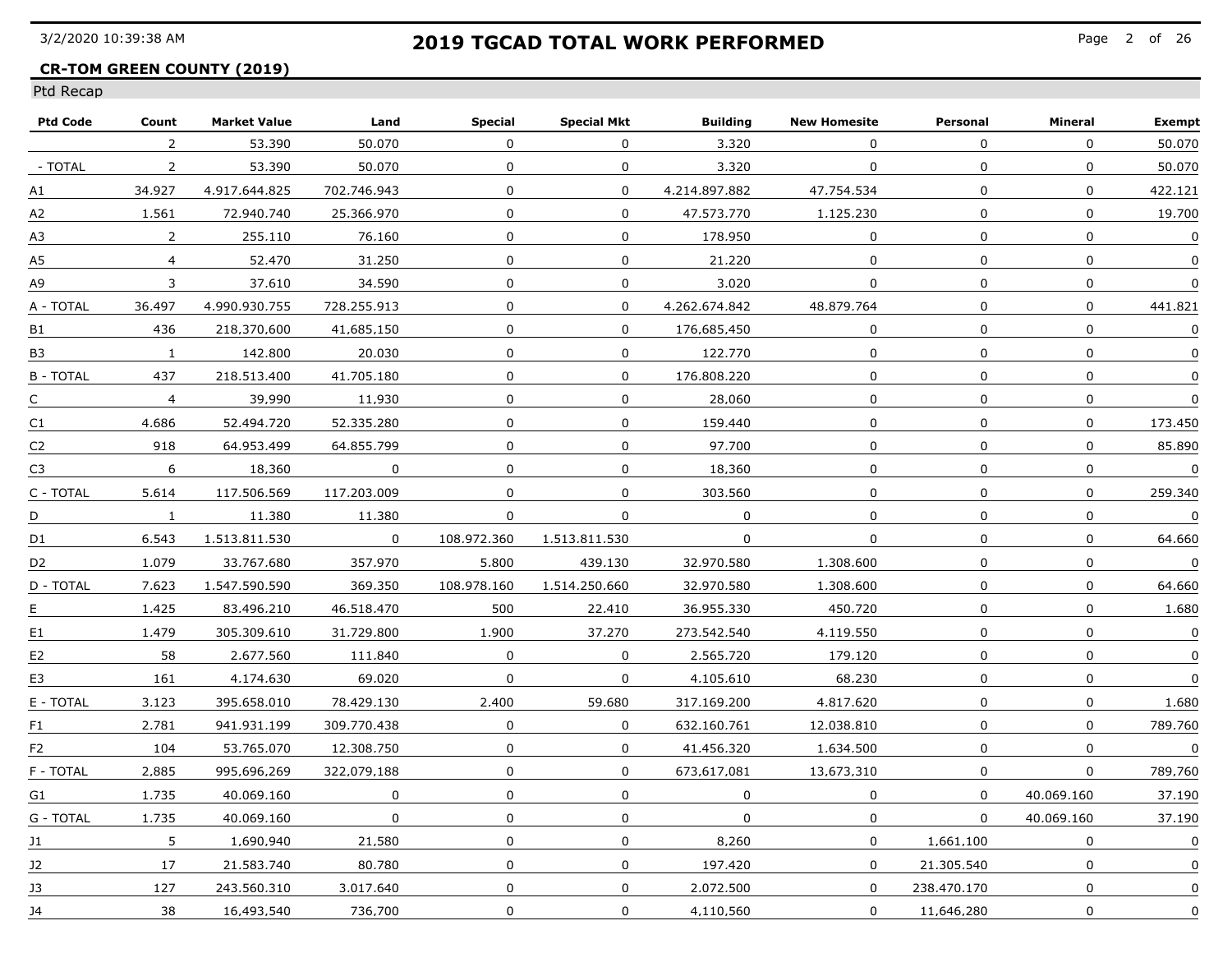| J5                       | 36             | 3.740.970     | 451.120       | $\mathbf 0$  | $\mathbf 0$    | 74,470        | $\mathbf 0$ | 3.215.380     | $\mathbf 0$      | $\pmb{0}$   |
|--------------------------|----------------|---------------|---------------|--------------|----------------|---------------|-------------|---------------|------------------|-------------|
| 16                       | 29             | 10.786.130    | $\Omega$      | $\Omega$     | $\Omega$       | $\Omega$      | $\Omega$    | 10.786.130    | 0                | $\Omega$    |
| $17 -$                   | 8              | 12.687.170    | 0             | $\Omega$     | 0              | $\mathbf{0}$  | $\Omega$    | 12.687.170    | 0                |             |
| J - TOTAL                | 260            | 310.542.800   | 4.307.820     | 0            | $\mathbf{0}$   | 6.463.210     | 0           | 299.771.770   | $\boldsymbol{0}$ | $\Omega$    |
| L1                       | 4.640          | 600.259.260   | 0             | 0            | $\Omega$       | $\Omega$      | 1.140.190   | 600.259.260   | $\boldsymbol{0}$ | $\Omega$    |
| L1A                      | 16             | 3.540.920     | $\Omega$      | $\Omega$     | 0              | $\Omega$      | $\Omega$    | 3.540.920     | 0                |             |
| L1M                      | 95             | 2.264.970     | $\mathbf 0$   | 0            | $\mathbf 0$    | $\mathbf 0$   | $\mathbf 0$ | 2.264.970     | 0                | 0           |
| L2                       | 119            | 321.353.040   | $\mathbf 0$   | $\mathbf 0$  | $\overline{0}$ | $\mathbf{0}$  | $\mathbf 0$ | 321.353.040   | $\mathbf 0$      | $\mathbf 0$ |
| L <sub>2</sub> E         | $\mathbf{1}$   | 159.251.030   | $\Omega$      | $\Omega$     | $\Omega$       | $\Omega$      | $\Omega$    | 159.251.030   | 0                | $\Omega$    |
| L <sub>2</sub> F         | $\mathbf{1}$   | 530.380       | 0             | 0            | 0              | 0             | $\Omega$    | 530.380       | 0                | 0           |
| L2L                      | $\mathbf{1}$   | 1.000         | $\Omega$      | $\Omega$     | 0              | $\mathbf 0$   | $\mathbf 0$ | 1.000         | $\mathbf 0$      | 0           |
| L2P                      | 66             | 7.713.790     | $\Omega$      | 0            | $\mathbf{0}$   | $\Omega$      | $\mathbf 0$ | 7.713.790     | $\mathbf 0$      | 34.600      |
| L <sub>2</sub> O         | 60             | 21.585.230    | 0             | 0            | 0              | 0             | $\Omega$    | 21.585.230    | 0                | $\Omega$    |
| L5                       | $\mathbf{1}$   | 4.188.100     | $\Omega$      | $\Omega$     | $\Omega$       | $\Omega$      | $\Omega$    | 4.188.100     | $\mathbf 0$      | 0           |
| L - TOTAL                | 5,000          | 1.120.687.720 | $\mathbf{0}$  | $\mathbf{0}$ | $\overline{0}$ | $\mathbf 0$   | 1.140.190   | 1.120.687.720 | $\mathbf 0$      | 34,600      |
| M1                       | 1.104          | 23.270.500    | 124.730       | $\Omega$     | $\mathbf 0$    | 23.145.770    | 1.544.090   | $\mathbf 0$   | $\pmb{0}$        | $\mathsf 0$ |
| M2                       | 3              | 146.110       | 1.600         | 0            | 0              | 144.510       | $\Omega$    | 0             | 0                | 0           |
| M - TOTAL                | 1.107          | 23.416.610    | 126.330       | $\Omega$     | $\Omega$       | 23.290.280    | 1.544.090   | $\Omega$      | $\Omega$         | $\Omega$    |
| $\Omega$ <sub>----</sub> | $\overline{2}$ | 408.200       | $\mathbf 0$   | 0            | $\Omega$       | 408.200       | 408.200     | $\Omega$      | $\Omega$         | $\Omega$    |
| 01                       | 1.101          | 19.467.578    | 17.667.468    | 0            | $\mathbf{0}$   | 1.800.110     | 1.447.000   | 0             | 0                | 104.570     |
| 02                       | $\overline{4}$ | 582.970       | 113.430       | 0            | $\mathbf{0}$   | 469.540       | 469.540     | $\Omega$      | $\mathbf 0$      | $\Omega$    |
| O - TOTAL                | 1.107          | 20.458.748    | 17.780.898    | $\mathbf 0$  | $\mathbf 0$    | 2.677.850     | 2.324.740   | $\mathbf 0$   | 0                | 104.570     |
| RO                       | $\mathbf{1}$   | 0             | 0             | $\mathbf{0}$ | $\mathbf 0$    | $\mathbf 0$   | $\mathbf 0$ | $\Omega$      | 0                | $\mathbf 0$ |
| R - TOTAL                | $\mathbf{1}$   | $\Omega$      | 0             | 0            | $\mathbf{0}$   | 0             | 0           | 0             | $\mathbf 0$      | 0           |
| S1                       | 60             | 50.281.010    | $\Omega$      | $\Omega$     | $\Omega$       | $\Omega$      | $\mathbf 0$ | 50.281.010    | $\mathbf 0$      | $\Omega$    |
| S - TOTAL                | 60             | 50.281.010    | $\Omega$      | 0            | 0              | $\Omega$      | $\mathbf 0$ | 50.281.010    | $\mathbf 0$      | $\Omega$    |
| XA                       | $\mathbf{1}$   | 149.680       | 13.860        | 0            | $\mathbf{0}$   | 135.820       | 0           | $\Omega$      | 0                | 149.680     |
| ХB                       | 178            | 51.580        | $\Omega$      | $\Omega$     | $\mathbf 0$    | $\Omega$      | $\Omega$    | 51.580        | 0                | $\Omega$    |
| XD                       | $\mathbf{1}$   | 80.802        | 8.088         | $\Omega$     | $\mathbf 0$    | 72.714        | 72.714      | $\Omega$      | $\mathbf 0$      | $\Omega$    |
| XV                       | $\overline{2}$ | 25.620        | 25.620        | 0            | 0              | 0             | $\mathbf 0$ | 0             | $\pmb{0}$        | 25.620      |
| X - TOTAL                | 182            | 307.682       | 47.568        | 0            | 0              | 208,534       | 72.714      | 51,580        | 0                | 175,300     |
| PTD TOTAL                | 65.633         | 9.831.712.713 | 1.310.354.456 | 108.980.560  | 1.514.310.340  | 5.496.186.677 | 73.761.028  | 1.470.792.080 | 40.069.160       | 1.958.991   |
| MIXED PTD                | 1.722          | 379.260.470   | 4.115.900     | 28.853.090   | 372.916.280    | 2.228.290     | 187.710     | 0             | $\mathbf 0$      | $\Omega$    |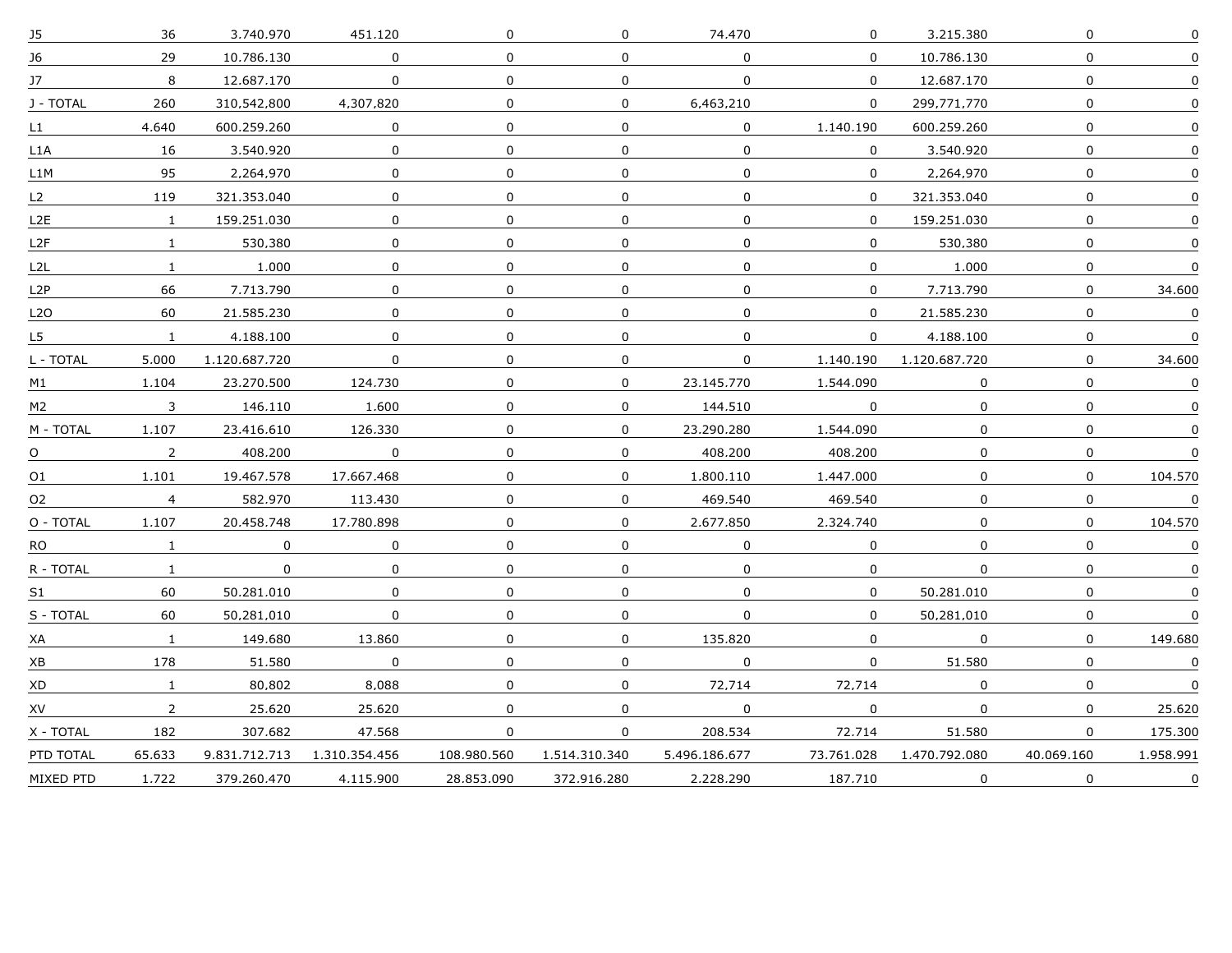### **CT-CITY OF SAN ANGELO (2019)**

| <b>Ptd Code</b>  | Count          | <b>Market Value</b> | Land        | Special      | Special Mkt  | <b>Building</b> | <b>New Homesite</b> | Personal     | Mineral          | <b>Exempt</b>           |
|------------------|----------------|---------------------|-------------|--------------|--------------|-----------------|---------------------|--------------|------------------|-------------------------|
| A1               | 30.399         | 4.121.439.865       | 585.886.899 | $\Omega$     | $\mathbf{0}$ | 3.535.552.966   | 36.245.714          | $\Omega$     | $\Omega$         | 422.121                 |
| A2               | 258            | 6.037.880           | 2.206.020   | $\Omega$     | $\Omega$     | 3.831.860       | 53.250              | $\Omega$     | $\mathbf 0$      | $\mathbf{0}$            |
| A5               | $\overline{2}$ | 21.970              | 21.450      | $\mathbf 0$  | $\mathbf{0}$ | 520             | $\mathbf 0$         | $\Omega$     | $\mathbf 0$      | $\Omega$                |
| A - TOTAL        | 30.659         | 4.127.499.715       | 588.114.369 | $\mathbf 0$  | $\Omega$     | 3.539.385.346   | 36.298.964          | $\Omega$     | $\boldsymbol{0}$ | 422.121                 |
| B1               | 429            | 217.249.030         | 41.575.430  | $\Omega$     | 0            | 175.673.600     | $\Omega$            | $\Omega$     | $\mathbf 0$      | $\boldsymbol{0}$        |
| B3               | $\mathbf{1}$   | 142,800             | 20.030      | $\mathbf 0$  | 0            | 122,770         | $\mathbf 0$         | $\mathbf 0$  | 0                | 0                       |
| <b>B-TOTAL</b>   | 430            | 217.391.830         | 41.595.460  | $\mathbf 0$  | $\mathbf{0}$ | 175.796.370     | $\mathsf{O}$        | $\mathbf 0$  | $\mathbf 0$      | $\boldsymbol{0}$        |
| C1               | 2.997          | 29.430.780          | 29.370.540  | $\Omega$     | $\mathbf{0}$ | 60.240          | $\mathbf 0$         | $\Omega$     | $\Omega$         | 117.790                 |
| C <sub>2</sub>   | 807            | 60.462.269          | 60.389.429  | $\Omega$     | $\Omega$     | 72.840          | $\mathbf 0$         | $\Omega$     | $\mathbf 0$      | 85.890                  |
| C3               | $\overline{3}$ | 8.400               | $\Omega$    | $\Omega$     | $\mathbf{0}$ | 8.400           | $\mathbf 0$         | $\Omega$     | $\mathbf 0$      | $\mathbf 0$             |
| C - TOTAL        | 3.807          | 89.901.449          | 89.759.969  | $\Omega$     | 0            | 141.480         | $\Omega$            | $\Omega$     | 0                | 203.680                 |
| D1               | 156            | 13.174.400          | $\Omega$    | 696.680      | 13.174.400   | $\Omega$        | 0                   | $\Omega$     | $\mathbf 0$      | $\Omega$                |
| D <sub>2</sub>   | 33             | 798.020             | 198.890     | $\Omega$     | $\Omega$     | 599.130         | $\mathbf 0$         | $\Omega$     | $\mathbf 0$      | 0                       |
| D - TOTAL        | 189            | 13.972.420          | 198.890     | 696.680      | 13.174.400   | 599.130         | $\mathsf{O}$        | $\mathbf{0}$ | $\mathbf 0$      | 0                       |
| E                | 225            | 10,326,260          | 9.547.880   | $\mathbf 0$  | $\mathbf 0$  | 778,380         | $\mathsf{O}$        | $\mathbf 0$  | $\mathbf 0$      | 0                       |
| E1               | 28             | 5.287.200           | 754.570     | $\Omega$     | $\mathbf{0}$ | 4.532.630       | 0                   | $\Omega$     | $\boldsymbol{0}$ | $\Omega$                |
| E3               | 16             | 118.120             | 9.880       | $\Omega$     | 0            | 108.240         | $\Omega$            | $\Omega$     | 0                | 0                       |
| E - TOTAL        | 269            | 15.731.580          | 10.312.330  | $\Omega$     | 0            | 5.419.250       | $\Omega$            | $\Omega$     | $\mathbf 0$      | 0                       |
| F1               | 2.460          | 886.314.489         | 296.706.188 | $\Omega$     | $\mathbf{O}$ | 589.608.301     | 10.376.240          | $\Omega$     | $\Omega$         | 789.760                 |
| F2               | 66             | 40.238.180          | 7.045.290   | $\Omega$     | $\mathbf{0}$ | 33.192.890      | 1.433.250           | $\Omega$     | $\mathbf 0$      | $\mathbf 0$             |
| F - TOTAL        | 2,526          | 926.552.669         | 303.751.478 | $\mathbf 0$  | $\mathbf 0$  | 622.801.191     | 11,809,490          | 0            | $\mathbf{0}$     | 789.760                 |
| J2               | 14             | 21.276.340          | 79.280      | $\mathbf 0$  | 0            | 197.420         | $\mathbf 0$         | 20.999.640   | $\mathbf 0$      | $\overline{\mathbf{0}}$ |
| 13               | 71             | 92.537.790          | 1.980.740   | $\Omega$     | 0            | 2.072.500       | $\Omega$            | 88.484.550   | $\Omega$         | $\Omega$                |
| 14               | 15             | 13.490.180          | 678.560     | 0            | 0            | 3.880.550       | 0                   | 8.931.070    | 0                | 0                       |
| 15               | 29             | 1.460.940           | 430.840     | $\Omega$     | $\Omega$     | 74.470          | $\Omega$            | 955.630      | $\mathbf 0$      | 0                       |
| 16               | $2^{\circ}$    | 495.630             | $\Omega$    | $\Omega$     | $\mathbf{0}$ | $\Omega$        | $\Omega$            | 495.630      | $\mathbf 0$      | 0                       |
| 17               | $\overline{4}$ | 11.968.630          | $\Omega$    | $\Omega$     | $\mathbf{0}$ | $\mathbf{0}$    | $\Omega$            | 11.968.630   | $\mathbf 0$      | $\Omega$                |
| J - TOTAL        | 135            | 141.229.510         | 3.169.420   | $\mathbf 0$  | $\mathbf 0$  | 6.224.940       | $\mathbf 0$         | 131.835.150  | 0                | $\pmb{0}$               |
| $\overline{11}$  | 3.855          | 526.153.220         | 0           | $\mathbf 0$  | 0            | $\overline{0}$  | 1,140,190           | 526.153.220  | $\pmb{0}$        | $\pmb{0}$               |
| L1A              | 16             | 3.540.920           | 0           | $\mathbf 0$  | 0            | $\overline{0}$  | $\mathbf{0}$        | 3.540.920    | $\pmb{0}$        | 0                       |
| L1M              | 94             | 2.261.550           | 0           | $\Omega$     | 0            | $\mathbf 0$     | $\Omega$            | 2.261.550    | $\mathbf 0$      | 0                       |
| L <sub>2</sub>   | 56             | 225.236.030         | $\mathbf 0$ | $\Omega$     | $\mathbf{0}$ | $\Omega$        | $\Omega$            | 225.236.030  | $\mathbf 0$      | $\Omega$                |
| L2F              | $\mathbf{1}$   | 530.380             | $\Omega$    | $\mathbf{0}$ | $\mathbf 0$  | $\mathbf{0}$    | $\mathbf 0$         | 530.380      | $\boldsymbol{0}$ | $\mathbf 0$             |
| L <sub>2</sub> P | 31             | 4.585.450           | 0           | $\Omega$     | 0            | $\mathbf 0$     | $\Omega$            | 4.585.450    | 0                | 34.600                  |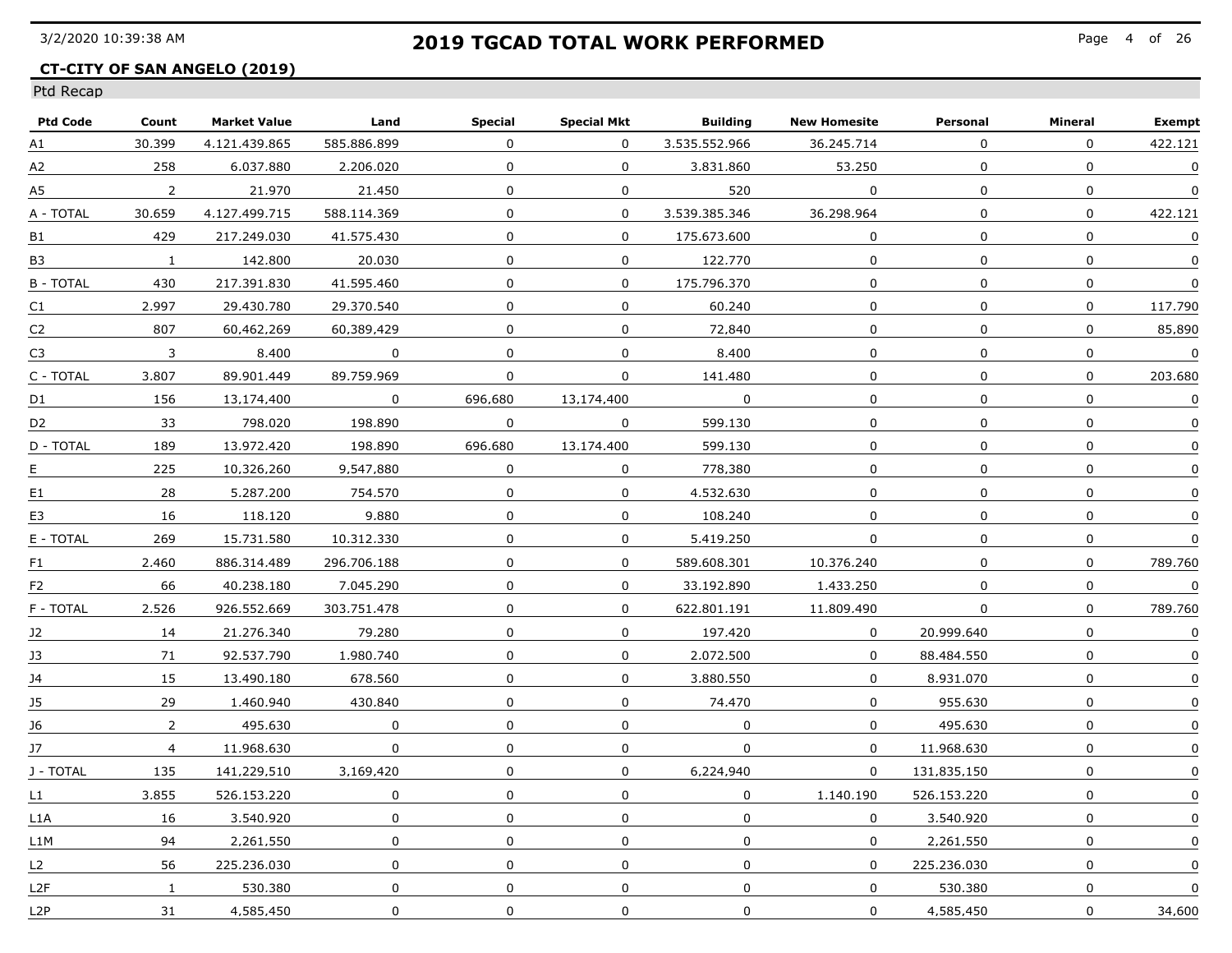| L <sub>20</sub> | 34             | 16.022.550    |               |         |              |               |            | 16,022,550  |              |           |
|-----------------|----------------|---------------|---------------|---------|--------------|---------------|------------|-------------|--------------|-----------|
|                 | $\mathbf{1}$   | 4.188.100     |               |         | <sup>0</sup> |               |            | 4.188.100   | $\Omega$     |           |
| - TOTAL         | 4.088          | 782.518.200   |               |         |              |               | 1.140.190  | 782.518.200 | $\Omega$     | 34.600    |
| M1              | 707            | 9.976.720     | $\Omega$      |         | 0            | 9.976.720     | 153.990    |             | n            |           |
| M2              | 2              | 37.300        | 1.600         |         |              | 35.700        |            |             |              |           |
| M - TOTAL       | 709            | 10.014.020    | 1.600         |         | $\Omega$     | 10.012.420    | 153.990    |             |              |           |
|                 | $\overline{2}$ | 408,200       | $\mathbf 0$   |         | 0            | 408,200       | 408,200    |             | <sup>0</sup> |           |
| Ω1              | 832            | 14,689,713    | 13,170,183    |         | $\Omega$     | 1,519,530     | 1,169,380  |             | $\Omega$     | 104.570   |
| O2              | 3              | 83.360        | 83.360        |         |              | 0             |            |             | $\Omega$     |           |
| O - TOTAL       | 837            | 15.181.273    | 13.253.543    |         | $\Omega$     | 1.927.730     | 1.577.580  |             | $\Omega$     | 104.570   |
| S1              | 57             | 49.689.130    |               |         |              |               |            | 49.689.130  |              |           |
| S - TOTAL       | 57             | 49.689.130    | $\Omega$      |         |              |               |            | 49.689.130  | $\Omega$     |           |
|                 |                | 149.680       | 13.860        |         |              | 135.820       |            |             | $\Omega$     | 149.680   |
|                 | 141            | 41.510        | $\Omega$      |         |              |               |            | 41.510      |              |           |
| XD              |                | 80,802        | 8,088         |         | <sup>n</sup> | 72.714        | 72,714     |             | n            |           |
| XV              |                | 24,120        | 24,120        |         |              |               |            |             |              | 24,120    |
| X - TOTAL       | 144            | 296.112       | 46.068        |         | $\Omega$     | 208.534       | 72.714     | 41.510      | $\Omega$     | 173.800   |
| MIXED PTD       | 75             | 4.650.700     | 223.830       | 192.770 | 4.288.610    | 138.260       |            |             | n            |           |
| PTD TOTAL       | 43.850         | 6.389.977.908 | 1.050.203.127 | 696.680 | 13.174.400   | 4.362.516.391 | 51.052.928 | 964.083.990 | $\Omega$     | 1.728.531 |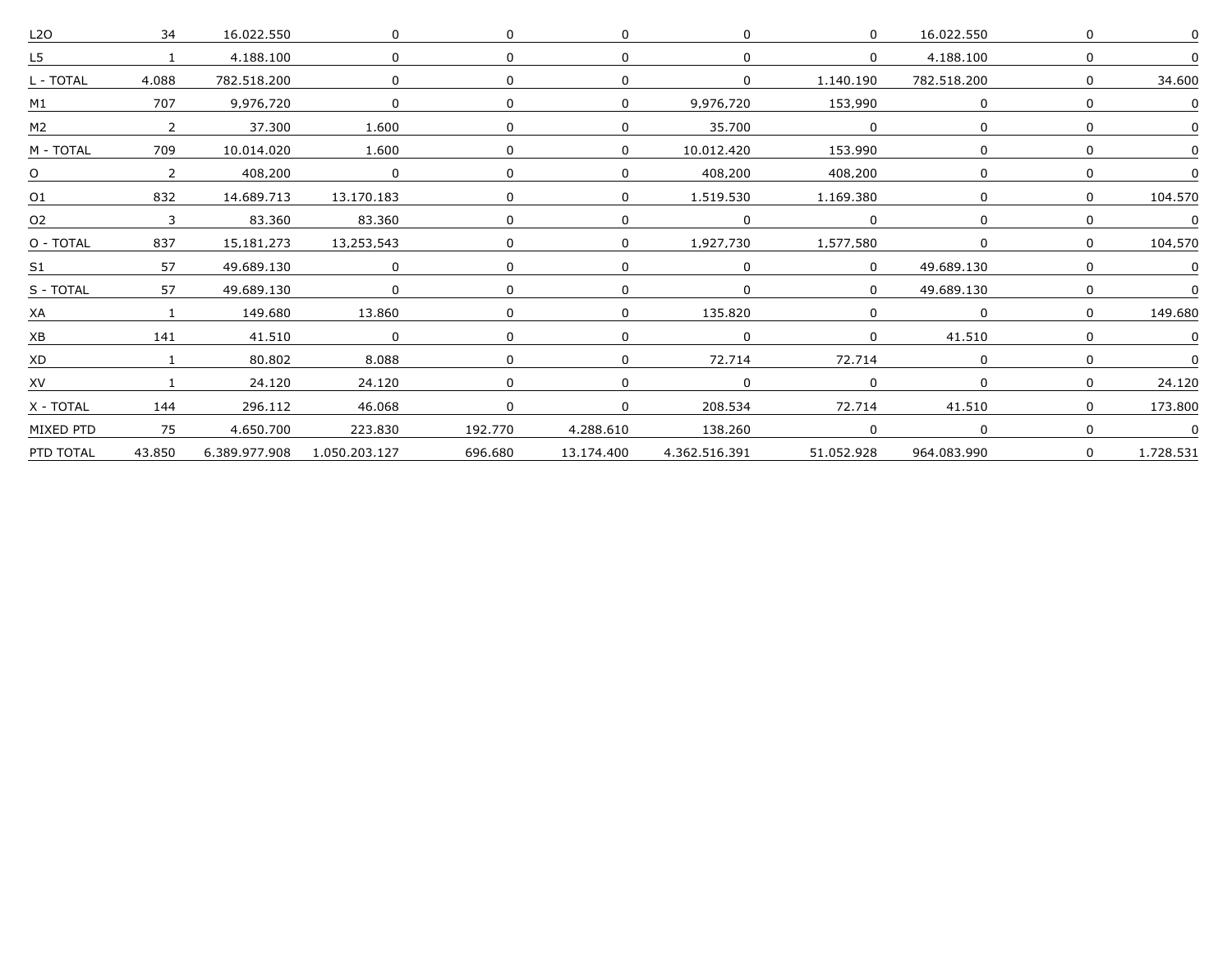### **FD-TGC EMERGENCY SERVICES #1**

| 53.390<br>50.070<br>$\Omega$<br>3.320<br>$\Omega$<br>$\Omega$<br>$\mathbf 0$<br>2<br>$\Omega$<br>53.390<br>50.070<br>3.320<br>- TOTAL<br>$\overline{2}$<br>$\Omega$<br>$\Omega$<br>$\Omega$<br>$\Omega$<br>$\Omega$<br>$\mathbf 0$<br>$\mathbf 0$<br>$\Omega$<br>244.786.690<br>$\Omega$<br>2.055<br>285.071.010<br>40.284.320<br>6.804.010<br>А1<br>$\boldsymbol{0}$<br>$\mathbf 0$<br>$\Omega$<br>$\mathbf{0}$<br>1.021<br>48.509.650<br>15.896.800<br>32.612.850<br>664.940<br>А2<br>$\overline{0}$<br>$\boldsymbol{0}$<br>$\overline{2}$<br>30.500<br>9.800<br>0<br>20.700<br>$\mathbf{0}$<br>A5<br>0<br>$\mathbf 0$<br>$\pmb{0}$<br>$\overline{2}$<br>4,420<br>1,400<br>$\mathbf{0}$<br>0<br>3,020<br>0<br>А9<br>$\mathbf 0$<br>333.615.580<br>56.192.320<br>$\mathbf 0$<br>0<br>277.423.260<br>7.468.950<br>A - TOTAL<br>3,080<br>$\mathbf{0}$<br>699.910<br>89.730<br>$\mathbf 0$<br>$\Omega$<br>$\Omega$<br>610.180<br>$\Omega$<br>$\overline{4}$<br>$\Omega$<br>B1<br>$\mathbf 0$<br><b>B - TOTAL</b><br>$\overline{4}$<br>699.910<br>89.730<br>$\mathbf 0$<br>$\Omega$<br>$\mathbf{0}$<br>$\Omega$<br>610.180<br>$\Omega$<br>$\mathbf 0$<br>$\mathbf 0$<br>$\overline{4}$<br>39.990<br>11.930<br>0<br>28.060<br>0<br>C<br>$\mathbf 0$<br>1.119<br>8.626.780<br>8.540.640<br>$\Omega$<br>0<br>86.140<br>$\Omega$<br>C1<br>0<br>0<br>$\Omega$<br>C <sub>2</sub><br>68<br>2.165.660<br>2.141.550<br>$\Omega$<br>0<br>24.110<br>$\Omega$<br>9.960<br>$\mathbf{0}$<br>9.960<br>0<br>$\mathbf 0$<br>$\Omega$<br>0<br>$\overline{3}$<br>$\overline{0}$<br>C3<br>$\overline{0}$<br>C - TOTAL<br>10.842.390<br>$\mathbf 0$<br>148,270<br>$\mathbf 0$<br>$\mathbf{0}$<br>1.194<br>10.694.120<br>$\mathbf{0}$<br>$\Omega$<br>$\mathbf 0$<br>$\overline{0}$<br>$\mathbf 0$<br>$\overline{\phantom{0}}$<br>1.131<br>201.313.060<br>11,339,080<br>201.313.060<br>D1<br>$\mathbf 0$<br>247<br>8.425.150<br>1.900<br>$\Omega$<br>4.510<br>189.090<br>8.234.160<br>471.670<br>D2<br>$\mathbf 0$<br>D - TOTAL<br>1.378<br>209.738.210<br>1.900<br>11.343.590<br>471.670<br>201.502.150<br>8.234.160<br>$\Omega$<br>$\mathbf 0$<br>475<br>21.955.800<br>16.258.120<br>500<br>22.410<br>5.675.270<br>17.520<br>E<br>$\Omega$<br>$\mathbf 0$<br>152<br>24.727.530<br>1.661.850<br>$\Omega$<br>$\mathbf{0}$<br>23.065.680<br>1.009.180<br>E1<br>0<br>54<br>177.680<br>$\mathbf 0$<br>2.455.210<br>111.840<br>$\Omega$<br>$\mathbf{0}$<br>2.343.370<br>0<br>E2<br>$\mathbf 0$<br>79<br>2.000.070<br>50,000<br>$\mathbf 0$<br>$\mathbf 0$<br>35,260<br>$\mathbf 0$<br>1.950.070<br>E3<br>$\mathbf 0$<br>E - TOTAL<br>760<br>500<br>22,410<br>1.239.640<br>$\mathbf 0$<br>51.138.610<br>18.081.810<br>33.034.390<br>$\mathbf 0$<br>$\Omega$<br>111<br>15.177.490<br>3.905.890<br>$\Omega$<br>943.980<br>11.271.600<br>$\Omega$<br>F1<br>0<br>$\Omega$<br>$\mathbf{0}$<br>18<br>6.426.660<br>2.938.900<br>$\Omega$<br>3.487.760<br>F <sub>2</sub><br>$\Omega$<br>129<br>21.604.150<br>6.844.790<br>$\Omega$<br>14.759.360<br>$\mathbf 0$<br>F - TOTAL<br>0<br>943.980<br>0<br>66<br>1.032.940<br>$\Omega$<br>$\Omega$<br>$\Omega$<br>1.032.940<br>$\Omega$<br>$\Omega$<br>$\Omega$<br>G1<br>$\Omega$<br>1.032.940<br>$\Omega$<br>$\overline{0}$<br>G - TOTAL<br>66<br>$\Omega$<br>$\Omega$<br>$\Omega$<br>1.032.940<br>$\mathbf 0$<br>$\mathbf 0$<br>8.260<br>$\mathbf 0$<br>$\overline{4}$<br>1,480,940<br>21,580<br>$\mathbf 0$<br>1,451,100<br>J1<br>$\mathbf 0$<br>$\overline{0}$<br>$\mathbf 0$<br>$\mathbf 0$<br>$\overline{2}$<br>43.970<br>$\mathbf 0$<br>42,470<br>J2<br>1,500<br>$\mathbf 0$<br>$\mathbf{0}$<br>$\mathbf 0$<br>18.874.760<br>44,190<br>$\mathbf 0$<br>0<br>18,830,570<br>J3<br>10<br>796.770<br>3.920<br>0<br>44.950<br>$\Omega$<br>747.900<br>$\mathbf 0$<br>6<br>$\Omega$<br>14<br>3.770<br>$\Omega$<br>$\Omega$<br>3<br>3.770<br>$\mathbf 0$<br>$\Omega$<br>$\overline{0}$<br>$\mathbf{0}$<br>15 | <b>Ptd Code</b> | Count | <b>Market Value</b> | Land | Special | <b>Special Mkt</b> | <b>Building</b> | <b>New Homesite</b> | Personal | Mineral | <b>Exempt</b> |
|---------------------------------------------------------------------------------------------------------------------------------------------------------------------------------------------------------------------------------------------------------------------------------------------------------------------------------------------------------------------------------------------------------------------------------------------------------------------------------------------------------------------------------------------------------------------------------------------------------------------------------------------------------------------------------------------------------------------------------------------------------------------------------------------------------------------------------------------------------------------------------------------------------------------------------------------------------------------------------------------------------------------------------------------------------------------------------------------------------------------------------------------------------------------------------------------------------------------------------------------------------------------------------------------------------------------------------------------------------------------------------------------------------------------------------------------------------------------------------------------------------------------------------------------------------------------------------------------------------------------------------------------------------------------------------------------------------------------------------------------------------------------------------------------------------------------------------------------------------------------------------------------------------------------------------------------------------------------------------------------------------------------------------------------------------------------------------------------------------------------------------------------------------------------------------------------------------------------------------------------------------------------------------------------------------------------------------------------------------------------------------------------------------------------------------------------------------------------------------------------------------------------------------------------------------------------------------------------------------------------------------------------------------------------------------------------------------------------------------------------------------------------------------------------------------------------------------------------------------------------------------------------------------------------------------------------------------------------------------------------------------------------------------------------------------------------------------------------------------------------------------------------------------------------------------------------------------------------------------------------------------------------------------------------------------------------------------------------------------------------------------------------------------------------------------------------------------------------------------------------------------------------------------------------------------------------------------------------------------------------------------------------------------------------------------------------------------------------------------------------------------------------------------------------------------------------------------------------------------------------------------------------------------------|-----------------|-------|---------------------|------|---------|--------------------|-----------------|---------------------|----------|---------|---------------|
|                                                                                                                                                                                                                                                                                                                                                                                                                                                                                                                                                                                                                                                                                                                                                                                                                                                                                                                                                                                                                                                                                                                                                                                                                                                                                                                                                                                                                                                                                                                                                                                                                                                                                                                                                                                                                                                                                                                                                                                                                                                                                                                                                                                                                                                                                                                                                                                                                                                                                                                                                                                                                                                                                                                                                                                                                                                                                                                                                                                                                                                                                                                                                                                                                                                                                                                                                                                                                                                                                                                                                                                                                                                                                                                                                                                                                                                                                                               |                 |       |                     |      |         |                    |                 |                     |          |         | 50.070        |
|                                                                                                                                                                                                                                                                                                                                                                                                                                                                                                                                                                                                                                                                                                                                                                                                                                                                                                                                                                                                                                                                                                                                                                                                                                                                                                                                                                                                                                                                                                                                                                                                                                                                                                                                                                                                                                                                                                                                                                                                                                                                                                                                                                                                                                                                                                                                                                                                                                                                                                                                                                                                                                                                                                                                                                                                                                                                                                                                                                                                                                                                                                                                                                                                                                                                                                                                                                                                                                                                                                                                                                                                                                                                                                                                                                                                                                                                                                               |                 |       |                     |      |         |                    |                 |                     |          |         | 50.070        |
|                                                                                                                                                                                                                                                                                                                                                                                                                                                                                                                                                                                                                                                                                                                                                                                                                                                                                                                                                                                                                                                                                                                                                                                                                                                                                                                                                                                                                                                                                                                                                                                                                                                                                                                                                                                                                                                                                                                                                                                                                                                                                                                                                                                                                                                                                                                                                                                                                                                                                                                                                                                                                                                                                                                                                                                                                                                                                                                                                                                                                                                                                                                                                                                                                                                                                                                                                                                                                                                                                                                                                                                                                                                                                                                                                                                                                                                                                                               |                 |       |                     |      |         |                    |                 |                     |          |         | $\mathbf 0$   |
|                                                                                                                                                                                                                                                                                                                                                                                                                                                                                                                                                                                                                                                                                                                                                                                                                                                                                                                                                                                                                                                                                                                                                                                                                                                                                                                                                                                                                                                                                                                                                                                                                                                                                                                                                                                                                                                                                                                                                                                                                                                                                                                                                                                                                                                                                                                                                                                                                                                                                                                                                                                                                                                                                                                                                                                                                                                                                                                                                                                                                                                                                                                                                                                                                                                                                                                                                                                                                                                                                                                                                                                                                                                                                                                                                                                                                                                                                                               |                 |       |                     |      |         |                    |                 |                     |          |         | $\Omega$      |
|                                                                                                                                                                                                                                                                                                                                                                                                                                                                                                                                                                                                                                                                                                                                                                                                                                                                                                                                                                                                                                                                                                                                                                                                                                                                                                                                                                                                                                                                                                                                                                                                                                                                                                                                                                                                                                                                                                                                                                                                                                                                                                                                                                                                                                                                                                                                                                                                                                                                                                                                                                                                                                                                                                                                                                                                                                                                                                                                                                                                                                                                                                                                                                                                                                                                                                                                                                                                                                                                                                                                                                                                                                                                                                                                                                                                                                                                                                               |                 |       |                     |      |         |                    |                 |                     |          |         | $\Omega$      |
|                                                                                                                                                                                                                                                                                                                                                                                                                                                                                                                                                                                                                                                                                                                                                                                                                                                                                                                                                                                                                                                                                                                                                                                                                                                                                                                                                                                                                                                                                                                                                                                                                                                                                                                                                                                                                                                                                                                                                                                                                                                                                                                                                                                                                                                                                                                                                                                                                                                                                                                                                                                                                                                                                                                                                                                                                                                                                                                                                                                                                                                                                                                                                                                                                                                                                                                                                                                                                                                                                                                                                                                                                                                                                                                                                                                                                                                                                                               |                 |       |                     |      |         |                    |                 |                     |          |         | 0             |
|                                                                                                                                                                                                                                                                                                                                                                                                                                                                                                                                                                                                                                                                                                                                                                                                                                                                                                                                                                                                                                                                                                                                                                                                                                                                                                                                                                                                                                                                                                                                                                                                                                                                                                                                                                                                                                                                                                                                                                                                                                                                                                                                                                                                                                                                                                                                                                                                                                                                                                                                                                                                                                                                                                                                                                                                                                                                                                                                                                                                                                                                                                                                                                                                                                                                                                                                                                                                                                                                                                                                                                                                                                                                                                                                                                                                                                                                                                               |                 |       |                     |      |         |                    |                 |                     |          |         | 0             |
|                                                                                                                                                                                                                                                                                                                                                                                                                                                                                                                                                                                                                                                                                                                                                                                                                                                                                                                                                                                                                                                                                                                                                                                                                                                                                                                                                                                                                                                                                                                                                                                                                                                                                                                                                                                                                                                                                                                                                                                                                                                                                                                                                                                                                                                                                                                                                                                                                                                                                                                                                                                                                                                                                                                                                                                                                                                                                                                                                                                                                                                                                                                                                                                                                                                                                                                                                                                                                                                                                                                                                                                                                                                                                                                                                                                                                                                                                                               |                 |       |                     |      |         |                    |                 |                     |          |         | 0             |
|                                                                                                                                                                                                                                                                                                                                                                                                                                                                                                                                                                                                                                                                                                                                                                                                                                                                                                                                                                                                                                                                                                                                                                                                                                                                                                                                                                                                                                                                                                                                                                                                                                                                                                                                                                                                                                                                                                                                                                                                                                                                                                                                                                                                                                                                                                                                                                                                                                                                                                                                                                                                                                                                                                                                                                                                                                                                                                                                                                                                                                                                                                                                                                                                                                                                                                                                                                                                                                                                                                                                                                                                                                                                                                                                                                                                                                                                                                               |                 |       |                     |      |         |                    |                 |                     |          |         | $\Omega$      |
|                                                                                                                                                                                                                                                                                                                                                                                                                                                                                                                                                                                                                                                                                                                                                                                                                                                                                                                                                                                                                                                                                                                                                                                                                                                                                                                                                                                                                                                                                                                                                                                                                                                                                                                                                                                                                                                                                                                                                                                                                                                                                                                                                                                                                                                                                                                                                                                                                                                                                                                                                                                                                                                                                                                                                                                                                                                                                                                                                                                                                                                                                                                                                                                                                                                                                                                                                                                                                                                                                                                                                                                                                                                                                                                                                                                                                                                                                                               |                 |       |                     |      |         |                    |                 |                     |          |         | 0             |
|                                                                                                                                                                                                                                                                                                                                                                                                                                                                                                                                                                                                                                                                                                                                                                                                                                                                                                                                                                                                                                                                                                                                                                                                                                                                                                                                                                                                                                                                                                                                                                                                                                                                                                                                                                                                                                                                                                                                                                                                                                                                                                                                                                                                                                                                                                                                                                                                                                                                                                                                                                                                                                                                                                                                                                                                                                                                                                                                                                                                                                                                                                                                                                                                                                                                                                                                                                                                                                                                                                                                                                                                                                                                                                                                                                                                                                                                                                               |                 |       |                     |      |         |                    |                 |                     |          |         | 13.770        |
|                                                                                                                                                                                                                                                                                                                                                                                                                                                                                                                                                                                                                                                                                                                                                                                                                                                                                                                                                                                                                                                                                                                                                                                                                                                                                                                                                                                                                                                                                                                                                                                                                                                                                                                                                                                                                                                                                                                                                                                                                                                                                                                                                                                                                                                                                                                                                                                                                                                                                                                                                                                                                                                                                                                                                                                                                                                                                                                                                                                                                                                                                                                                                                                                                                                                                                                                                                                                                                                                                                                                                                                                                                                                                                                                                                                                                                                                                                               |                 |       |                     |      |         |                    |                 |                     |          |         | $\Omega$      |
|                                                                                                                                                                                                                                                                                                                                                                                                                                                                                                                                                                                                                                                                                                                                                                                                                                                                                                                                                                                                                                                                                                                                                                                                                                                                                                                                                                                                                                                                                                                                                                                                                                                                                                                                                                                                                                                                                                                                                                                                                                                                                                                                                                                                                                                                                                                                                                                                                                                                                                                                                                                                                                                                                                                                                                                                                                                                                                                                                                                                                                                                                                                                                                                                                                                                                                                                                                                                                                                                                                                                                                                                                                                                                                                                                                                                                                                                                                               |                 |       |                     |      |         |                    |                 |                     |          |         | 0             |
|                                                                                                                                                                                                                                                                                                                                                                                                                                                                                                                                                                                                                                                                                                                                                                                                                                                                                                                                                                                                                                                                                                                                                                                                                                                                                                                                                                                                                                                                                                                                                                                                                                                                                                                                                                                                                                                                                                                                                                                                                                                                                                                                                                                                                                                                                                                                                                                                                                                                                                                                                                                                                                                                                                                                                                                                                                                                                                                                                                                                                                                                                                                                                                                                                                                                                                                                                                                                                                                                                                                                                                                                                                                                                                                                                                                                                                                                                                               |                 |       |                     |      |         |                    |                 |                     |          |         | 13.770        |
|                                                                                                                                                                                                                                                                                                                                                                                                                                                                                                                                                                                                                                                                                                                                                                                                                                                                                                                                                                                                                                                                                                                                                                                                                                                                                                                                                                                                                                                                                                                                                                                                                                                                                                                                                                                                                                                                                                                                                                                                                                                                                                                                                                                                                                                                                                                                                                                                                                                                                                                                                                                                                                                                                                                                                                                                                                                                                                                                                                                                                                                                                                                                                                                                                                                                                                                                                                                                                                                                                                                                                                                                                                                                                                                                                                                                                                                                                                               |                 |       |                     |      |         |                    |                 |                     |          |         | $\pmb{0}$     |
|                                                                                                                                                                                                                                                                                                                                                                                                                                                                                                                                                                                                                                                                                                                                                                                                                                                                                                                                                                                                                                                                                                                                                                                                                                                                                                                                                                                                                                                                                                                                                                                                                                                                                                                                                                                                                                                                                                                                                                                                                                                                                                                                                                                                                                                                                                                                                                                                                                                                                                                                                                                                                                                                                                                                                                                                                                                                                                                                                                                                                                                                                                                                                                                                                                                                                                                                                                                                                                                                                                                                                                                                                                                                                                                                                                                                                                                                                                               |                 |       |                     |      |         |                    |                 |                     |          |         | 0             |
|                                                                                                                                                                                                                                                                                                                                                                                                                                                                                                                                                                                                                                                                                                                                                                                                                                                                                                                                                                                                                                                                                                                                                                                                                                                                                                                                                                                                                                                                                                                                                                                                                                                                                                                                                                                                                                                                                                                                                                                                                                                                                                                                                                                                                                                                                                                                                                                                                                                                                                                                                                                                                                                                                                                                                                                                                                                                                                                                                                                                                                                                                                                                                                                                                                                                                                                                                                                                                                                                                                                                                                                                                                                                                                                                                                                                                                                                                                               |                 |       |                     |      |         |                    |                 |                     |          |         | $\Omega$      |
|                                                                                                                                                                                                                                                                                                                                                                                                                                                                                                                                                                                                                                                                                                                                                                                                                                                                                                                                                                                                                                                                                                                                                                                                                                                                                                                                                                                                                                                                                                                                                                                                                                                                                                                                                                                                                                                                                                                                                                                                                                                                                                                                                                                                                                                                                                                                                                                                                                                                                                                                                                                                                                                                                                                                                                                                                                                                                                                                                                                                                                                                                                                                                                                                                                                                                                                                                                                                                                                                                                                                                                                                                                                                                                                                                                                                                                                                                                               |                 |       |                     |      |         |                    |                 |                     |          |         | $\Omega$      |
|                                                                                                                                                                                                                                                                                                                                                                                                                                                                                                                                                                                                                                                                                                                                                                                                                                                                                                                                                                                                                                                                                                                                                                                                                                                                                                                                                                                                                                                                                                                                                                                                                                                                                                                                                                                                                                                                                                                                                                                                                                                                                                                                                                                                                                                                                                                                                                                                                                                                                                                                                                                                                                                                                                                                                                                                                                                                                                                                                                                                                                                                                                                                                                                                                                                                                                                                                                                                                                                                                                                                                                                                                                                                                                                                                                                                                                                                                                               |                 |       |                     |      |         |                    |                 |                     |          |         | $\Omega$      |
|                                                                                                                                                                                                                                                                                                                                                                                                                                                                                                                                                                                                                                                                                                                                                                                                                                                                                                                                                                                                                                                                                                                                                                                                                                                                                                                                                                                                                                                                                                                                                                                                                                                                                                                                                                                                                                                                                                                                                                                                                                                                                                                                                                                                                                                                                                                                                                                                                                                                                                                                                                                                                                                                                                                                                                                                                                                                                                                                                                                                                                                                                                                                                                                                                                                                                                                                                                                                                                                                                                                                                                                                                                                                                                                                                                                                                                                                                                               |                 |       |                     |      |         |                    |                 |                     |          |         | $\Omega$      |
|                                                                                                                                                                                                                                                                                                                                                                                                                                                                                                                                                                                                                                                                                                                                                                                                                                                                                                                                                                                                                                                                                                                                                                                                                                                                                                                                                                                                                                                                                                                                                                                                                                                                                                                                                                                                                                                                                                                                                                                                                                                                                                                                                                                                                                                                                                                                                                                                                                                                                                                                                                                                                                                                                                                                                                                                                                                                                                                                                                                                                                                                                                                                                                                                                                                                                                                                                                                                                                                                                                                                                                                                                                                                                                                                                                                                                                                                                                               |                 |       |                     |      |         |                    |                 |                     |          |         | $\pmb{0}$     |
|                                                                                                                                                                                                                                                                                                                                                                                                                                                                                                                                                                                                                                                                                                                                                                                                                                                                                                                                                                                                                                                                                                                                                                                                                                                                                                                                                                                                                                                                                                                                                                                                                                                                                                                                                                                                                                                                                                                                                                                                                                                                                                                                                                                                                                                                                                                                                                                                                                                                                                                                                                                                                                                                                                                                                                                                                                                                                                                                                                                                                                                                                                                                                                                                                                                                                                                                                                                                                                                                                                                                                                                                                                                                                                                                                                                                                                                                                                               |                 |       |                     |      |         |                    |                 |                     |          |         | 0             |
|                                                                                                                                                                                                                                                                                                                                                                                                                                                                                                                                                                                                                                                                                                                                                                                                                                                                                                                                                                                                                                                                                                                                                                                                                                                                                                                                                                                                                                                                                                                                                                                                                                                                                                                                                                                                                                                                                                                                                                                                                                                                                                                                                                                                                                                                                                                                                                                                                                                                                                                                                                                                                                                                                                                                                                                                                                                                                                                                                                                                                                                                                                                                                                                                                                                                                                                                                                                                                                                                                                                                                                                                                                                                                                                                                                                                                                                                                                               |                 |       |                     |      |         |                    |                 |                     |          |         | $\Omega$      |
|                                                                                                                                                                                                                                                                                                                                                                                                                                                                                                                                                                                                                                                                                                                                                                                                                                                                                                                                                                                                                                                                                                                                                                                                                                                                                                                                                                                                                                                                                                                                                                                                                                                                                                                                                                                                                                                                                                                                                                                                                                                                                                                                                                                                                                                                                                                                                                                                                                                                                                                                                                                                                                                                                                                                                                                                                                                                                                                                                                                                                                                                                                                                                                                                                                                                                                                                                                                                                                                                                                                                                                                                                                                                                                                                                                                                                                                                                                               |                 |       |                     |      |         |                    |                 |                     |          |         | $\Omega$      |
|                                                                                                                                                                                                                                                                                                                                                                                                                                                                                                                                                                                                                                                                                                                                                                                                                                                                                                                                                                                                                                                                                                                                                                                                                                                                                                                                                                                                                                                                                                                                                                                                                                                                                                                                                                                                                                                                                                                                                                                                                                                                                                                                                                                                                                                                                                                                                                                                                                                                                                                                                                                                                                                                                                                                                                                                                                                                                                                                                                                                                                                                                                                                                                                                                                                                                                                                                                                                                                                                                                                                                                                                                                                                                                                                                                                                                                                                                                               |                 |       |                     |      |         |                    |                 |                     |          |         | 0             |
|                                                                                                                                                                                                                                                                                                                                                                                                                                                                                                                                                                                                                                                                                                                                                                                                                                                                                                                                                                                                                                                                                                                                                                                                                                                                                                                                                                                                                                                                                                                                                                                                                                                                                                                                                                                                                                                                                                                                                                                                                                                                                                                                                                                                                                                                                                                                                                                                                                                                                                                                                                                                                                                                                                                                                                                                                                                                                                                                                                                                                                                                                                                                                                                                                                                                                                                                                                                                                                                                                                                                                                                                                                                                                                                                                                                                                                                                                                               |                 |       |                     |      |         |                    |                 |                     |          |         | 0             |
|                                                                                                                                                                                                                                                                                                                                                                                                                                                                                                                                                                                                                                                                                                                                                                                                                                                                                                                                                                                                                                                                                                                                                                                                                                                                                                                                                                                                                                                                                                                                                                                                                                                                                                                                                                                                                                                                                                                                                                                                                                                                                                                                                                                                                                                                                                                                                                                                                                                                                                                                                                                                                                                                                                                                                                                                                                                                                                                                                                                                                                                                                                                                                                                                                                                                                                                                                                                                                                                                                                                                                                                                                                                                                                                                                                                                                                                                                                               |                 |       |                     |      |         |                    |                 |                     |          |         | 0             |
|                                                                                                                                                                                                                                                                                                                                                                                                                                                                                                                                                                                                                                                                                                                                                                                                                                                                                                                                                                                                                                                                                                                                                                                                                                                                                                                                                                                                                                                                                                                                                                                                                                                                                                                                                                                                                                                                                                                                                                                                                                                                                                                                                                                                                                                                                                                                                                                                                                                                                                                                                                                                                                                                                                                                                                                                                                                                                                                                                                                                                                                                                                                                                                                                                                                                                                                                                                                                                                                                                                                                                                                                                                                                                                                                                                                                                                                                                                               |                 |       |                     |      |         |                    |                 |                     |          |         | 0             |
|                                                                                                                                                                                                                                                                                                                                                                                                                                                                                                                                                                                                                                                                                                                                                                                                                                                                                                                                                                                                                                                                                                                                                                                                                                                                                                                                                                                                                                                                                                                                                                                                                                                                                                                                                                                                                                                                                                                                                                                                                                                                                                                                                                                                                                                                                                                                                                                                                                                                                                                                                                                                                                                                                                                                                                                                                                                                                                                                                                                                                                                                                                                                                                                                                                                                                                                                                                                                                                                                                                                                                                                                                                                                                                                                                                                                                                                                                                               |                 |       |                     |      |         |                    |                 |                     |          |         | $\pmb{0}$     |
|                                                                                                                                                                                                                                                                                                                                                                                                                                                                                                                                                                                                                                                                                                                                                                                                                                                                                                                                                                                                                                                                                                                                                                                                                                                                                                                                                                                                                                                                                                                                                                                                                                                                                                                                                                                                                                                                                                                                                                                                                                                                                                                                                                                                                                                                                                                                                                                                                                                                                                                                                                                                                                                                                                                                                                                                                                                                                                                                                                                                                                                                                                                                                                                                                                                                                                                                                                                                                                                                                                                                                                                                                                                                                                                                                                                                                                                                                                               |                 |       |                     |      |         |                    |                 |                     |          |         | $\mathbf 0$   |
|                                                                                                                                                                                                                                                                                                                                                                                                                                                                                                                                                                                                                                                                                                                                                                                                                                                                                                                                                                                                                                                                                                                                                                                                                                                                                                                                                                                                                                                                                                                                                                                                                                                                                                                                                                                                                                                                                                                                                                                                                                                                                                                                                                                                                                                                                                                                                                                                                                                                                                                                                                                                                                                                                                                                                                                                                                                                                                                                                                                                                                                                                                                                                                                                                                                                                                                                                                                                                                                                                                                                                                                                                                                                                                                                                                                                                                                                                                               |                 |       |                     |      |         |                    |                 |                     |          |         | 0             |
|                                                                                                                                                                                                                                                                                                                                                                                                                                                                                                                                                                                                                                                                                                                                                                                                                                                                                                                                                                                                                                                                                                                                                                                                                                                                                                                                                                                                                                                                                                                                                                                                                                                                                                                                                                                                                                                                                                                                                                                                                                                                                                                                                                                                                                                                                                                                                                                                                                                                                                                                                                                                                                                                                                                                                                                                                                                                                                                                                                                                                                                                                                                                                                                                                                                                                                                                                                                                                                                                                                                                                                                                                                                                                                                                                                                                                                                                                                               |                 |       |                     |      |         |                    |                 |                     |          |         | 0             |
| $\Omega$<br>$\mathbf{0}$<br>$\mathbf 0$<br>5<br>3.407.260<br>$\Omega$<br>$\mathbf 0$<br>$\mathbf 0$<br>3.407.260<br>16                                                                                                                                                                                                                                                                                                                                                                                                                                                                                                                                                                                                                                                                                                                                                                                                                                                                                                                                                                                                                                                                                                                                                                                                                                                                                                                                                                                                                                                                                                                                                                                                                                                                                                                                                                                                                                                                                                                                                                                                                                                                                                                                                                                                                                                                                                                                                                                                                                                                                                                                                                                                                                                                                                                                                                                                                                                                                                                                                                                                                                                                                                                                                                                                                                                                                                                                                                                                                                                                                                                                                                                                                                                                                                                                                                                        |                 |       |                     |      |         |                    |                 |                     |          |         | $\Omega$      |
| $\mathbf 0$<br>0<br>$\mathbf 0$<br>$\mathbf{0}$<br>0<br>17<br>$\mathbf{1}$<br>213.980<br>0<br>213.980                                                                                                                                                                                                                                                                                                                                                                                                                                                                                                                                                                                                                                                                                                                                                                                                                                                                                                                                                                                                                                                                                                                                                                                                                                                                                                                                                                                                                                                                                                                                                                                                                                                                                                                                                                                                                                                                                                                                                                                                                                                                                                                                                                                                                                                                                                                                                                                                                                                                                                                                                                                                                                                                                                                                                                                                                                                                                                                                                                                                                                                                                                                                                                                                                                                                                                                                                                                                                                                                                                                                                                                                                                                                                                                                                                                                         |                 |       |                     |      |         |                    |                 |                     |          |         | 0             |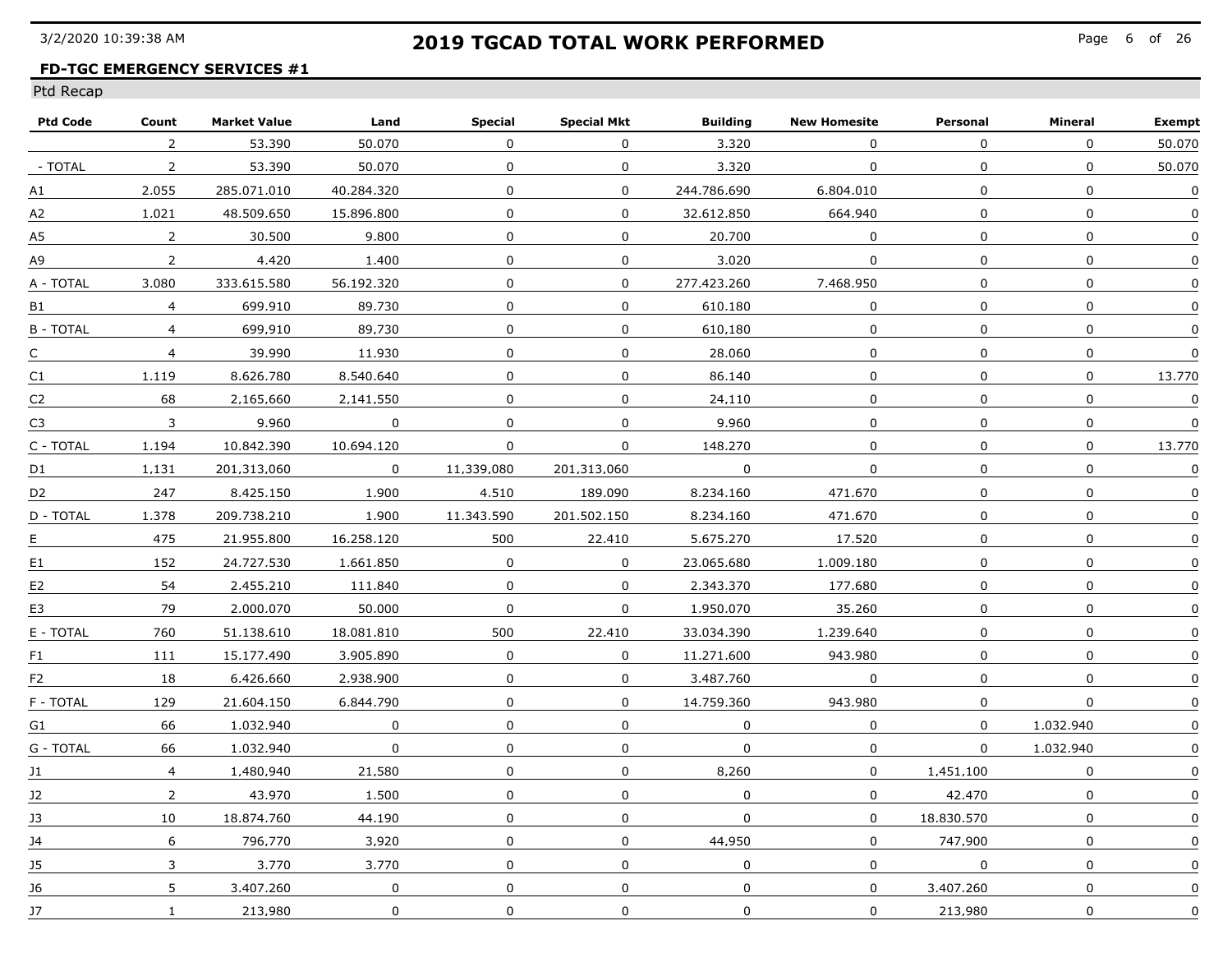| J - TOTAL        | 31       | 24,821,450  | 74,960       |            |              | 53,210                         |                | 24,693,280     |              |        |
|------------------|----------|-------------|--------------|------------|--------------|--------------------------------|----------------|----------------|--------------|--------|
| $\mathsf{L}1$    | 262      | 18.604.720  | $\Omega$     |            | <sup>0</sup> | <sup>n</sup>                   |                | 18.604.720     |              |        |
| 11M              |          | 3.420       | <sup>n</sup> |            | <sup>0</sup> |                                |                | 3.420          |              |        |
| L2               | 16       | 14.841.010  | $\Omega$     |            | <sup>0</sup> |                                |                | 14.841.010     |              |        |
| L2P              | 9        | 878.120     | $\Omega$     |            | 0            |                                |                | 878.120        |              |        |
| L <sub>2</sub> O | 6        | 1.287.780   | $\Omega$     |            | 0            |                                | $\Omega$       | 1.287.780      |              |        |
| L - TOTAL        | 294      | 35.615.050  |              |            |              |                                | $\overline{0}$ | 35.615.050     |              |        |
| M1               | 232      | 8.560.660   | 8,990        |            |              | $\overline{0}$<br>8.551.670    | 906.730        |                |              |        |
| M - TOTAL        | 232      | 8.560.660   | 8.990        |            | $\Omega$     | 8.551.670                      | 906.730        |                |              |        |
| O1               | 113      | 1.065.960   | 1.063.000    |            | <sup>n</sup> | 2.960                          |                |                |              |        |
| O - TOTAL        | 113      | 1.065.960   | 1.063.000    |            | $\Omega$     | 2.960                          |                |                |              |        |
| RO.              |          | $\Omega$    | $\Omega$     |            | <sup>n</sup> |                                |                |                |              |        |
| R - TOTAL        |          |             |              |            | <sup>n</sup> |                                |                |                |              |        |
| S <sub>1</sub>   |          | 71.370      | $\Omega$     |            | <sup>n</sup> |                                |                | 71.370         |              |        |
| S - TOTAL        | $\sim$ 1 | 71,370      | $\Omega$     |            | $\Omega$     |                                | $\Omega$       | 71,370         |              |        |
| XB               | 11       | 3,920       | $\Omega$     |            | 0            |                                |                | 3,920          |              |        |
| XV               |          | 1.500       | 1.500        |            | $\Omega$     |                                |                | $\overline{0}$ |              | 1.500  |
| X - TOTAL        | 12       | 5.420       | 1.500        |            | $\Omega$     |                                | $\Omega$       | 3.920          | $\mathbf{0}$ | 1.500  |
| PTD TOTAL        | 7.297    | 698.865.090 | 93.103.190   | 11.344.090 | 201.524.560  | 342.820.780                    | 11.030.970     | 60.383.620     | 1.032.940    | 65.340 |
| MIXED PTD        | 478      | 69.469.030  | 2.136.620    |            |              | 4.102.160 66.255.640 1.076.770 | 35.260         |                |              | 0      |
|                  |          |             |              |            |              |                                |                |                |              |        |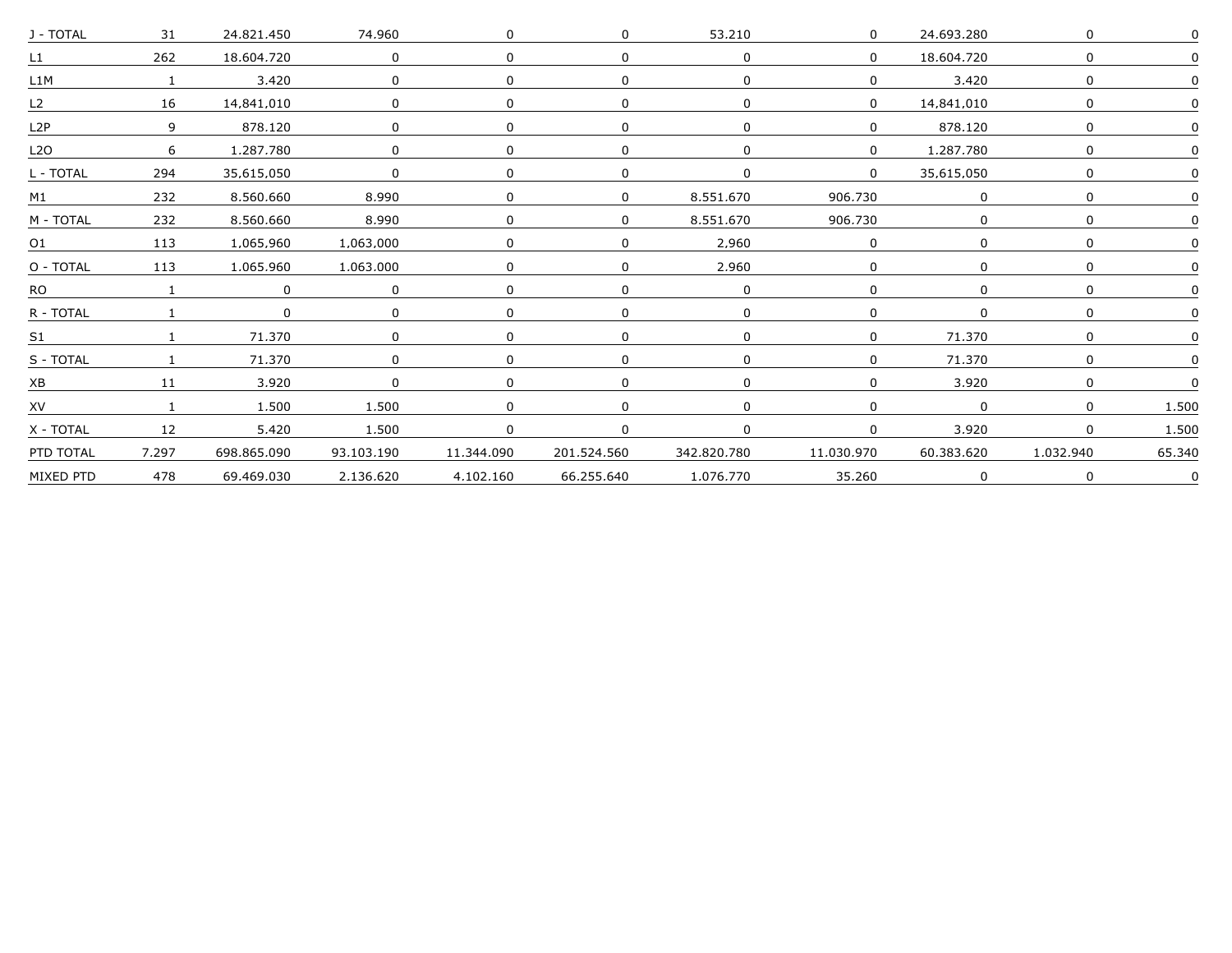### **GC-GRAPE CREEK ISD (2019)**

| <b>Ptd Code</b> | Count          | <b>Market Value</b> | Land                    | Special      | <b>Special Mkt</b> | <b>Building</b> | <b>New Homesite</b> | Personal     | Mineral          | <b>Exempt</b>    |
|-----------------|----------------|---------------------|-------------------------|--------------|--------------------|-----------------|---------------------|--------------|------------------|------------------|
|                 | 2              | 53.390              | 50.070                  | $\Omega$     | $\Omega$           | 3.320           | 0                   | $\mathbf 0$  | $\mathbf 0$      | 50.070           |
| - TOTAL         | 2              | 53.390              | 50.070                  | $\Omega$     | $\Omega$           | 3.320           | $\Omega$            | $\Omega$     | $\Omega$         | 50.070           |
| А1              | 1.656          | 238.563.470         | 31.927.980              | $\mathbf{0}$ | $\mathbf{0}$       | 206.635.490     | 6.436.800           | $\Omega$     | $\mathbf 0$      | $\mathbf 0$      |
| А2              | 889            | 42.136.490          | 13.098.110              | $\mathbf 0$  | $\mathbf 0$        | 29.038.380      | 535.680             | $\Omega$     | $\boldsymbol{0}$ | $\Omega$         |
| A5              | 2              | 30.500              | 9.800                   | 0            | $\Omega$           | 20.700          | $\Omega$            | 0            | $\mathbf 0$      | $\Omega$         |
| А9              | $\mathbf{1}$   | 3,020               | $\overline{\mathbf{0}}$ | $\mathbf{0}$ | 0                  | 3,020           | 0                   | $\mathbf{0}$ | 0                | $\pmb{0}$        |
| A - TOTAL       | 2.548          | 280.733.480         | 45.035.890              | $\Omega$     | 0                  | 235.697.590     | 6.972.480           | 0            | 0                | 0                |
| B1              | $\overline{4}$ | 699.910             | 89.730                  | $\Omega$     | $\Omega$           | 610.180         | $\Omega$            | 0            | $\Omega$         | $\Omega$         |
| <b>B-TOTAL</b>  | $\overline{4}$ | 699.910             | 89.730                  | $\Omega$     | $\mathbf 0$        | 610.180         | $\mathbf{0}$        | $\Omega$     | $\mathbf 0$      | 0                |
| C               | $\overline{4}$ | 39.990              | 11.930                  | $\mathbf 0$  | $\mathbf 0$        | 28.060          | $\mathbf 0$         | 0            | $\mathbf 0$      | $\Omega$         |
| C1              | 806            | 6.564.180           | 6.478.040               | $\Omega$     | 0                  | 86.140          | $\mathbf 0$         | 0            | $\mathbf 0$      | 13.770           |
| C2              | 62             | 2.117.590           | 2.093.480               | $\Omega$     | 0                  | 24.110          | $\Omega$            | $\Omega$     | $\Omega$         | $\boldsymbol{0}$ |
| C - TOTAL       | 872            | 8.721.760           | 8.583.450               | $\Omega$     | $\mathbf 0$        | 138.310         | $\mathbf{0}$        | $\Omega$     | 0                | 13.770           |
| D1              | 669            | 112.769.970         | $\sim$ 0                | 7.406.430    | 112,769,970        | 0               | $\overline{0}$      | $\mathbf 0$  | $\mathbf 0$      | $\mathbf 0$      |
| D <sub>2</sub>  | 159            | 5.857.170           | 1,900                   | 4,510        | 189.090            | 5,666,180       | 471.670             | $\mathbf 0$  | $\mathbf 0$      | $\mathbf 0$      |
| D - TOTAL       | 828            | 118.627.140         | 1.900                   | 7.410.940    | 112.959.060        | 5.666.180       | 471.670             | $\Omega$     | $\mathbf 0$      | 0                |
| E               | 340            | 14.983.120          | 11.726.220              | $\Omega$     | $\mathbf{0}$       | 3.256.900       | 17.520              | $\Omega$     | $\mathbf 0$      | $\Omega$         |
| E1              | 102            | 18.076.810          | 1.154.550               | 0            | $\Omega$           | 16.922.260      | 523.220             | 0            | 0                | $\Omega$         |
| E <sub>2</sub>  | 43             | 1.529.520           | 81.840                  | $\Omega$     | $\mathbf 0$        | 1.447.680       | 74.740              | 0            | $\mathbf 0$      | 0                |
| E3              | 61             | 1.182.190           | 50.000                  | $\Omega$     | $\Omega$           | 1.132.190       | 35.260              | $\Omega$     | $\Omega$         | $\Omega$         |
| E - TOTAL       | 546            | 35.771.640          | 13.012.610              | $\mathbf{0}$ | $\mathsf{O}$       | 22.759.030      | 650.740             | $\mathbf{0}$ | $\mathbf 0$      | 0                |
| F1              | 101            | 13,727,660          | 3.924.530               | $\mathbf 0$  | $\mathbf 0$        | 9.803.130       | 943.980             | $\mathbf 0$  | $\mathbf 0$      | 0                |
| F <sub>2</sub>  | 18             | 6.426.660           | 2.938.900               | $\mathbf{0}$ | $\Omega$           | 3.487.760       | 0                   | $\mathbf 0$  | $\mathbf{0}$     | $\Omega$         |
| F - TOTAL       | 119            | 20.154.320          | 6.863.430               | 0            | 0                  | 13.290.890      | 943.980             | 0            | $\mathbf 0$      | 0                |
| G1              | 14             | 114.560             | $\Omega$                | 0            | 0                  | 0               | 0                   | 0            | 114.560          | 0                |
| G - TOTAL       | 14             | 114.560             | $\Omega$                | 0            | $\Omega$           | $\Omega$        | $\Omega$            | $\Omega$     | 114.560          | 0                |
| 11              | $\mathbf{3}$   | 1.452.440           | 21.580                  | 0            | $\mathbf{0}$       | 8.260           | $\Omega$            | 1.422.600    | $\mathbf 0$      | $\Omega$         |
| J3              | 9              | 13,792,110          | 44,190                  | $\mathbf 0$  | $\mathbf 0$        | $\mathbf{0}$    | $\mathbf 0$         | 13,747,920   | $\mathbf 0$      | $\pmb{0}$        |
| J4              | 3              | 413.790             | $\mathbf 0$             | $\mathbf 0$  | 0                  | $\mathsf{O}$    | $\mathbf 0$         | 413.790      | $\mathbf 0$      | $\mathbf 0$      |
| J5              | 3              | 3,770               | 3.770                   | $\mathbf 0$  | 0                  | 0               | $\mathbf 0$         | $\mathsf{O}$ | 0                | 0                |
| 16              | $\mathbf{1}$   | 231.720             | $\Omega$                | 0            | 0                  | 0               | $\mathbf{0}$        | 231.720      | $\mathbf 0$      | 0                |
| 17              | $\mathbf{1}$   | 213.980             | $\Omega$                | 0            | $\Omega$           | $\Omega$        | $\Omega$            | 213.980      | $\Omega$         | $\Omega$         |
| J - TOTAL       | 20             | 16.107.810          | 69.540                  | $\Omega$     | $\Omega$           | 8.260           | $\Omega$            | 16.030.010   | $\mathbf 0$      | 0                |
| $\mathsf{L}1$   | 227            | 17.150.440          | $\Omega$                | $\mathbf 0$  | 0                  | $\mathbf{0}$    | $\mathbf{0}$        | 17.150.440   | $\boldsymbol{0}$ | 0                |
|                 |                |                     |                         |              |                    |                 |                     |              |                  |                  |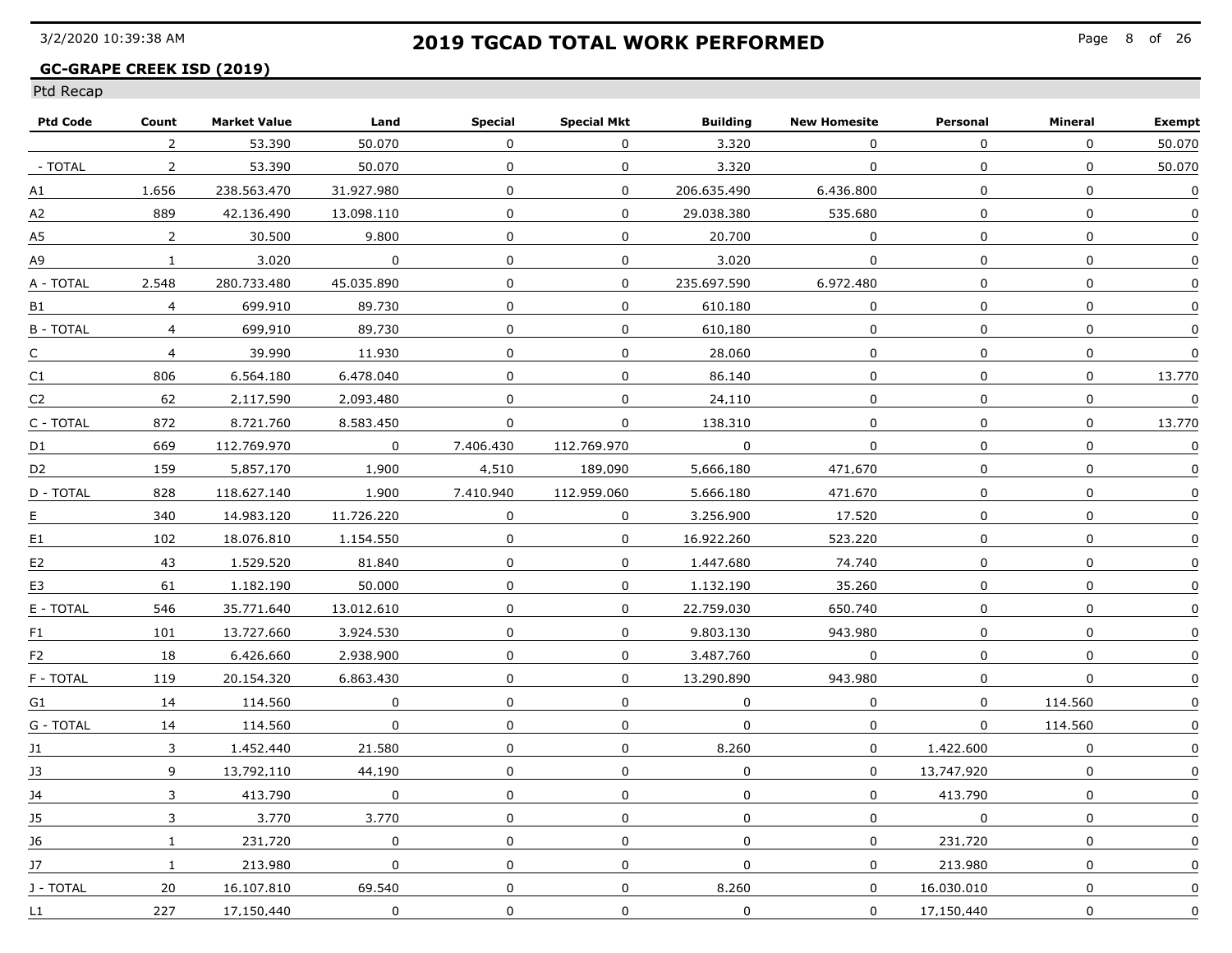| L <sub>1</sub> M |       | 3,420         |                                                       |           |             |             |           | 3.420      |         |        |
|------------------|-------|---------------|-------------------------------------------------------|-----------|-------------|-------------|-----------|------------|---------|--------|
| L <sub>2</sub>   | 13    | 12.691.610    |                                                       |           |             |             | $\Omega$  | 12.691.610 |         |        |
| L <sub>2</sub> P |       | 665.160       |                                                       |           |             |             |           | 665.160    |         |        |
| 1 2 O            |       | 731.410       |                                                       |           |             |             |           | 731.410    |         |        |
| L - TOTAL        | 251   | 31.242.040    |                                                       |           |             |             | $\Omega$  | 31.242.040 |         |        |
| M1               | 213   | 7.823.390     | 8.990                                                 |           |             | 7.814.400   | 795.010   |            |         |        |
| M - TOTAL        |       | 213 7.823.390 | 8,990                                                 |           |             | 7.814.400   | 795,010   |            |         |        |
| 01               | 99    | 827,000       | 824,040                                               |           |             | 2,960       |           |            |         |        |
| O - TOTAL        | 99    | 827.000       | 824.040                                               |           |             | 2.960       |           |            |         |        |
| S1               |       | 71.370        |                                                       |           |             |             |           | 71.370     |         |        |
| S - TOTAL        |       | 71.370        |                                                       |           |             |             |           | 71.370     |         |        |
|                  |       | 3.920         |                                                       |           |             |             |           | 3920       |         |        |
| X - TOTAL        | 11    | 3.920         |                                                       |           |             |             |           | 3.920      |         |        |
| MIXED PTD        | 322   |               | 44.593.680  1.417.140  2.891.430  42.283.930  892.610 |           |             |             | 35.260    |            |         |        |
| PTD TOTAL        | 5,528 | 520.951.730   | 74,539,650                                            | 7.410.940 | 112,959,060 | 285.991.120 | 9.833.880 | 47,347,340 | 114,560 | 63,840 |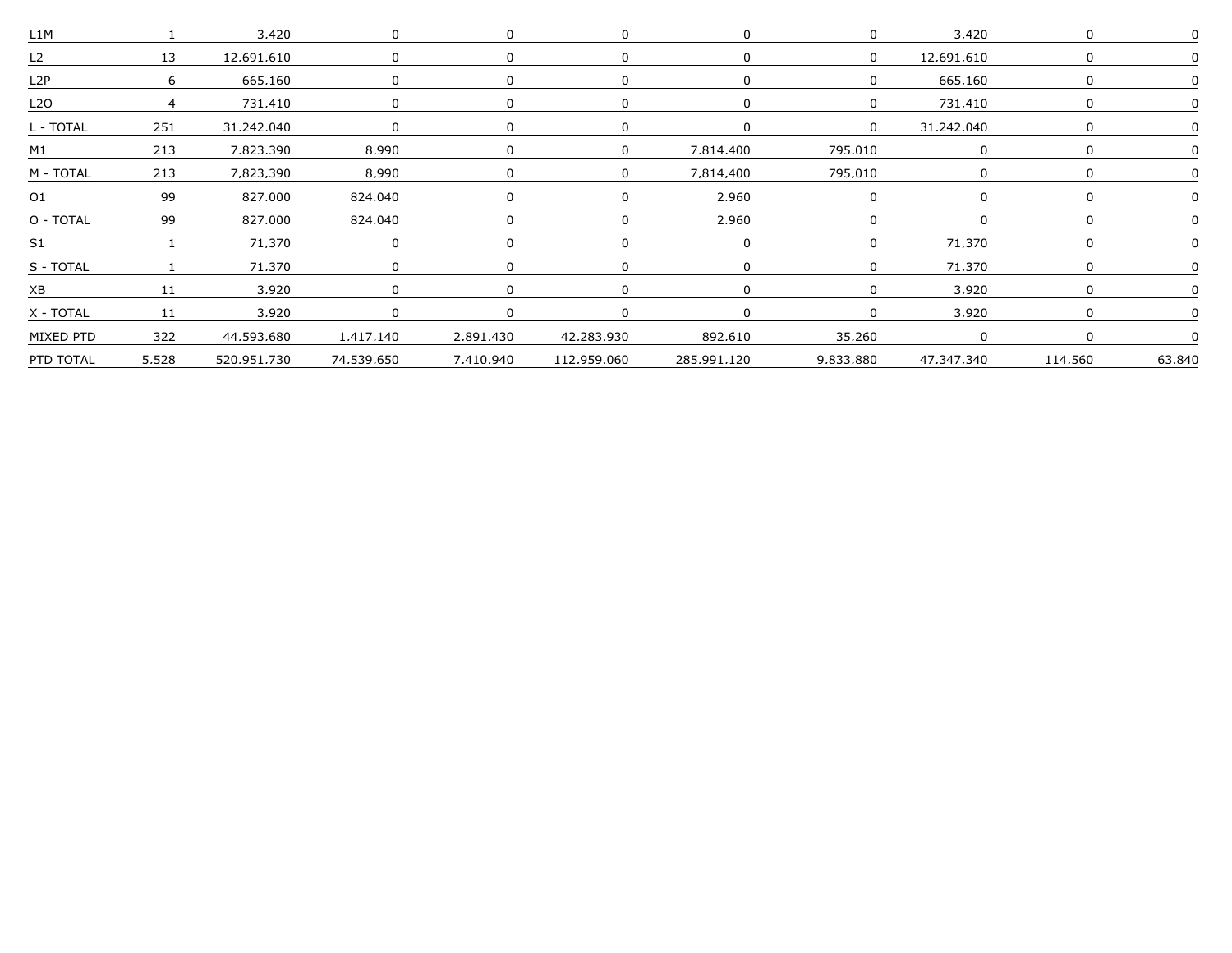### **IC-IRION COUNTY WATER DIST**

| <b>Ptd Code</b> | Count         | <b>Market Value</b> | Land                             | Special   | <b>Special Mkt</b> | <b>Building</b> | <b>New Homesite</b> | Personal       | Mineral    | <b>Exempt</b> |
|-----------------|---------------|---------------------|----------------------------------|-----------|--------------------|-----------------|---------------------|----------------|------------|---------------|
| D1              | 78            | 40.756.130          | $\begin{array}{c} 0 \end{array}$ | 1.852.590 | 40.756.130         |                 |                     |                |            |               |
| D <sub>2</sub>  |               | 72.310              |                                  |           |                    | 72.310          |                     |                |            |               |
| D - TOTAL       | 79            | 40.828.440          | $\begin{array}{c} 0 \end{array}$ | 1.852.590 | 40.756.130         | 72.310          |                     |                |            |               |
| E.              | $\mathcal{P}$ | 158.840             |                                  |           |                    | 158.840         |                     |                |            |               |
| E1              |               | 975.260             | 7.200                            |           |                    | 968.060         |                     |                |            |               |
| E - TOTAL       | 6             | 1,134,100           | 7,200                            |           |                    | 1,126,900       |                     |                |            |               |
| G1              | 276           | 23,734,140          |                                  |           |                    |                 |                     |                | 23.734.140 | 8,700         |
| G - TOTAL       | 276           | 23.734.140          |                                  |           |                    |                 |                     | $\overline{0}$ | 23.734.140 | 8.700         |
| L1              | $\mathcal{L}$ | 92.460              |                                  |           |                    |                 |                     | 92.460         |            |               |
| L2              |               | 7.113.820           |                                  |           |                    |                 |                     | 7.113.820      |            |               |
| L - TOTAL       | $\mathbf 4$   | 7.206.280           |                                  |           |                    |                 |                     | 7.206.280      |            |               |
| M1              |               | 39.130              |                                  |           |                    | 39 130          |                     |                |            |               |
| M - TOTAL       | $\sim$ 1      | 39.130              |                                  | $\Omega$  |                    | 39.130          |                     |                |            |               |
| PTD TOTAL       | 366           | 72,942,090          | 7,200                            | 1,852,590 | 40.756.130         | 1,238,340       | $\Omega$            | 7.206.280      | 23.734.140 | 8,700         |
| MIXED PTD       |               | 3 1.518.150         | $\overline{0}$                   |           | 105.000 1.518.150  |                 |                     |                |            |               |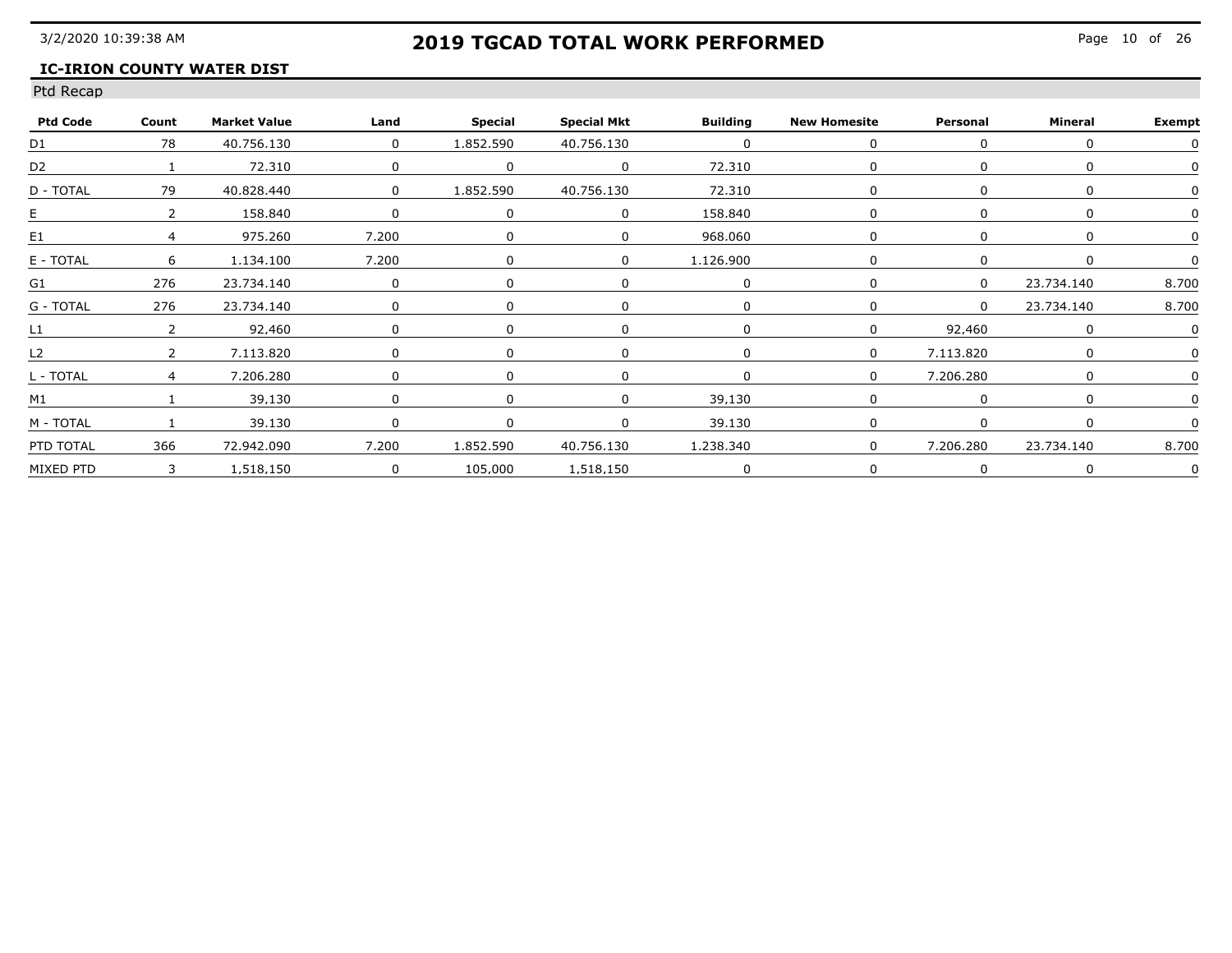### **LK-LIPAN KICKAPOO WATER DIST**

| <b>Ptd Code</b> | Count          | <b>Market Value</b> | Land           | Special        | <b>Special Mkt</b> | <b>Building</b> | <b>New Homesite</b> | Personal     | Mineral          | <b>Exempt</b>    |
|-----------------|----------------|---------------------|----------------|----------------|--------------------|-----------------|---------------------|--------------|------------------|------------------|
| А1              | 1.667          | 338.531.880         | 50.429.990     | $\Omega$       | $\Omega$           | 288.101.890     | 4.166.800           | $\Omega$     | $\Omega$         | $\mathbf 0$      |
| А2              | 509            | 28.371.410          | 10.952.810     | $\mathbf{0}$   | $\Omega$           | 17.418.600      | 417.210             | $\Omega$     | $\boldsymbol{0}$ | 19.700           |
| А3              | $\mathbf{1}$   | 178.950             | $\overline{0}$ | $\mathbf 0$    | $\mathbf{0}$       | 178.950         | $\mathbf{0}$        | $\mathbf 0$  | $\boldsymbol{0}$ | $\mathbf 0$      |
| A5              | $\mathbf{1}$   | 27.300              | 9.800          | 0              | $\Omega$           | 17.500          | $\mathbf 0$         | 0            | $\mathbf 0$      | $\Omega$         |
| А9              | $\overline{2}$ | 4.420               | 1.400          | $\mathbf{0}$   | 0                  | 3.020           | 0                   | 0            | $\pmb{0}$        | $\boldsymbol{0}$ |
| A - TOTAL       | 2.180          | 367.113.960         | 61.394.000     | $\mathbf 0$    | 0                  | 305,719,960     | 4,584,010           | $\mathbf 0$  | 0                | 19,700           |
| C               | $\mathbf{1}$   | 11,930              | 11.930         | $\mathbf{0}$   | $\mathbf{0}$       | $\mathbf 0$     | $\mathbf 0$         | $\mathbf{0}$ | $\mathbf 0$      | $\pmb{0}$        |
| C1              | 645            | 11.401.420          | 11.398.540     | $\Omega$       | $\mathbf 0$        | 2.880           | $\mathbf{0}$        | $\Omega$     | $\Omega$         | $\mathbf 0$      |
| C <sub>2</sub>  | 37             | 1.305.030           | 1.305.030      | $\Omega$       | $\mathbf 0$        | $\Omega$        | $\Omega$            | 0            | $\boldsymbol{0}$ | $\Omega$         |
| C3              | $\mathbf{3}$   | 9.960               | $\Omega$       | $\Omega$       | 0                  | 9.960           | 0                   | 0            | 0                | $\Omega$         |
| C - TOTAL       | 686            | 12.728.340          | 12.715.500     | $\Omega$       | 0                  | 12.840          | $\mathbf 0$         | $\Omega$     | $\mathbf 0$      | $\Omega$         |
| D1              | 4.742          | 1.157.975.250       | $\Omega$       | 90.306.510     | 1.157.975.250      | $\Omega$        | 0                   | $\Omega$     | 0                | 64.660           |
| D2              | 757            | 23.649.450          | 8.660          | 540            | 72.000             | 23.568.790      | 1.182.250           | $\Omega$     | $\Omega$         | $\mathbf 0$      |
| D - TOTAL       | 5.499          | 1.181.624.700       | 8,660          | 90.307.050     | 1.158.047.250      | 23.568.790      | 1,182,250           | $\mathbf{0}$ | $\mathbf 0$      | 64.660           |
| Ε               | 569            | 42,478,310          | 15,149,800     | $\overline{0}$ | $\mathbf 0$        | 27,328,510      | 337.680             | $\mathbf 0$  | $\mathbf 0$      | 1.680            |
| E1              | 1.045          | 221.346.680         | 22.801.530     | $\mathbf 0$    | $\mathbf{0}$       | 198.545.150     | 2.410.630           | $\mathbf{0}$ | $\mathbf 0$      | $\mathbf 0$      |
| E2              | 8              | 357.550             | 9.000          | 0              | $\Omega$           | 348.550         | 2.340               | 0            | 0                | $\mathbf 0$      |
| E3              | 47             | 1.362.100           | 9.140          | $\Omega$       | $\Omega$           | 1.352.960       | 0                   | 0            | $\mathbf 0$      | $\boldsymbol{0}$ |
| E - TOTAL       | 1.669          | 265.544.640         | 37.969.470     | $\Omega$       | $\Omega$           | 227.575.170     | 2.750.650           | 0            | $\Omega$         | 1.680            |
| F1              | 100            | 21.065.220          | 4.152.560      | 0              | $\Omega$           | 16.912.660      | $\Omega$            | $\Omega$     | $\Omega$         | $\mathbf 0$      |
| F <sub>2</sub>  | 25             | 10.914.570          | 4,592,500      | $\mathbf 0$    | 0                  | 6.322.070       | 201.250             | $\mathbf 0$  | 0                | 0                |
| F - TOTAL       | 125            | 31.979.790          | 8,745,060      | $\mathbf{0}$   | $\overline{0}$     | 23,234,730      | 201.250             | $\mathbf 0$  | $\pmb{0}$        | $\mathbf 0$      |
| G1              | 1.262          | 14.370.620          | $\Omega$       | 0              | 0                  | 0               | $\mathbf 0$         | 0            | 14.370.620       | 28.490           |
| G - TOTAL       | 1.262          | 14.370.620          | $\Omega$       | 0              | 0                  | 0               | $\Omega$            | $\Omega$     | 14.370.620       | 28.490           |
| 11              | $\mathbf{3}$   | 1.009.500           | 0              | 0              | $\mathbf 0$        | $\Omega$        | $\Omega$            | 1.009.500    | $\Omega$         | $\Omega$         |
| 12              | 3              | 307.400             | 1.500          | $\Omega$       | $\mathbf{0}$       | $\mathbf 0$     | $\Omega$            | 305.900      | $\mathbf 0$      | 0                |
| 13              | 40             | 150.545.460         | 281.570        | 0              | $\mathbf{0}$       | $\mathbf 0$     | $\Omega$            | 150.263.890  | $\mathbf 0$      | 0                |
| 34              | 16             | 2.776.970           | 6,440          | $\mathbf 0$    | 0                  | 56.950          | $\mathbf 0$         | 2,713,580    | $\mathbf 0$      | $\mathbf 0$      |
| J5              | 5              | 11,280              | 11.280         | $\mathbf 0$    | 0                  | $\mathbf 0$     | $\overline{0}$      | $\mathbf 0$  | $\pmb{0}$        | $\mathbf 0$      |
| J6              | 27             | 10.290.500          | $\mathbf 0$    | $\mathbf 0$    | 0                  | $\Omega$        | $\mathbf{0}$        | 10,290,500   | 0                | 0                |
| 17              | $\mathbf{1}$   | 101.050             | $\Omega$       | 0              | $\Omega$           | $\Omega$        | $\Omega$            | 101.050      | $\Omega$         | $\Omega$         |
| J - TOTAL       | 95             | 165.042.160         | 300.790        | $\mathbf{0}$   | $\Omega$           | 56.950          | $\Omega$            | 164.684.420  | $\mathbf 0$      | $\Omega$         |
| $\mathsf{L}1$   | 309            | 35.345.730          | $\mathbf 0$    | $\mathbf 0$    | $\mathbf 0$        | $\mathbf{0}$    | $\mathbf 0$         | 35.345.730   | $\boldsymbol{0}$ | 0                |
| L <sub>2</sub>  | 37             | 59.961.990          | $\Omega$       | 0              | 0                  | 0               | $\Omega$            | 59.961.990   | 0                | $\Omega$         |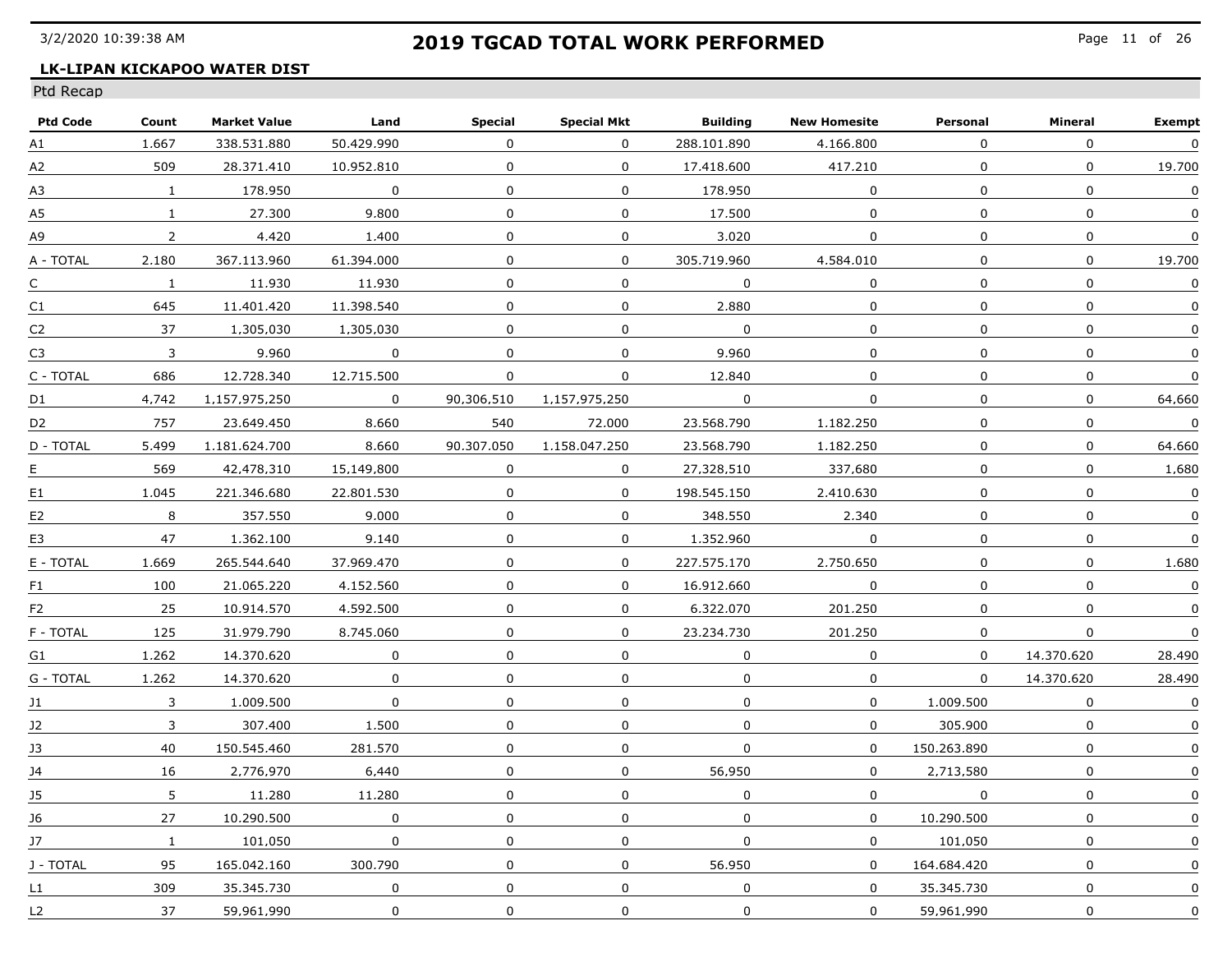| 19              | 2,448,890     |                |                                       |             |            |         | 2,448.890   |                                                    |             |
|-----------------|---------------|----------------|---------------------------------------|-------------|------------|---------|-------------|----------------------------------------------------|-------------|
| 21              | 5.157.970     |                |                                       |             |            |         | 5.157.970   |                                                    |             |
| 386             | 102.914.580   |                |                                       |             |            |         | 102.914.580 |                                                    |             |
| 95              | 4.024.250     | 115.740        |                                       | $\Omega$    | 3.908.510  | 640.390 |             |                                                    |             |
| 95              | 4.024.250     | 115.740        |                                       |             | 3.908.510  | 640.390 |             |                                                    |             |
| 132<br>01       | 3.188.280     |                |                                       |             | 277.620    | 277.620 |             |                                                    |             |
| $\sim$ $\sim$ 1 | 499.610       | 30,070         |                                       |             | 469.540    | 469.540 |             |                                                    |             |
| O - TOTAL 133   | 3,687,890     | 2,940,730      |                                       |             | 747,160    | 747.160 |             |                                                    |             |
|                 |               |                |                                       |             |            |         |             |                                                    |             |
|                 |               |                |                                       |             |            |         |             |                                                    |             |
|                 | 513.110       |                |                                       |             |            |         | 513.110     |                                                    |             |
|                 | 513.110       |                |                                       |             |            |         | 513.110     |                                                    |             |
|                 | 1.120         | $\Omega$       |                                       |             |            |         | 1.120       |                                                    |             |
|                 | 1.500         | 1.500          |                                       |             |            |         |             |                                                    | 1.500       |
|                 | 2,620         | 1,500          |                                       |             |            |         | 1,120       |                                                    | 1,500       |
| 12.139          | 2.149.546.660 |                |                                       |             |            |         |             | 14,370,620                                         | 116,030     |
| 1.062           | 301.590.930   |                |                                       | 299.609.720 | 699.670    | 119.480 |             |                                                    |             |
|                 |               | $\overline{7}$ | 2.910.660<br>124,191,450<br>1.281.540 |             | 24.411.600 |         |             | 90.307.050  1.158.047.250  584.824.110  10.105.710 | 268,113,230 |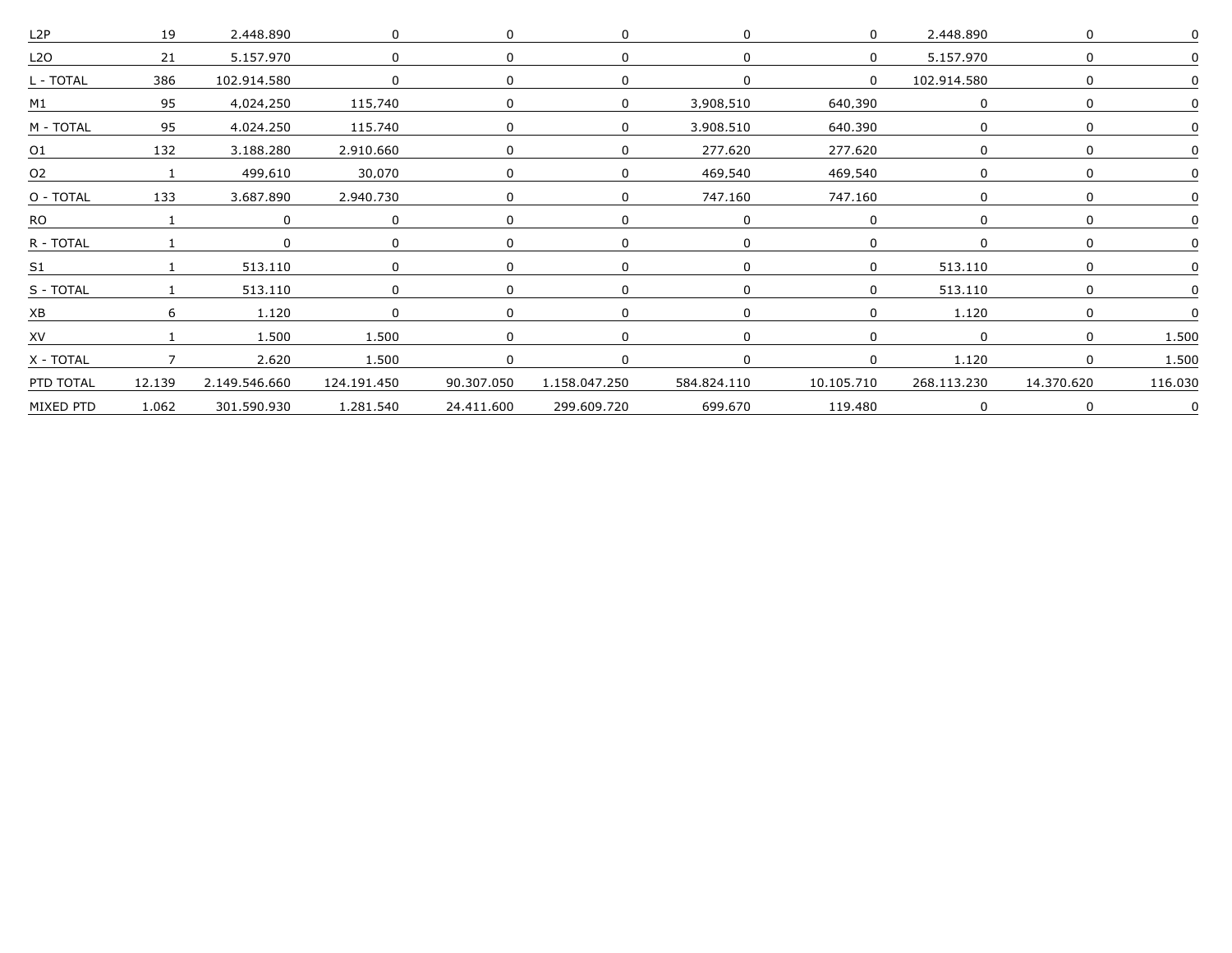### **ML-MILES ISD (2019)**

| <b>Ptd Code</b>                | Count          | <b>Market Value</b> | Land         | <b>Special</b> | <b>Special Mkt</b> | <b>Building</b> | <b>New Homesite</b> | Personal  | Mineral      | <b>Exempt</b> |
|--------------------------------|----------------|---------------------|--------------|----------------|--------------------|-----------------|---------------------|-----------|--------------|---------------|
| A1                             | 73             | 12.501.920          | 1.837.030    | $\Omega$       | $\Omega$           | 10.664.890      | $\Omega$            | $\Omega$  | $\Omega$     | $\Omega$      |
| A2                             | 14             | 950.320             | 340.540      | $\Omega$       | $\Omega$           | 609.780         | $\Omega$            | $\Omega$  | $\Omega$     |               |
| A - TOTAL                      | 87             | 13.452.240          | 2.177.570    | 0              | $\Omega$           | 11.274.670      | $\Omega$            | $\Omega$  | $\Omega$     |               |
| C1                             | 12             | 358.530             | 358.530      | $\Omega$       | $\Omega$           | $\Omega$        | $\mathbf{0}$        | $\Omega$  | $\Omega$     |               |
| C2                             | $\mathbf{1}$   | 16.560              | 16.560       | $\Omega$       | $\Omega$           | $\Omega$        | $\Omega$            | $\Omega$  | $\Omega$     |               |
| C - TOTAL                      | 13             | 375,090             | 375,090      | 0              | $\Omega$           | <sup>n</sup>    | $\Omega$            | $\Omega$  | n            |               |
| D1                             | 374            | 78.608.860          | $\mathbf 0$  | 7.022.090      | 78.608.860         | $\Omega$        | $\Omega$            | $\Omega$  | $\mathbf{0}$ |               |
| D <sub>2</sub>                 | 99             | 3.286.010           | $\Omega$     | 0              | $\Omega$           | 3.286.010       | 0                   | $\Omega$  | $\Omega$     |               |
| D - TOTAL                      | 473            | 81.894.870          | $\Omega$     | 7.022.090      | 78.608.860         | 3.286.010       | $\Omega$            | $\Omega$  | $\Omega$     |               |
| E <sub></sub>                  | 51             | 2.290.660           | 1.094.410    | $\Omega$       | $\Omega$           | 1.196.250       | 55.470              | $\Omega$  | $\Omega$     |               |
| E1                             | 104            | 17.731.690          | 1.464.380    | $\Omega$       | $\Omega$           | 16.267.310      | 36.240              | $\Omega$  | $\Omega$     |               |
| E <sub>3</sub>                 | $\overline{4}$ | 78.770              | $\Omega$     | $\Omega$       | $\Omega$           | 78.770          | 0                   | $\Omega$  | $\Omega$     |               |
| $\mathsf E$ - $\mathsf{TOTAL}$ | 159            | 20.101.120          | 2.558.790    | $\Omega$       | $\Omega$           | 17.542.330      | 91.710              | $\Omega$  | $\mathbf{0}$ |               |
| G1                             | 3              | 23,500              | $\mathbf{0}$ | $\Omega$       | 0                  |                 | $\Omega$            | $\Omega$  | 23,500       |               |
| G - TOTAL                      | 3              | 23,500              | $\Omega$     |                | 0                  |                 | $\Omega$            | $\Omega$  | 23.500       |               |
| 13                             | 5              | 5.857.500           | $\Omega$     | $\Omega$       | $\Omega$           | $\Omega$        | $\Omega$            | 5.857.500 | $\Omega$     |               |
| 14                             | $\mathbf{1}$   | 54.920              | $\Omega$     | $\Omega$       | $\Omega$           | $\Omega$        | $\Omega$            | 54.920    | $\mathbf{0}$ |               |
| 16                             | 5.             | 547.590             | $\Omega$     | $\Omega$       | 0                  |                 | 0                   | 547.590   |              |               |
| J - TOTAL                      | 11             | 6.460.010           | $\Omega$     | $\Omega$       | 0                  |                 | $\mathbf{0}$        | 6.460.010 |              |               |
| L1                             | 11             | 1.385.200           | 0            | $\Omega$       | 0                  | $\Omega$        | $\mathbf{0}$        | 1.385.200 | $\Omega$     |               |
| L2                             | $\overline{2}$ | 12,960              | $\mathbf{0}$ | $\Omega$       | 0                  | $\Omega$        | $\mathbf{0}$        | 12,960    | $\Omega$     |               |
| L - TOTAL                      | 13             | 1.398.160           | $\mathbf{0}$ | $\mathbf{0}$   | 0                  | $\mathbf{0}$    | $\mathbf{0}$        | 1,398,160 | $\Omega$     |               |
| M1                             | 11             | 659.590             | 115.740      |                | 0                  | 543.850         | 130.160             |           |              |               |
| M - TOTAL                      | 11             | 659.590             | 115.740      | $\Omega$       | $\Omega$           | 543.850         | 130.160             | $\Omega$  | $\Omega$     |               |
| PTD TOTAL                      | 770            | 124.364.580         | 5.227.190    | 7.022.090      | 78.608.860         | 32.646.860      | 221.870             | 7.858.170 | 23.500       |               |
| MIXED PTD                      | 126            | 32.801.920          | 74.560       | 3.059.650      | 32.700.640         | 26.720          | $\Omega$            | $\Omega$  | 0            | 0             |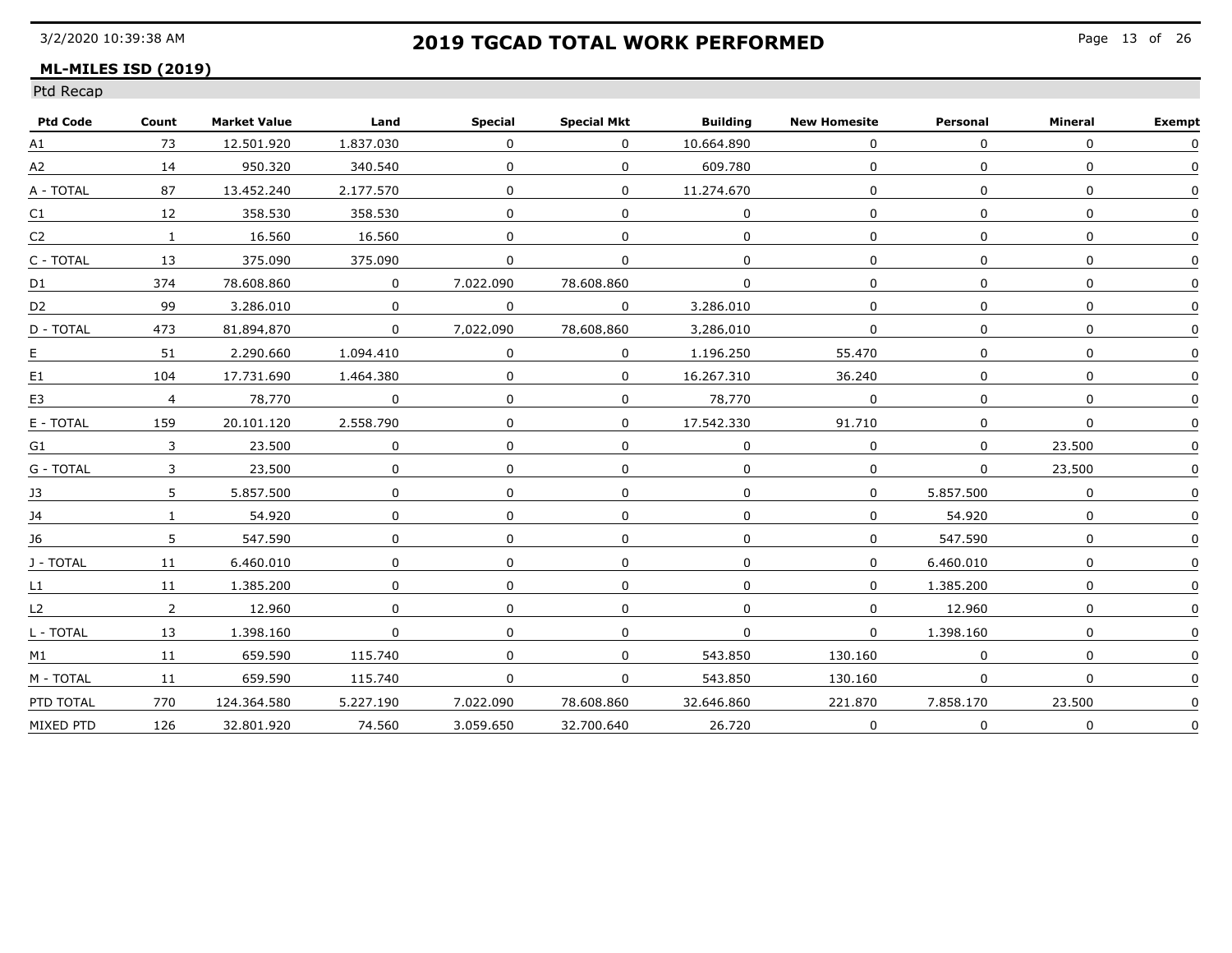### **RC-RED CREEK M.U.D. (2019)**

| <b>Ptd Code</b> | Count          | <b>Market Value</b> | Land           | <b>Special</b> | <b>Special Mkt</b> | <b>Building</b> | <b>New Homesite</b> | Personal | <b>Mineral</b> | <b>Exempt</b> |
|-----------------|----------------|---------------------|----------------|----------------|--------------------|-----------------|---------------------|----------|----------------|---------------|
| A1              | 153            | 20.031.570          | 4.587.540      | $\Omega$       | $\Omega$           | 15.444.030      | 7.600               | $\Omega$ | $\Omega$       | $\Omega$      |
| A2              | 88             | 5.868.050           | 2.715.200      | $\Omega$       | $\Omega$           | 3.152.850       | 295.320             | $\Omega$ | $\mathbf{0}$   | $\Omega$      |
| A - TOTAL       | 241            | 25.899.620          | 7.302.740      | $\Omega$       | $\Omega$           | 18.596.880      | 302.920             | $\Omega$ | $\Omega$       | <sup>n</sup>  |
| C1              | 27             | 659.860             | 659.860        | $\Omega$       | $\Omega$           | $\Omega$        | $\Omega$            |          | $\Omega$       |               |
| C - TOTAL       | 27             | 659.860             | 659.860        | $\Omega$       | 0                  | 0               | $\Omega$            |          | $\mathbf{0}$   |               |
| D1              | 167            | 7.836.240           | $\mathbf 0$    | 379,310        | 7.836.240          | $\Omega$        | $\Omega$            | $\Omega$ | $\mathbf{0}$   |               |
| D <sub>2</sub>  | 44             | 1.098.510           | $\overline{0}$ | 2.610          | 51,210             | 1.047.300       | $\Omega$            |          | $\Omega$       |               |
| D - TOTAL       | 211            | 8.934.750           | $\Omega$       | 381.920        | 7.887.450          | 1.047.300       | $\Omega$            |          | $\Omega$       |               |
| <u>E</u>        | 143            | 5.518.980           | 5.159.240      | $\Omega$       | 0                  | 359.740         | 17.520              |          | $\Omega$       |               |
| E <sub>1</sub>  | 32             | 4.150.230           | 457.990        | $\Omega$       | $\Omega$           | 3.692.240       | $\Omega$            |          | $\Omega$       |               |
| E <sub>2</sub>  | 30             | 930.650             | 72.840         |                | $\Omega$           | 857.810         | 73.840              |          | $\Omega$       |               |
| E <sub>3</sub>  | 23             | 473.490             | 50.000         |                | 0                  | 423.490         | $\Omega$            |          | $\Omega$       |               |
| E - TOTAL       | 228            | 11.073.350          | 5.740.070      |                | $\Omega$           | 5.333.280       | 91.360              |          | $\Omega$       |               |
| F <sub>1</sub>  | $\overline{2}$ | 136,370             | 35,450         |                | $\mathbf{0}$       | 100.920         | $\Omega$            |          | $\Omega$       |               |
| F - TOTAL       | $\mathbf{2}$   | 136,370             | 35,450         |                | $\Omega$           | 100.920         | $\Omega$            |          | $\Omega$       |               |
| 13              | $\mathbf{1}$   | 413.590             | $\Omega$       | $\Omega$       | $\Omega$           | $\Omega$        | 0                   | 413.590  | $\mathbf{0}$   |               |
| 14              | $\mathbf{1}$   | 1.630               | 0              | $\Omega$       | $\Omega$           | $\Omega$        | $\Omega$            | 1.630    | $\mathbf{0}$   |               |
| J - TOTAL       | 2              | 415.220             | $\Omega$       |                | 0                  |                 | $\Omega$            | 415.220  | $\Omega$       |               |
| L1              | 14             | 207.030             | $\Omega$       |                | 0                  |                 | $\Omega$            | 207.030  | $\Omega$       |               |
| L2              |                | 73.370              | $\Omega$       |                | $\Omega$           |                 | $\Omega$            | 73.370   | $\Omega$       |               |
| L - TOTAL       | 15             | 280.400             | 0              | $\Omega$       | 0                  | $\Omega$        | $\mathbf 0$         | 280,400  | $\Omega$       |               |
| M1              | 29             | 1.187.850           | $\Omega$       |                | $\Omega$           | 1,187,850       | 129.630             |          | $\Omega$       |               |
| M - TOTAL       | 29             | 1.187.850           | $\mathbf{0}$   | $\Omega$       | $\Omega$           | 1.187.850       | 129.630             |          |                |               |
| MIXED PTD       | 112            | 3.841.210           | 612.610        | 134.310        | 2.753.310          | 475.290         | $\Omega$            | $\Omega$ | $\mathbf{0}$   |               |
| PTD TOTAL       | 755            | 48.587.420          | 13.738.120     | 381.920        | 7.887.450          | 26.266.230      | 523.910             | 695.620  | $\Omega$       | $\mathbf{0}$  |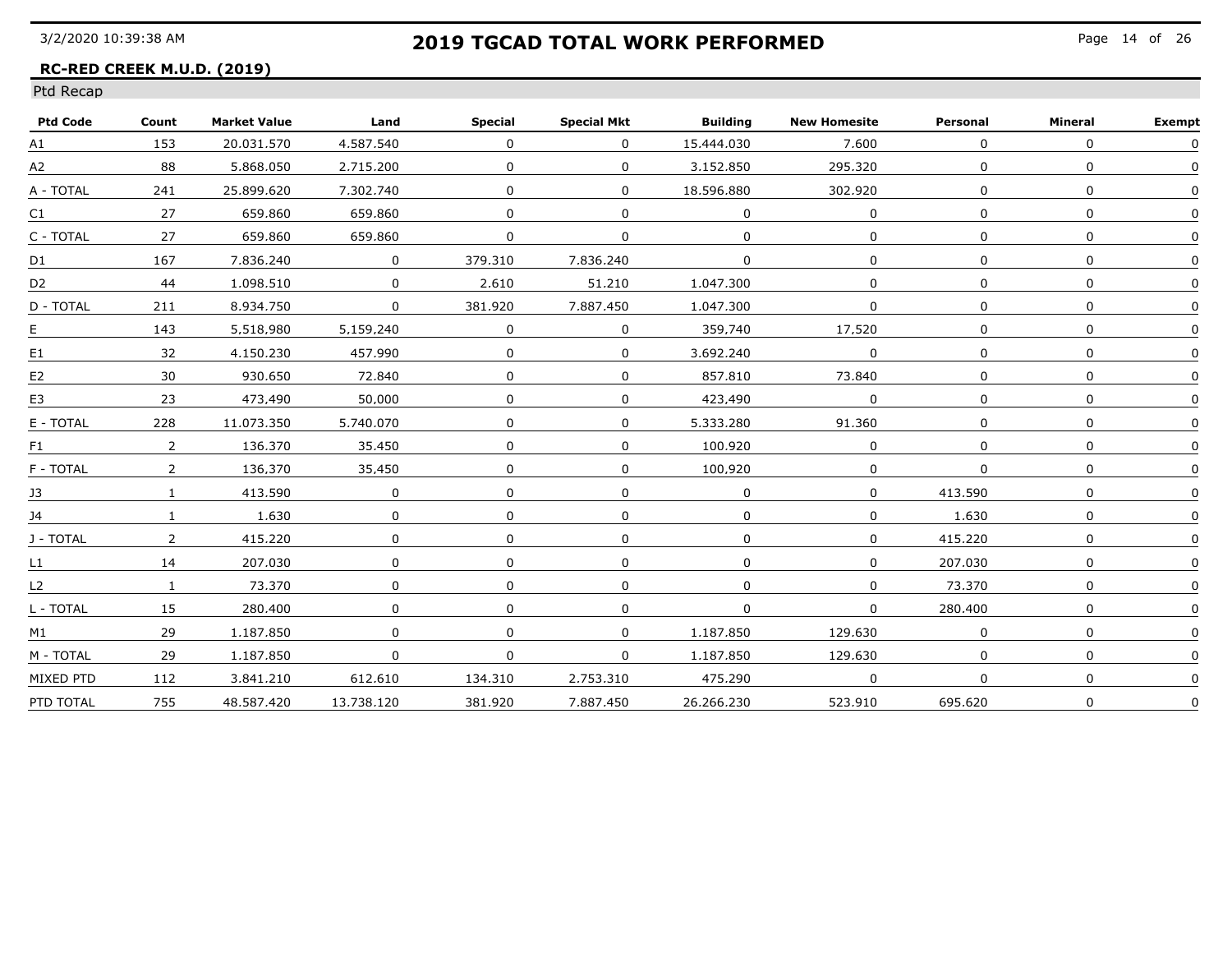### **SA-SAN ANGELO ISD (2019)**

| <b>Ptd Code</b>  | Count                    | <b>Market Value</b> | Land           | Special      | Special Mkt  | Building      | <b>New Homesite</b> | Personal     | Mineral          | <b>Exempt</b>    |
|------------------|--------------------------|---------------------|----------------|--------------|--------------|---------------|---------------------|--------------|------------------|------------------|
| A1               | 30.905                   | 4.223.087.975       | 597.818.969    | $\Omega$     | $\Omega$     | 3.625.269.006 | 36.887.604          | $\Omega$     | $\Omega$         | 422.121          |
| А2               | 274                      | 6.872.660           | 2.440.750      | $\Omega$     | $\Omega$     | 4.431.910     | 53.250              | $\Omega$     | $\mathbf{0}$     | $\mathbf 0$      |
| А5               | $\overline{2}$           | 21.970              | 21.450         | $\mathbf 0$  | $\mathbf 0$  | 520           | $\mathbf 0$         | $\Omega$     | $\mathbf 0$      | $\mathbf 0$      |
| А9               | $\mathbf{1}$             | 33.190              | 33.190         | $\mathbf 0$  | $\mathbf 0$  | $\Omega$      | $\mathbf 0$         | 0            | 0                | $\boldsymbol{0}$ |
| A - TOTAL        | 31.182                   | 4.230.015.795       | 600.314.359    | $\mathbf{0}$ | $\Omega$     | 3.629.701.436 | 36.940.854          | $\Omega$     | 0                | 422.121          |
| B1               | 429                      | 217.249.030         | 41.575.430     | 0            | $\mathbf{0}$ | 175.673.600   | 0                   | 0            | 0                | 0                |
| B3               | $\overline{\phantom{a}}$ | 142,800             | 20,030         | $\mathbf{0}$ | $\mathbf{0}$ | 122.770       | $\mathbf 0$         | $\mathbf 0$  | $\mathbf 0$      | 0                |
| <b>B - TOTAL</b> | 430                      | 217.391.830         | 41.595.460     | $\mathbf{0}$ | $\Omega$     | 175.796.370   | $\mathbf 0$         | $\Omega$     | $\boldsymbol{0}$ | $\mathbf 0$      |
| C1               | 3.097                    | 31.442.110          | 31.382.310     | $\mathbf 0$  | $\mathbf 0$  | 59.800        | $\mathbf 0$         | $\mathbf{0}$ | 0                | 157.190          |
| C2               | 808                      | 61.690.299          | 61.617.459     | $\Omega$     | $\Omega$     | 72.840        | $\Omega$            | 0            | 0                | 85.890           |
| C3               | $\overline{3}$           | 8.400               | $\overline{0}$ | $\Omega$     | 0            | 8.400         | 0                   | $\Omega$     | $\mathbf 0$      | $\mathbf 0$      |
| C - TOTAL        | 3.908                    | 93.140.809          | 92.999.769     | $\Omega$     | $\Omega$     | 141.040       | $\Omega$            | 0            | 0                | 243.080          |
| D1               | 687                      | 128.968.160         | $\overline{0}$ | 8.526.540    | 128.968.160  | $\Omega$      | $\mathbf{0}$        | $\mathbf{0}$ | $\mathbf 0$      | $\Omega$         |
| D2               | 109                      | 3.052.470           | 308.930        | $\mathbf{0}$ | $\mathbf{0}$ | 2.743.540     | $\mathbf 0$         | $\mathbf 0$  | $\mathbf 0$      | $\mathbf 0$      |
| D - TOTAL        | 796                      | 132.020.630         | 308.930        | 8,526,540    | 128.968.160  | 2.743.540     | 0                   | $\mathbf{0}$ | 0                | $\mathbf 0$      |
| E                | 329                      | 16.518.640          | 12.734.430     | $\Omega$     | $\Omega$     | 3.784.210     | $\mathbf{0}$        | $\Omega$     | $\Omega$         | $\Omega$         |
| E1               | 91                       | 18.067.090          | 1.534.490      | $\Omega$     | $\Omega$     | 16.532.600    | $\Omega$            | $\Omega$     | $\Omega$         | $\Omega$         |
| E <sub>2</sub>   | $\mathbf{1}$             | 48.180              | $\Omega$       | $\Omega$     | 0            | 48.180        | $\mathbf 0$         | 0            | 0                | 0                |
| E3               | 32                       | 897.440             | 19.020         | $\Omega$     | $\Omega$     | 878.420       | 32.970              | 0            | 0                | 0                |
| E - TOTAL        | 453                      | 35.531.350          | 14.287.940     | $\Omega$     | $\Omega$     | 21.243.410    | 32.970              | $\Omega$     | $\mathbf 0$      | $\boldsymbol{0}$ |
| F1               | 2.491                    | 899.792.999         | 299.718.768    | $\mathbf 0$  | $\mathbf 0$  | 600.074.231   | 11.017.640          | 0            | $\mathbf 0$      | 789.760          |
| F2               | 53                       | 35,464,970          | 6,549,230      | $\mathbf 0$  | 0            | 28.915.740    | 1,433,250           | 0            | $\pmb{0}$        | $\mathbf 0$      |
| F - TOTAL        | 2.544                    | 935.257.969         | 306.267.998    | 0            | $\Omega$     | 628.989.971   | 12.450.890          | 0            | $\Omega$         | 789.760          |
| G1               | 56                       | 1.250.350           | $\Omega$       | $\Omega$     | $\Omega$     | 0             | $\Omega$            | $\Omega$     | 1.250.350        | $\Omega$         |
| G - TOTAL        | 56                       | 1.250.350           | $\Omega$       | $\Omega$     | $\mathbf{0}$ | $\Omega$      | $\Omega$            | $\Omega$     | 1.250.350        | $\Omega$         |
| 12               | 15                       | 21.539.770          | 79.280         | $\Omega$     | $\Omega$     | 197.420       | $\Omega$            | 21.263.070   | 0                | 0                |
| 13               | 84                       | 160.664.030         | 2.542.790      | 0            | $\mathbf 0$  | 2.072.500     | $\Omega$            | 156.048.740  | $\boldsymbol{0}$ | $\Omega$         |
| J4               | 19                       | 14,123,470          | 708.580        | $\mathbf 0$  | $\mathbf 0$  | 4,024,480     | $\mathbf 0$         | 9.390.410    | $\mathbf 0$      | $\mathbf 0$      |
| J5               | 32                       | 1,477,450           | 447.350        | $\Omega$     | 0            | 74,470        | $\Omega$            | 955.630      | 0                | $\mathbf 0$      |
| J6               | $\overline{2}$           | 413,170             | $\mathbf 0$    | $\Omega$     | 0            | $\mathbf 0$   | $\mathbf{0}$        | 413,170      | $\mathbf 0$      |                  |
| 17               | 6                        | 12.372.140          | $\Omega$       | $\Omega$     | 0            | $\Omega$      | $\Omega$            | 12.372.140   | $\mathbf 0$      | 0                |
| J - TOTAL        | 158                      | 210.590.030         | 3.778.000      | $\Omega$     | $\Omega$     | 6.368.870     | $\mathbf{0}$        | 200.443.160  | $\mathbf 0$      | 0                |
| $\mathsf{L}1$    | 3.914                    | 522.439.050         | $\Omega$       | $\mathbf{0}$ | $\mathbf 0$  | $\Omega$      | 1.140.190           | 522.439.050  | $\mathbf 0$      | 0                |
| L1A              | 16                       | 3.540.920           | $\Omega$       | 0            | 0            | $\mathbf{0}$  | $\Omega$            | 3.540.920    | 0                | $\Omega$         |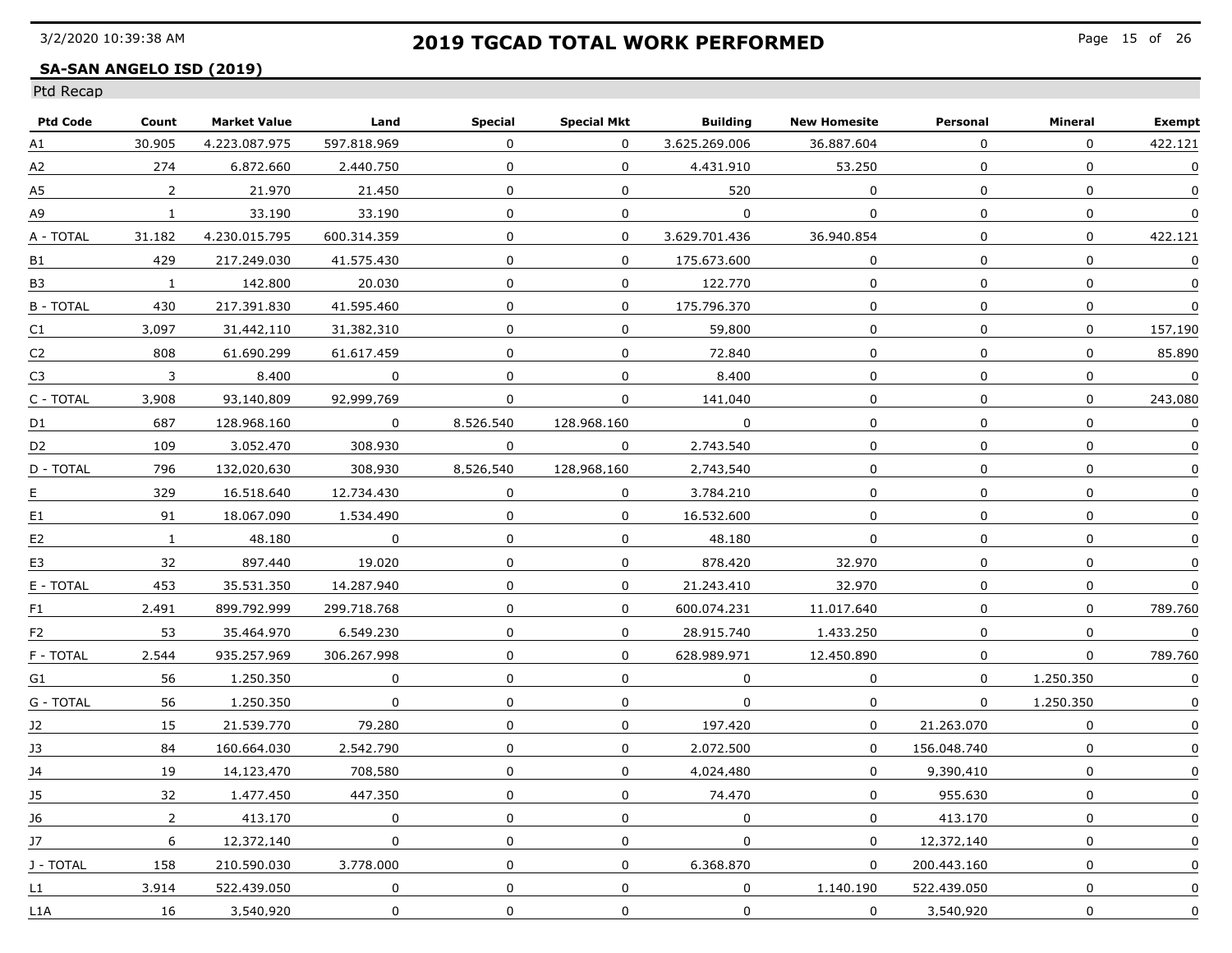| L1M                                    | 94             | 2.261.550     | $\Omega$                            |           | $\Omega$     |                | $\Omega$       | 2,261,550     | $\Omega$     |           |
|----------------------------------------|----------------|---------------|-------------------------------------|-----------|--------------|----------------|----------------|---------------|--------------|-----------|
| L2                                     | 59             | 245.791.480   | $\Omega$                            | $\Omega$  | $\Omega$     | $\Omega$       | $\Omega$       | 245.791.480   | $\Omega$     |           |
| L2E                                    | $\overline{1}$ | 159.251.030   | $\Omega$                            |           | $\Omega$     |                | $\Omega$       | 159.251.030   | $\Omega$     |           |
| L2P                                    | 36             | 5.498.110     |                                     |           | $\Omega$     |                |                | 5.498.110     | $\Omega$     | 34.600    |
| L <sub>2</sub> O                       | 37             | 17.794.900    | 0                                   |           | $\mathbf{0}$ |                | $\Omega$       | 17.794.900    | $\mathbf{0}$ |           |
| L5                                     | $\mathbf{1}$   | 4.188.100     | <sup>n</sup>                        |           | $\Omega$     |                | $\overline{0}$ | 4.188.100     | $\Omega$     |           |
| L - TOTAL                              | 4,158          | 960.765.140   | $\Omega$                            |           | $\mathbf{0}$ |                | 1,140,190      | 960.765.140   | $\Omega$     | 34,600    |
| M1                                     | 759            | 11.038.940    |                                     |           | $\mathbf{0}$ | 11.038.940     | 153,990        |               | $\Omega$     |           |
| M2                                     | $\overline{2}$ | 37.300        | 1.600                               |           | $\Omega$     | 35.700         | $\Omega$       | 0             | <sup>n</sup> |           |
| M - TOTAL                              | 761            | 11.076.240    | 1.600                               | $\Omega$  | $\Omega$     | 11.074.640     | 153.990        | $\Omega$      | $\Omega$     |           |
| $\begin{array}{c c} 0 & 2 \end{array}$ |                | 408.200       | $\begin{matrix} 0 & 0 \end{matrix}$ |           | $\Omega$     | 408.200        | 408.200        |               | n            |           |
| O <sub>1</sub>                         | 834            | 14.927.948    | 13.408.418                          |           | $\Omega$     | 1.519.530      | 1.169.380      |               | $\Omega$     | 104.570   |
| O <sub>2</sub>                         | $\overline{3}$ | 83.360        | 83.360                              | $\Omega$  | $\Omega$     | $\overline{0}$ | $\Omega$       | $\Omega$      | $\Omega$     | $\Omega$  |
| O - TOTAL                              | 839            | 15.419.508    | 13.491.778                          |           | $\Omega$     | 1.927.730      | 1.577.580      | 0             | $\Omega$     | 104.570   |
| S1                                     | 57             | 46.870.030    | $\Omega$                            |           | $\Omega$     |                | $\overline{0}$ | 46.870.030    | $\Omega$     |           |
| S - TOTAL                              | 57             | 46.870.030    | $\mathbf 0$                         |           | $\Omega$     | $\Omega$       | $\overline{0}$ | 46.870.030    | $\Omega$     |           |
| XA                                     |                | 149.680       | 13.860                              |           | $\Omega$     | 135.820        | $\Omega$       |               | $\Omega$     | 149.680   |
| XB                                     | 142            | 41.660        | $\Omega$                            |           | $\Omega$     |                | <sup>n</sup>   | 41.660        | $\Omega$     |           |
| XD                                     |                | 80.802        | 8.088                               |           | $\Omega$     | 72.714         | 72.714         |               | <sup>n</sup> |           |
| XV                                     | 1              | 24.120        | 24.120                              | 0         | $\Omega$     | $\Omega$       | $\Omega$       | 0             | $\mathbf{0}$ | 24.120    |
| X - TOTAL                              | 145            | 296.262       | 46.068                              | $\Omega$  | $\Omega$     | 208.534        | 72.714         | 41.660        | $\mathbf{0}$ | 173.800   |
| MIXED PTD                              | 216            | 36,304,920    | 724,460                             | 2,331,390 | 35.193.090   | 387,370        | 32.970         |               | $\Omega$     |           |
| PTD TOTAL                              | 45.487         | 6.889.625.943 | 1.073.091.902                       | 8.526.540 | 128.968.160  | 4,478,195,541  | 52.369.188     | 1,208,119,990 | 1,250,350    | 1.767.931 |
|                                        |                |               |                                     |           |              |                |                |               |              |           |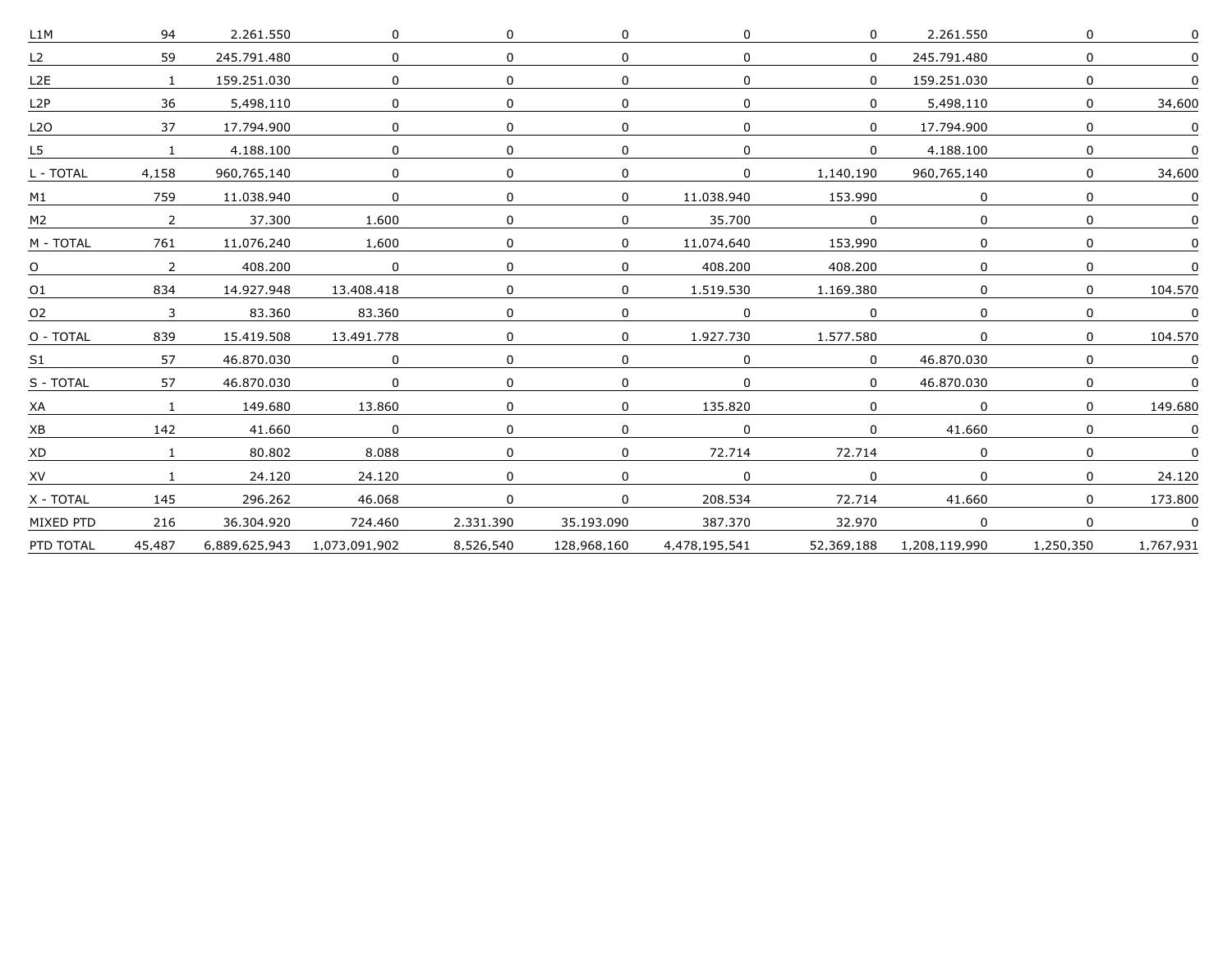### **SC-STERLING COUNTY WATER DIS**

| <b>Ptd Code</b> | Count | Market Value | Land                          | Special            | Special Mkt        | Building | New Homesite | Personal | Mineral   | <b>Exempt</b> |
|-----------------|-------|--------------|-------------------------------|--------------------|--------------------|----------|--------------|----------|-----------|---------------|
|                 |       | 352.520      | 3750                          |                    |                    | 348 770  |              |          |           |               |
| A - TOTAI       |       | 352.520      | 3750<br>--------------------- |                    |                    | 348 770  |              |          |           |               |
|                 |       | 17.805.340   |                               |                    | 711.250 17.805.340 |          |              |          |           |               |
| D - TOTAL       |       | 7 805 340    |                               | 711<br>250         | 17 805 340         |          |              |          |           |               |
|                 |       | 208.900      |                               |                    |                    | ong ann  |              |          |           |               |
| E - TOTAL       |       | 208,900      |                               |                    |                    | 208.900  |              |          |           |               |
|                 | 197   | 1.964.400    |                               |                    |                    |          |              |          | 1 964 400 |               |
| $G - TOTAI$     | 107   | 1 964 400    |                               |                    |                    |          |              |          | 964 400   |               |
| PTD TOTAL       | 247   | 20.331.160   | 3.750                         | 711.250 17.805.340 |                    | 557.670  |              |          | 964 400   |               |
| MIXED PTD       | 3     | 1.007.570    |                               | 137.340            | 1.007.570          |          |              |          |           |               |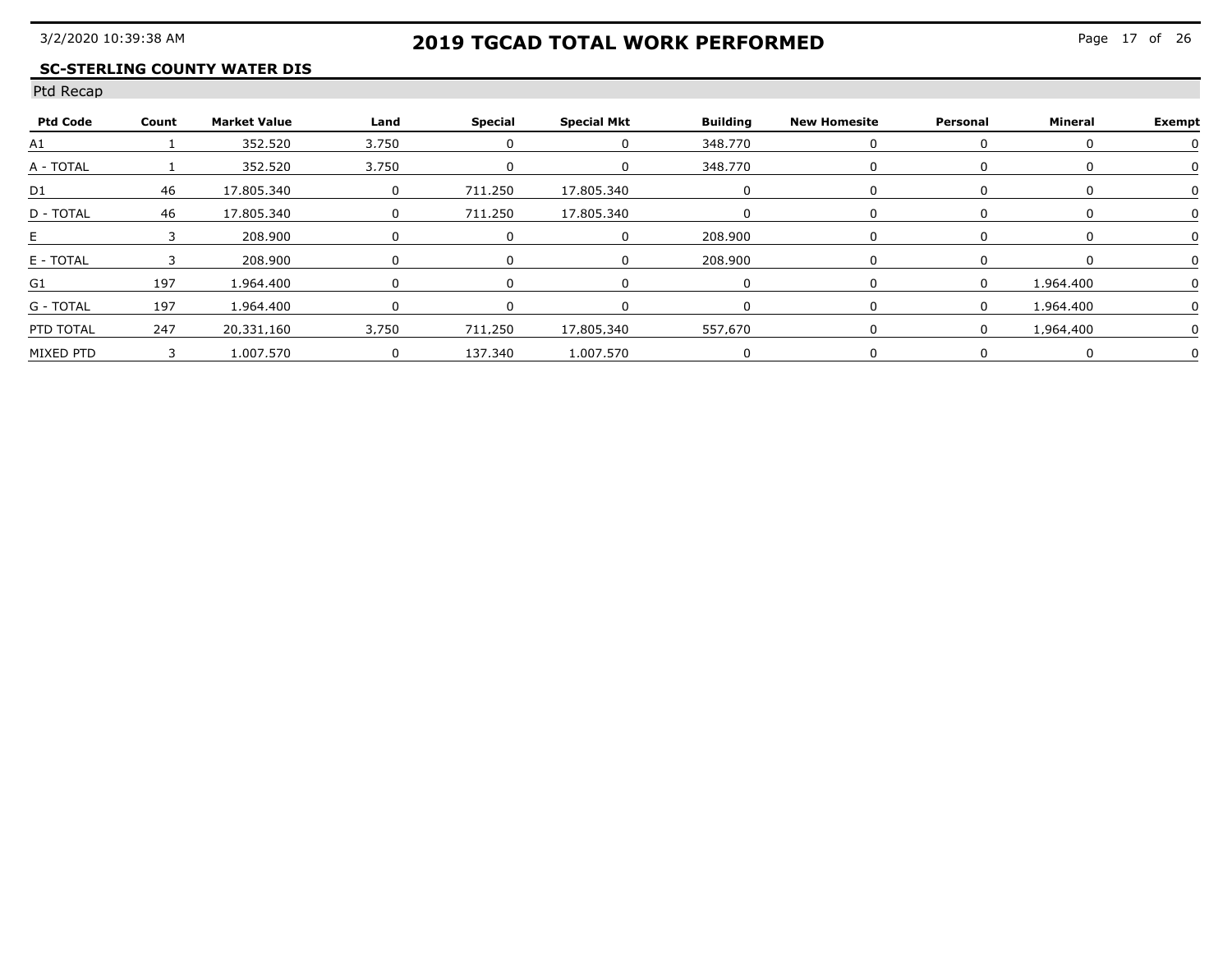### **VB-VERIBEST ISD (2019)**

| <b>Ptd Code</b>  | Count          | <b>Market Value</b> | Land         | Special          | <b>Special Mkt</b> | <b>Building</b> | <b>New Homesite</b> | Personal       | Mineral          | <b>Exempt</b> |
|------------------|----------------|---------------------|--------------|------------------|--------------------|-----------------|---------------------|----------------|------------------|---------------|
| A1               | 251            | 36.154.200          | 5.319.190    | $\mathbf{0}$     | $\Omega$           | 30.835.010      | $\Omega$            | $\Omega$       | $\Omega$         | $\Omega$      |
| A2               | 32             | 2.128.120           | 707.970      | $\mathbf 0$      | $\mathbf 0$        | 1.420.150       | 207.060             | $\mathbf 0$    | $\mathbf{0}$     | $\mathbf{0}$  |
| A - TOTAL        | 283            | 38.282.320          | 6.027.160    | 0                | $\Omega$           | 32.255.160      | 207.060             | $\Omega$       | $\Omega$         | 0             |
| C1               | 34             | 1.196.430           | 1.196.430    | 0                | $\mathbf 0$        | $\Omega$        | $\Omega$            | $\Omega$       | 0                | $\Omega$      |
| C <sub>2</sub>   | 6              | 122.970             | 122.970      | 0                | 0                  | 0               | 0                   | $\mathbf{0}$   | 0                | $\Omega$      |
| C - TOTAL        | 40             | 1,319,400           | 1,319,400    | 0                | $\mathbf 0$        | $\mathbf 0$     | 0                   | 0              | $\mathbf 0$      | 0             |
| D1               | 691            | 154.715.770         | $\mathbf 0$  | 16.659.600       | 154.715.770        | $\mathbf 0$     | $\mathbf 0$         | 0              | $\mathbf 0$      | 0             |
| D <sub>2</sub>   | 149            | 3.647.050           | $\Omega$     | $\Omega$         | $\mathbf 0$        | 3.647.050       | $\Omega$            | 0              | $\mathbf 0$      | 0             |
| D - TOTAL        | 840            | 158.362.820         | $\mathbf 0$  | 16.659.600       | 154.715.770        | 3.647.050       | $\mathbf 0$         | $\mathbf 0$    | $\mathbf{0}$     | 0             |
| E                | 109            | 7.500.480           | 3.964.130    | 0                | $\mathbf 0$        | 3.536.350       | 104.340             | 0              | $\Omega$         | 0             |
| E1               | 130            | 19.348.650          | 1.635.160    | 0                | 0                  | 17.713.490      | 41.530              | 0              | 0                | $\Omega$      |
| E3               | 6              | 235.610             | $\Omega$     | 0                | $\mathbf 0$        | 235.610         | $\Omega$            | 0              | 0                | $\Omega$      |
| E - TOTAL        | 245            | 27.084.740          | 5.599.290    | $\mathbf 0$      | $\Omega$           | 21.485.450      | 145.870             | $\mathbf{0}$   | $\mathbf 0$      | 0             |
| F1               | 19             | 3.453.770           | 720.770      | 0                | $\mathbf 0$        | 2.733.000       | $\mathbf 0$         | $\overline{0}$ | $\mathbf 0$      | $\mathbf 0$   |
| F <sub>2</sub>   | 19             | 8.608.670           | 1.959.430    | 0                | $\mathbf 0$        | 6.649.240       | 201.250             | $\mathbf 0$    | 0                | 0             |
| F - TOTAL        | 38             | 12.062.440          | 2.680.200    | 0                | $\mathbf{0}$       | 9.382.240       | 201.250             | 0              | 0                | 0             |
| G1               | 18             | 79.950              | $\Omega$     | 0                | 0                  | $\mathbf 0$     | $\mathbf 0$         | 0              | 79.950           | 5.900         |
| G - TOTAL        | 18             | 79.950              | $\Omega$     | $\boldsymbol{0}$ | 0                  | $\mathbf 0$     | $\mathbf 0$         | 0              | 79.950           | 5.900         |
| 13               | 10             | 25.817.820          | 247.370      | 0                | $\Omega$           | $\Omega$        | $\mathbf{0}$        | 25.570.450     | 0                | $\mathbf 0$   |
| 14               | $\overline{3}$ | 269.410             | $\mathbf{0}$ | $\mathbf 0$      | $\mathbf 0$        | $\mathbf 0$     | $\Omega$            | 269.410        | $\mathbf{0}$     | $\mathbf{0}$  |
| J6               | $\mathbf{3}$   | 1.094.150           | $\mathbf 0$  | $\pmb{0}$        | 0                  | $\mathbf 0$     | $\mathbf 0$         | 1.094.150      | $\pmb{0}$        | $\mathbf 0$   |
| J - TOTAL        | 16             | 27.181.380          | 247,370      | 0                | 0                  | 0               | 0                   | 26.934.010     | 0                | 0             |
| L1               | 79             | 26.456.150          | 0            | 0                | $\mathbf 0$        | 0               | $\Omega$            | 26.456.150     | 0                | $\Omega$      |
| L2               | 16             | 14.234.490          | 0            | $\boldsymbol{0}$ | 0                  | 0               | 0                   | 14.234.490     | 0                |               |
| L2F              | $\mathbf{1}$   | 530.380             | $\Omega$     | 0                | $\Omega$           | 0               | $\Omega$            | 530.380        | $\Omega$         | 0             |
| L <sub>2</sub> P | $\overline{3}$ | 138.520             | $\mathbf 0$  | 0                | $\mathbf{0}$       | $\Omega$        | $\overline{0}$      | 138.520        | $\mathbf{0}$     | $\Omega$      |
| L <sub>2</sub> O | $\overline{4}$ | 343.790             | 0            | 0                | $\Omega$           | $\mathbf 0$     | $\mathbf 0$         | 343.790        | $\boldsymbol{0}$ | $\Omega$      |
| L - TOTAL        | 103            | 41.703.330          | 0            | 0                | 0                  | $\mathbf 0$     | $\mathbf 0$         | 41.703.330     | $\pmb{0}$        | 0             |
| M1               | 11             | 465,470             | $\mathbf 0$  | 0                | $\mathbf{0}$       | 465,470         | 48,070              | 0              | $\pmb{0}$        | $\mathbf 0$   |
| M - TOTAL        | 11             | 465,470             | $\mathbf 0$  | $\mathbf 0$      | $\mathbf 0$        | 465.470         | 48.070              | 0              | 0                | $\mathbf 0$   |
| S1               | $\overline{2}$ | 3.339.610           | 0            | 0                | $\mathbf{0}$       | $\Omega$        | $\Omega$            | 3.339.610      | 0                | $\Omega$      |
| S - TOTAL        | $\overline{2}$ | 3.339.610           | $\mathbf 0$  | $\mathbf 0$      | $\Omega$           | $\mathbf 0$     | $\Omega$            | 3.339.610      | $\mathbf 0$      | $\mathbf 0$   |
| XB               | $\mathbf{1}$   | 370                 | $\mathbf 0$  | 0                | $\mathbf 0$        | $\mathbf 0$     | $\mathbf{0}$        | 370            | 0                | 0             |
| X - TOTAL        | $\mathbf{1}$   | 370                 | 0            | 0                | 0                  | 0               | $\mathbf{0}$        | 370            | 0                | 0             |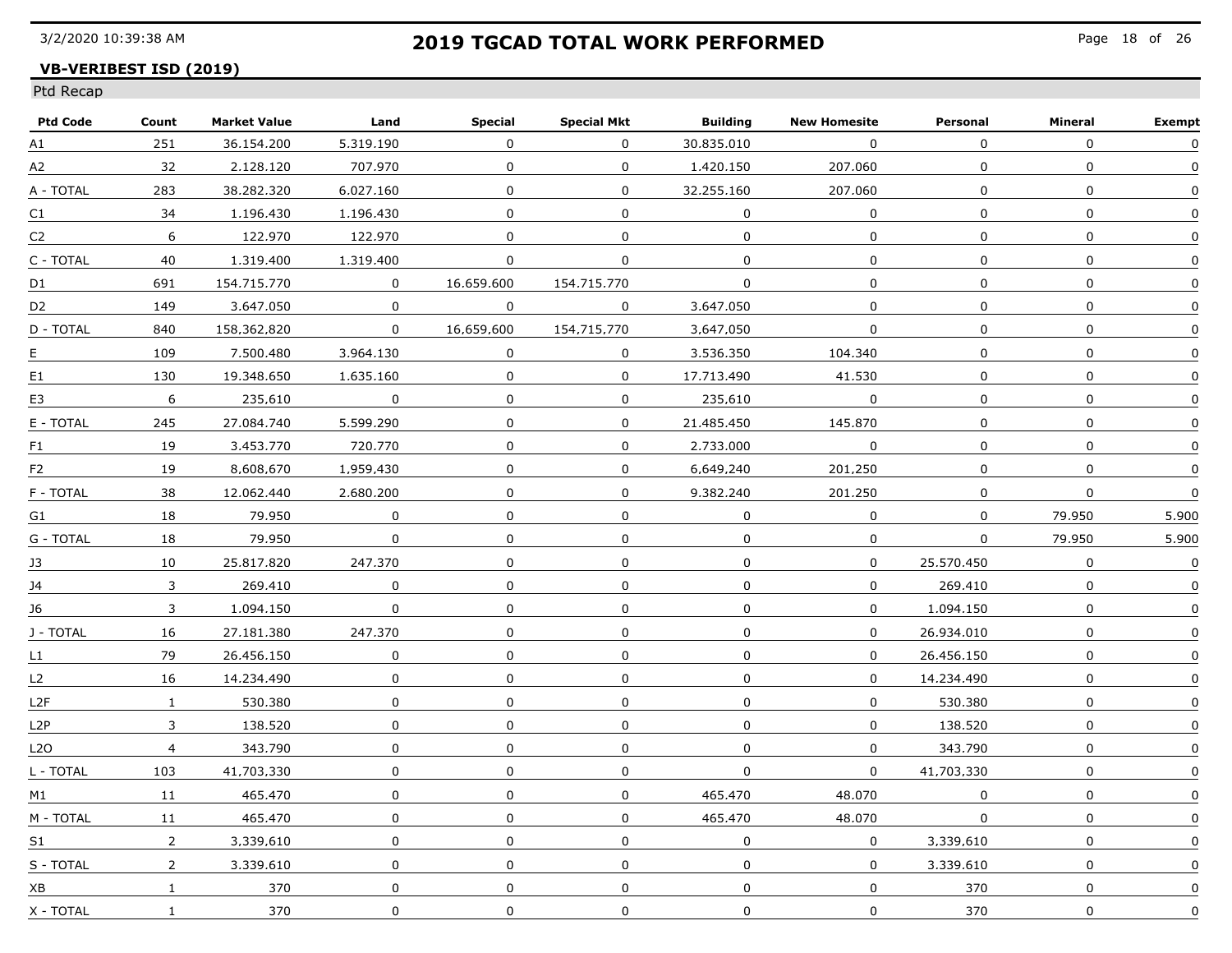| MIXED PTD                   | 201       | $^{\circ}$ 1.50 $^{\circ}$<br>49.8 <sup>F</sup> | 14,900                   | ີ 500 <i>.</i> 480 | .280<br>49 F<br>. . <del>. .</del> | .970     |         |       |        |       |
|-----------------------------|-----------|-------------------------------------------------|--------------------------|--------------------|------------------------------------|----------|---------|-------|--------|-------|
| PTD TOT $\cdot$<br>:) I Д I | $.59^{-}$ | 309.881.830                                     | 73.420<br>ר הח<br>$\sim$ | .600<br>16 659     | $\prime$                           | 370<br>, | 602.250 | 7.320 | 79.950 | 5.900 |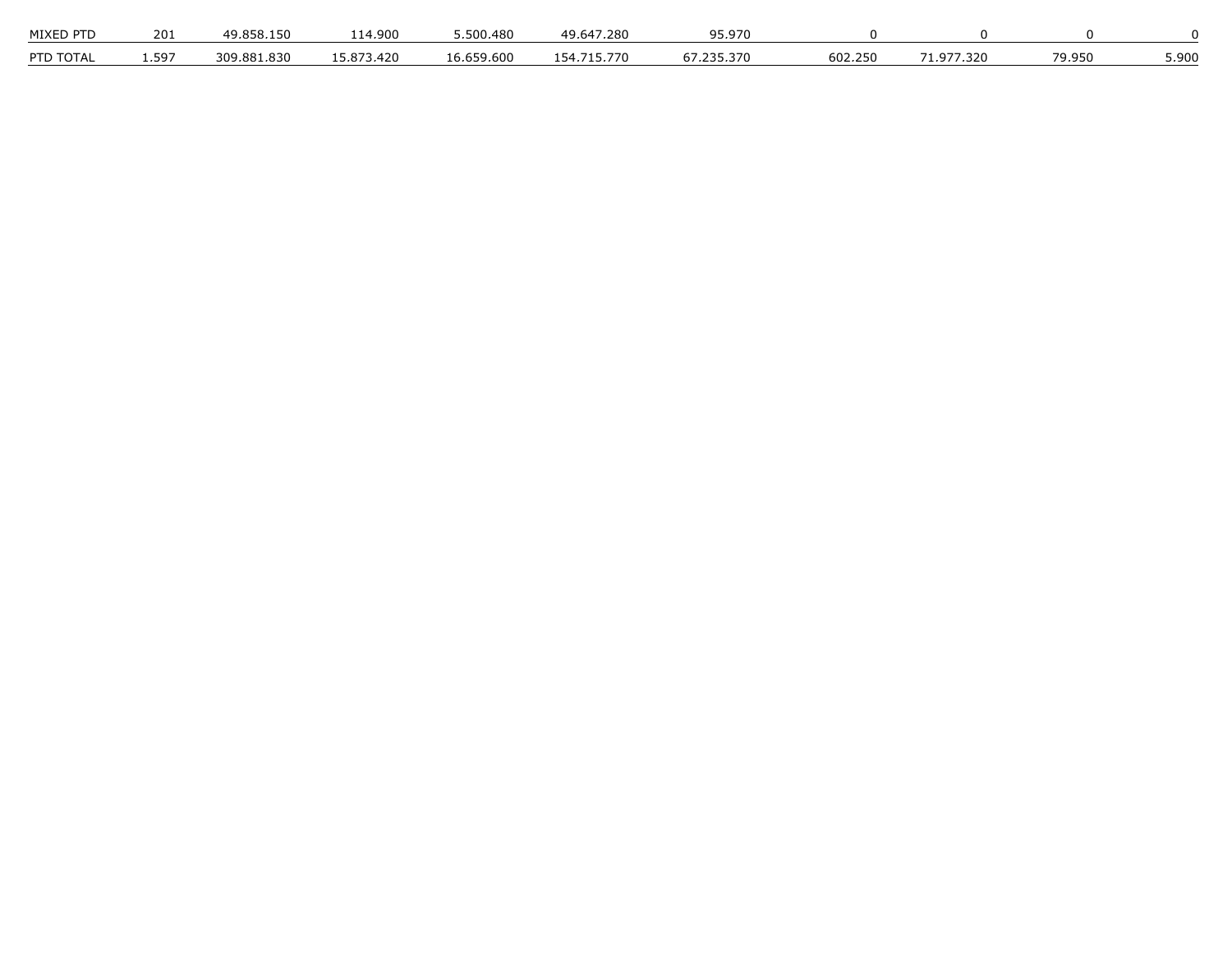### **WL-WALL ISD (2019)**

| <b>Ptd Code</b>  | Count          | <b>Market Value</b> | Land           | Special          | Special Mkt    | <b>Building</b> | <b>New Homesite</b> | Personal     | Mineral     | <b>Exempt</b>    |
|------------------|----------------|---------------------|----------------|------------------|----------------|-----------------|---------------------|--------------|-------------|------------------|
| A1               | 739            | 197.837.850         | 28.192.510     | $\Omega$         | $\Omega$       | 169.645.340     | 1.264.430           | $\Omega$     | $\Omega$    | 0                |
| A2               | 115            | 7.598.640           | 3.351.350      | 0                | $\Omega$       | 4.247.290       | 118.560             | $\Omega$     | $\Omega$    | $\Omega$         |
| А3               | $\mathbf{1}$   | 178.950             | $\Omega$       | 0                | $\Omega$       | 178.950         | $\Omega$            | $\Omega$     | 0           | 0                |
| A - TOTAL        | 855            | 205.615.440         | 31.543.860     | $\Omega$         | $\Omega$       | 174.071.580     | 1.382.990           | 0            | $\Omega$    | $\Omega$         |
| B1               | $\mathbf{1}$   | 83.990              | 100            | $\Omega$         | $\Omega$       | 83.890          | $\mathbf{0}$        | $\Omega$     | 0           | 0                |
| <b>B-TOTAL</b>   | $\mathbf{1}$   | 83.990              | 100            | 0                | $\mathbf 0$    | 83.890          | $\mathbf 0$         | 0            | 0           | 0                |
| C1               | 160            | 3.789.370           | 3.779.270      | $\mathbf 0$      | $\overline{0}$ | 10,100          | $\mathbf 0$         | $\mathbf 0$  | 0           | 0                |
| C2               | 24             | 795.190             | 795.190        | 0                | $\Omega$       | $\Omega$        | $\mathbf{0}$        | $\Omega$     | $\Omega$    | $\mathbf 0$      |
| C - TOTAL        | 184            | 4.584.560           | 4.574.460      | 0                | $\Omega$       | 10.100          | $\Omega$            | $\Omega$     | 0           | 0                |
| D1               | 1.934          | 504.622.630         | $\Omega$       | 44.292.040       | 504.622.630    | $\Omega$        | $\Omega$            | $\Omega$     | $\Omega$    | $\Omega$         |
| D <sub>2</sub>   | 295            | 10.007.820          | $\Omega$       | 0                | $\mathbf{0}$   | 10.007.820      | 617.380             | $\Omega$     | 0           | $\Omega$         |
| D - TOTAL        | 2.229          | 514.630.450         | $\Omega$       | 44.292.040       | 504.622.630    | 10.007.820      | 617.380             | 0            | 0           | $\Omega$         |
| E                | 169            | 13.075.730          | 3.733.880      | $\Omega$         | $\Omega$       | 9.341.850       | 52.390              | $\Omega$     | 0           | 0                |
| E1               | 817            | 183.917.740         | 22.092.210     | 0                | $\overline{0}$ | 161.825.530     | 2.265.910           | $\mathbf 0$  | $\mathbf 0$ | 0                |
| E <sub>2</sub>   | $\overline{2}$ | 79,980              | $\mathbf 0$    | $\mathbf 0$      | $\overline{0}$ | 79.980          | $\mathbf 0$         | $\Omega$     | $\mathbf 0$ | $\mathbf 0$      |
| E3               | 16             | 396.620             | $\Omega$       | $\mathbf 0$      | $\Omega$       | 396.620         | $\Omega$            | $\Omega$     | $\pmb{0}$   | $\Omega$         |
| E - TOTAL        | 1.004          | 197.470.070         | 25.826.090     | $\boldsymbol{0}$ | $\Omega$       | 171.643.980     | 2.318.300           | $\mathbf{0}$ | 0           | $\mathbf 0$      |
| F1               | 123            | 20.515.500          | 4.692.410      | 0                | 0              | 15.823.090      | 0                   | $\Omega$     | 0           | $\Omega$         |
| F <sub>2</sub>   | 13             | 3.214.190           | 810.610        | 0                | $\Omega$       | 2.403.580       | $\Omega$            | $\Omega$     | 0           | $\mathbf{0}$     |
| F - TOTAL        | 136            | 23.729.690          | 5.503.020      | $\mathbf 0$      | $\Omega$       | 18.226.670      | $\Omega$            | $\Omega$     | 0           | $\boldsymbol{0}$ |
| G1               | 297            | 4.324.250           | $\overline{0}$ | $\mathbf 0$      | $\mathbf 0$    | $\mathbf 0$     | $\mathbf 0$         | $\mathbf 0$  | 4.324.250   | 17.700           |
| G - TOTAL        | 297            | 4,324,250           | $\overline{0}$ | 0                | $\mathbf 0$    | $\mathbf 0$     | $\mathbf 0$         | $\mathbf{0}$ | 4,324,250   | 17.700           |
| 13               | 8              | 11.521.940          | 57.420         | 0                | $\mathbf 0$    | $\mathbf{0}$    | $\Omega$            | 11.464.520   | $\Omega$    | 0                |
| 14               | 5              | 754.950             | 18.080         | $\Omega$         | 0              | 12.000          | $\Omega$            | 724.870      | 0           | 0                |
| 16               | 3              | 917.980             | $\Omega$       | 0                | $\Omega$       | 0               | $\Omega$            | 917.980      | 0           | 0                |
| 17               | $\mathbf{1}$   | 101.050             | $\Omega$       | 0                | $\Omega$       | $\mathbf 0$     | $\Omega$            | 101.050      | 0           | 0                |
| J - TOTAL        | 17             | 13.295.920          | 75.500         | 0                | $\Omega$       | 12.000          | $\Omega$            | 13.208.420   | $\Omega$    | 0                |
| L1               | 254            | 27.001.320          | $\mathsf{O}$   | $\pmb{0}$        | $\mathbf 0$    | $\mathbf 0$     | $\mathsf{O}$        | 27.001.320   | 0           | 0                |
| L2               | 16             | 17.168.810          | $\mathbf 0$    | $\mathbf 0$      | $\mathbf 0$    | $\mathbf 0$     | $\mathbf 0$         | 17.168.810   | 0           | $\mathsf 0$      |
| L2P              | 9              | 728.810             | $\mathbf 0$    | $\mathbf 0$      | $\mathbf 0$    | $\mathbf 0$     | $\Omega$            | 728.810      | 0           | $\mathbf 0$      |
| L <sub>2</sub> O | $\overline{4}$ | 1.408.300           | $\Omega$       | 0                | $\mathbf 0$    | $\mathbf 0$     | $\Omega$            | 1.408.300    | 0           | 0                |
| L - TOTAL        | 283            | 46.307.240          | $\Omega$       | $\mathbf 0$      | $\Omega$       | $\Omega$        | $\Omega$            | 46.307.240   | 0           | 0                |
| M1               | 62             | 1.631.420           | $\Omega$       | $\pmb{0}$        | $\mathbf 0$    | 1.631.420       | 237.250             | $\Omega$     | $\Omega$    | $\Omega$         |
| M - TOTAL        | 62             | 1.631.420           | 0              | $\boldsymbol{0}$ | $\mathbf 0$    | 1.631.420       | 237.250             | $\Omega$     | 0           | $\Omega$         |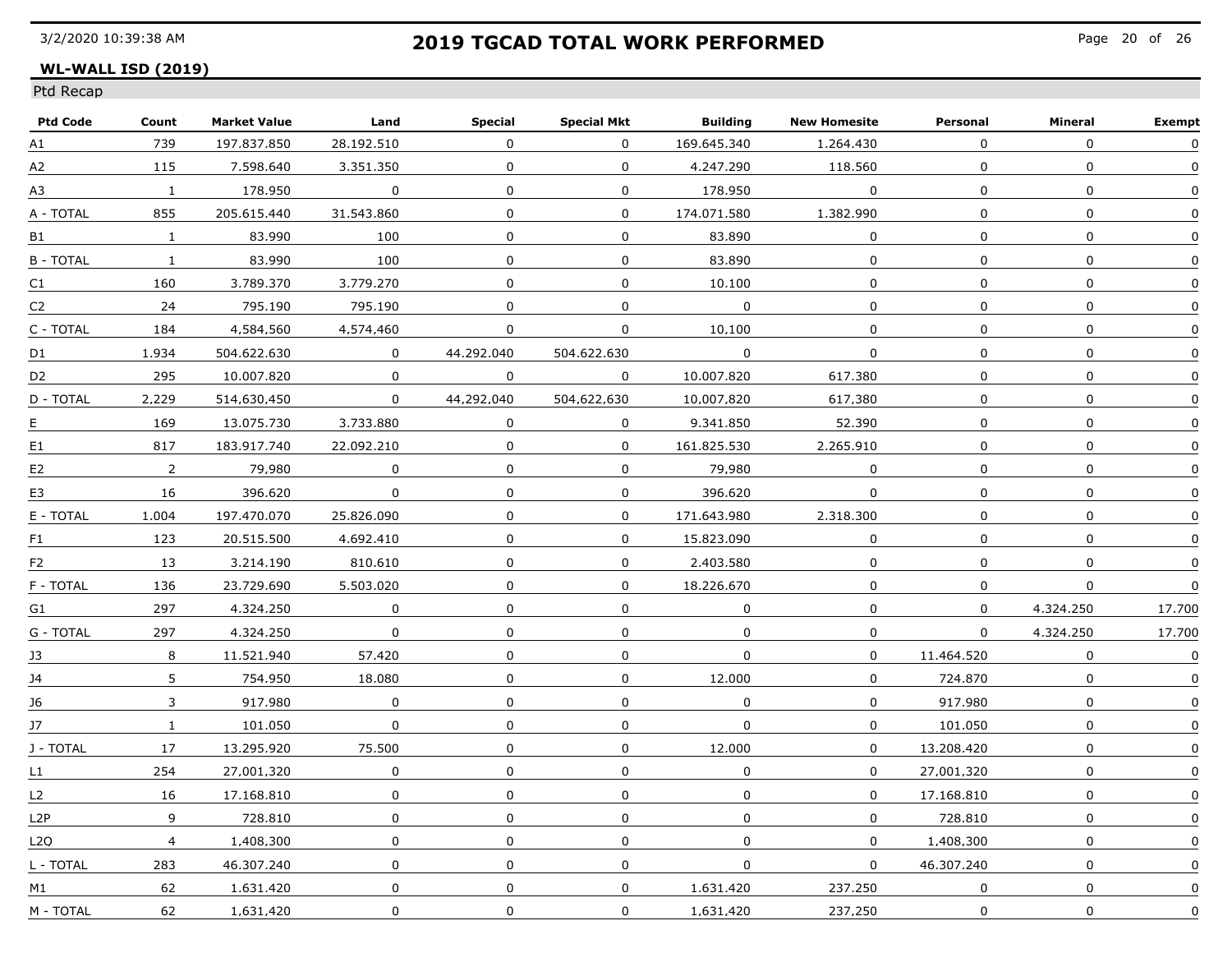| O1        |       | 2.176.210     | 2,176,210  |            |             |             |           |            |           |        |
|-----------|-------|---------------|------------|------------|-------------|-------------|-----------|------------|-----------|--------|
| O - TOTAL |       | 2.176.210     | 2.176.210  |            |             |             |           |            |           |        |
| XB        |       | .610          |            |            |             |             |           | -610       |           |        |
| X - TOTAL |       | .610          |            |            |             |             |           | 610        |           |        |
| MIXFD PTD | 383   | 109.149.740   | 605.030    | 9.873.590  | 108.271.530 | 273.180     | 55 530    |            |           |        |
| PTD TOTAL | 5.197 | 1 013 850 850 | 69.699.240 | 44.292.040 | 504.622.630 | 375.687.460 | 4.555.920 | 59.517.270 | 4 324 250 | 17.700 |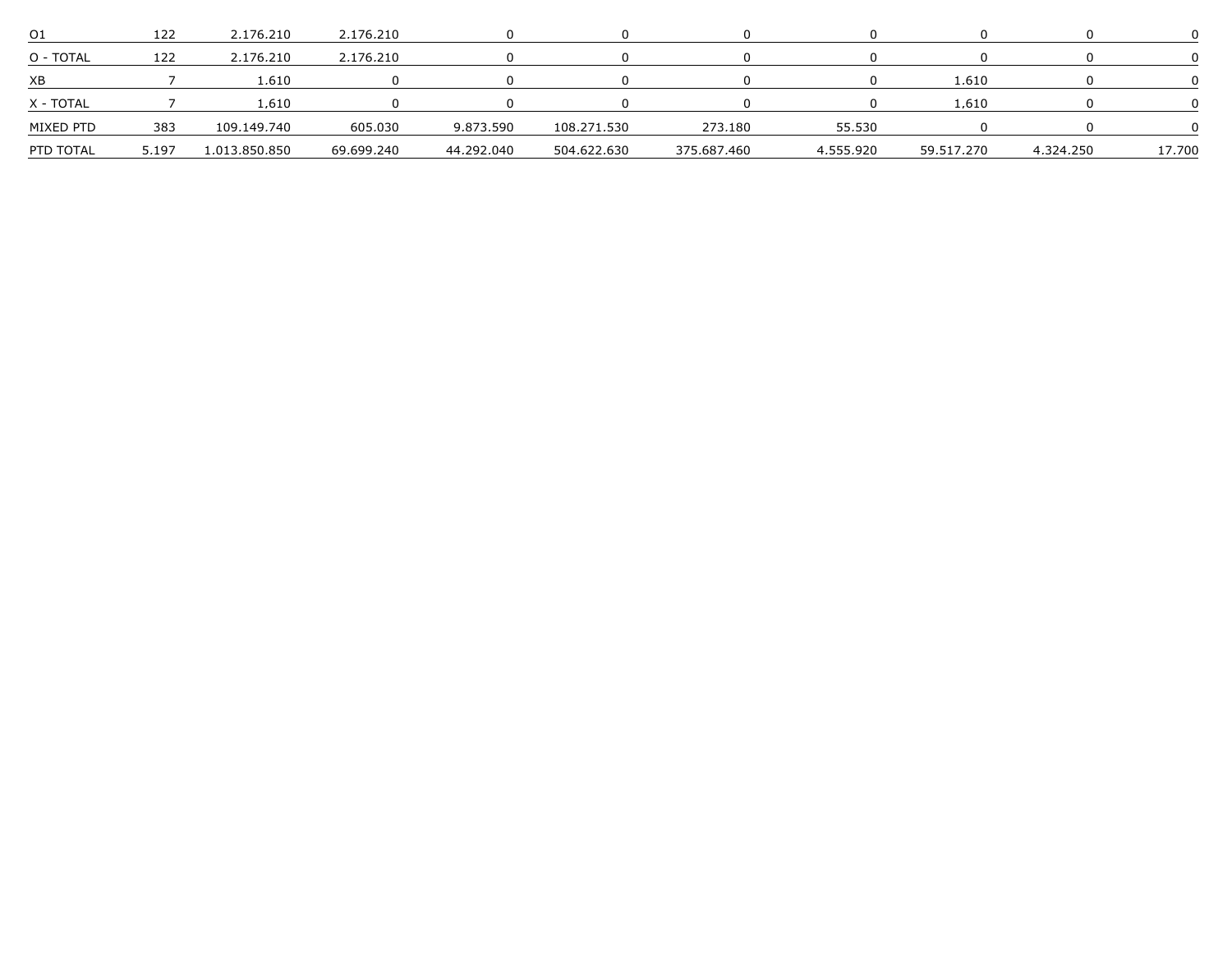### **WV-WATER VALLEY ISD (2019)**

| <b>Ptd Code</b> | Count          | <b>Market Value</b> | Land                    | Special      | <b>Special Mkt</b> | <b>Building</b> | <b>New Homesite</b> | Personal     | Mineral          | <b>Exempt</b>    |
|-----------------|----------------|---------------------|-------------------------|--------------|--------------------|-----------------|---------------------|--------------|------------------|------------------|
| A1              | 467            | 54.454.550          | 9.563.030               | $\Omega$     | $\Omega$           | 44.891.520      | 531.970             | $\Omega$     | $\Omega$         | 0                |
| A2              | 137            | 6.614.610           | 2.851.480               | $\Omega$     | $\Omega$           | 3.763.130       | 129.260             | $\Omega$     | $\mathbf{0}$     | $\mathbf{0}$     |
| А9              | $\mathbf{1}$   | 1.400               | 1.400                   | $\Omega$     | $\mathbf{0}$       | $\Omega$        | $\Omega$            | $\Omega$     | $\boldsymbol{0}$ | $\Omega$         |
| A - TOTAL       | 605            | 61.070.560          | 12.415.910              | $\Omega$     | 0                  | 48.654.650      | 661.230             | $\Omega$     | $\mathbf 0$      | $\mathbf 0$      |
| C <sub>1</sub>  | 337            | 2.212.270           | 2.212.270               | $\Omega$     | $\Omega$           | $\Omega$        | $\Omega$            | $\Omega$     | 0                | 2.490            |
| C2              | 11             | 130,530             | 130,530                 | $\Omega$     | 0                  | $\mathbf{0}$    | 0                   | 0            | $\mathbf 0$      | $\mathbf 0$      |
| C3              | $\overline{3}$ | 9,960               | $\overline{0}$          | $\mathbf 0$  | $\mathbf 0$        | 9.960           | 0                   | $\mathbf 0$  | $\mathbf 0$      | $\mathbf 0$      |
| C - TOTAL       | 351            | 2.352.760           | 2.342.800               | $\Omega$     | $\Omega$           | 9.960           | $\mathbf{0}$        | $\Omega$     | $\Omega$         | 2.490            |
| D1              | 943            | 261.930.250         | $\Omega$                | 11.832.020   | 261.930.250        | $\Omega$        | $\mathbf 0$         | $\Omega$     | $\mathbf 0$      | $\mathbf 0$      |
| D <sub>2</sub>  | 112            | 3.469.140           | $\Omega$                | $\Omega$     | $\Omega$           | 3.469.140       | $\Omega$            | $\Omega$     | $\boldsymbol{0}$ | $\boldsymbol{0}$ |
| D - TOTAL       | 1.055          | 265.399.390         | $\mathbf{0}$            | 11.832.020   | 261.930.250        | 3.469.140       | $\mathbf 0$         | 0            | $\mathbf 0$      | $\mathbf 0$      |
| E               | 168            | 8.661.920           | 4.777.730               | 500          | 22.410             | 3.861.780       | 95.520              | 0            | $\mathbf 0$      | 0                |
| E1              | 82             | 11.953.510          | 811.130                 | $\Omega$     | $\Omega$           | 11.142.380      | 965.600             | $\Omega$     | $\mathbf 0$      | $\Omega$         |
| E2              | 12             | 1.019.880           | 30,000                  | $\Omega$     | $\mathbf 0$        | 989.880         | 104,380             | $\mathbf{0}$ | $\mathbf 0$      | $\Omega$         |
| E3              | 20             | 963.250             | $\overline{\mathbf{0}}$ | $\mathbf 0$  | $\mathbf 0$        | 963.250         | $\mathbf 0$         | 0            | $\mathbf 0$      | $\mathsf 0$      |
| E - TOTAL       | 282            | 22.598.560          | 5.618.860               | 500          | 22.410             | 16.957.290      | 1.165.500           | $\Omega$     | $\mathbf 0$      | $\Omega$         |
| F1              | 17             | 2.161.220           | 315.560                 | $\Omega$     | $\mathbf 0$        | 1.845.660       | $\Omega$            | $\Omega$     | $\mathbf 0$      | $\Omega$         |
| F - TOTAL       | 17             | 2.161.220           | 315.560                 | $\mathbf 0$  | $\mathbf 0$        | 1.845.660       | $\mathbf{0}$        | $\Omega$     | $\mathbf 0$      | $\Omega$         |
| G1              | 907            | 31.702.590          | $\Omega$                | $\Omega$     | $\mathbf{0}$       | $\Omega$        | $\mathbf{0}$        | $\Omega$     | 31.702.590       | 8.700            |
| G - TOTAL       | 907            | 31.702.590          | 0                       | $\Omega$     | $\Omega$           | $\Omega$        | $\Omega$            | $\Omega$     | 31.702.590       | 8.700            |
| J1              | $\mathbf{1}$   | 28,500              | $\mathbf 0$             | $\mathbf 0$  | $\mathsf{O}$       | $\mathbf 0$     | $\mathbf 0$         | 28,500       | $\mathbf 0$      | $\pmb{0}$        |
| J2              | $\overline{2}$ | 43.970              | 1,500                   | $\mathbf 0$  | $\mathbf 0$        | $\overline{0}$  | $\mathbf 0$         | 42,470       | $\pmb{0}$        | $\mathbf 0$      |
| 13              | 5              | 11.997.850          | 116.870                 | 0            | 0                  | $\Omega$        | $\Omega$            | 11.880.980   | $\mathbf 0$      | 0                |
| 14              | $\overline{4}$ | 413.730             | 5.540                   | $\Omega$     | $\Omega$           | 74.080          | $\Omega$            | 334.110      | $\mathbf 0$      | 0                |
| 16              | 9              | 5.779.130           | $\Omega$                | 0            | $\mathbf{0}$       | $\Omega$        | $\Omega$            | 5.779.130    | $\mathbf 0$      | $\Omega$         |
| J - TOTAL       | 21             | 18.263.180          | 123.910                 | $\Omega$     | $\Omega$           | 74.080          | $\Omega$            | 18.065.190   | $\Omega$         | 0                |
| $\mathsf{L}1$   | 51             | 2.109.050           | $\Omega$                | $\mathbf{0}$ | $\mathbf 0$        | $\Omega$        | $\Omega$            | 2.109.050    | $\mathbf{0}$     | $\Omega$         |
| L2              | 9              | 9.446.480           | $\mathbf 0$             | $\mathbf 0$  | $\mathbf 0$        | $\mathbf 0$     | $\overline{0}$      | 9,446,480    | $\mathbf 0$      | $\mathbf 0$      |
| L2L             | $\mathbf{1}$   | 1,000               | $\mathbf 0$             | $\mathbf 0$  | 0                  | 0               | $\mathbf 0$         | 1,000        | $\mathsf{O}$     | $\pmb{0}$        |
| L2P             | $\overline{7}$ | 474,120             | 0                       | $\mathbf 0$  | 0                  | $\Omega$        | $\overline{0}$      | 474.120      | $\pmb{0}$        | $\mathbf 0$      |
| L2O             | 6              | 886.810             | $\Omega$                | 0            | $\Omega$           | $\Omega$        | $\Omega$            | 886.810      | $\mathbf 0$      | 0                |
| L - TOTAL       | 74             | 12.917.460          | $\mathbf{0}$            | $\Omega$     | $\Omega$           | $\Omega$        | $\Omega$            | 12.917.460   | $\mathbf 0$      | $\Omega$         |
| M1              | 33             | 1.148.170           | $\mathbf 0$             | $\mathbf 0$  | $\mathbf 0$        | 1.148.170       | 111.720             | $\Omega$     | $\boldsymbol{0}$ | $\mathbf 0$      |
| M2              | $\mathbf{1}$   | 108.810             | 0                       | 0            | $\Omega$           | 108.810         | $\mathbf 0$         | $\Omega$     | $\mathbf 0$      | $\Omega$         |
|                 |                |                     |                         |              |                    |                 |                     |              |                  |                  |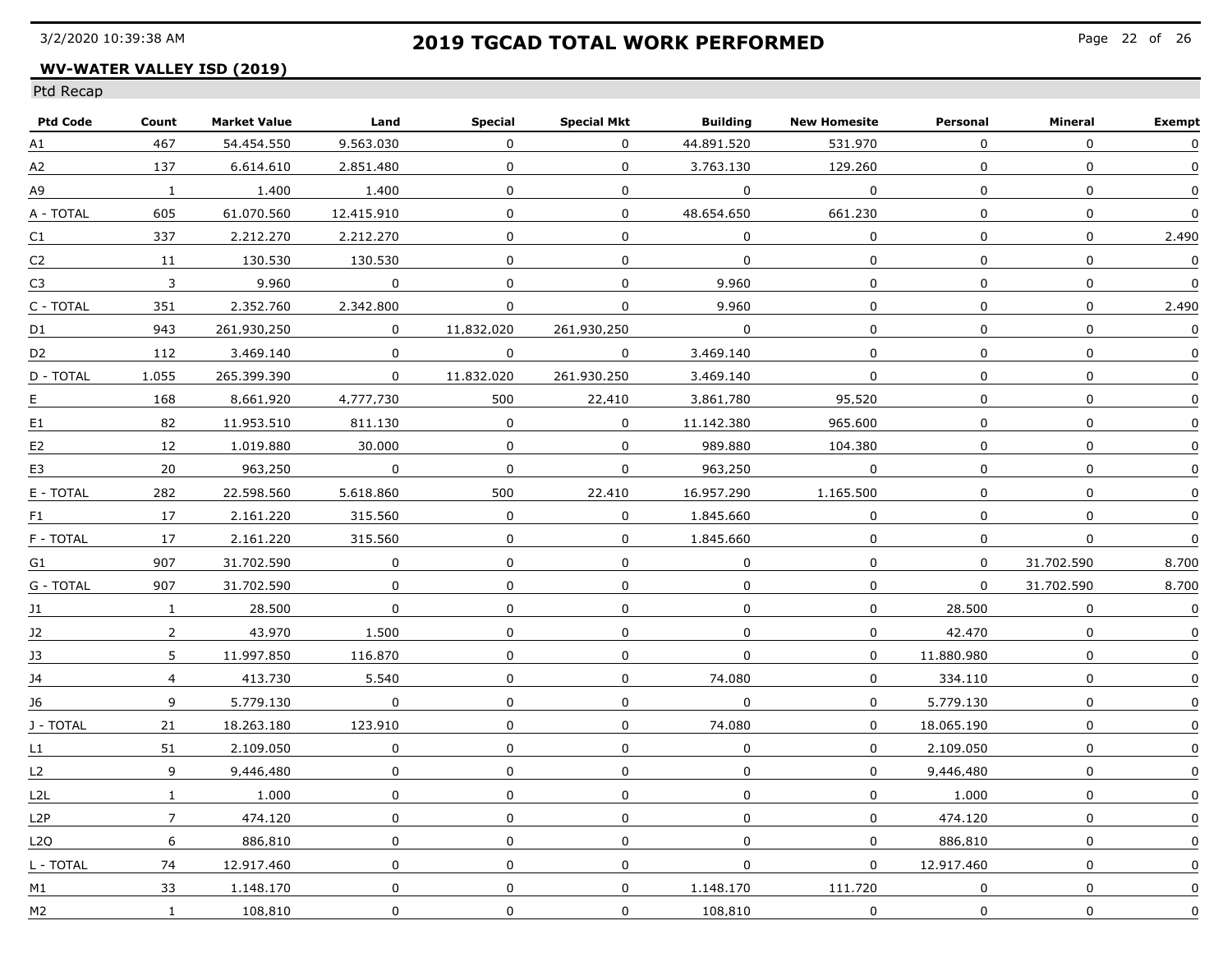|           | 34    |                |                              |            |             | -980       |           |            |            |      |
|-----------|-------|----------------|------------------------------|------------|-------------|------------|-----------|------------|------------|------|
|           |       | 238.960        | 238.960                      |            |             |            |           |            |            |      |
| O - TOTAL | 14    | 238.960        | 238.960                      |            |             |            |           |            |            |      |
| -RO       |       |                |                              |            |             |            |           |            |            |      |
| R - TOTAL |       |                |                              |            |             |            |           |            |            |      |
|           |       | 500            |                              |            |             |            |           |            |            |      |
| X - TOTAI |       | 1 500          |                              |            |             |            |           |            |            | -500 |
| PTD TOTAL | 3,362 | 417,963,160    | 21,057,500                   | 11,832,520 | 261.952.660 | 72.267.760 | 1,938,450 | 30,982,650 | 31 702 590 |      |
| MIXFD PTD |       | 211 41.395.320 | 770.340 2.278.060 40.417.940 |            |             | 207.040    |           |            |            |      |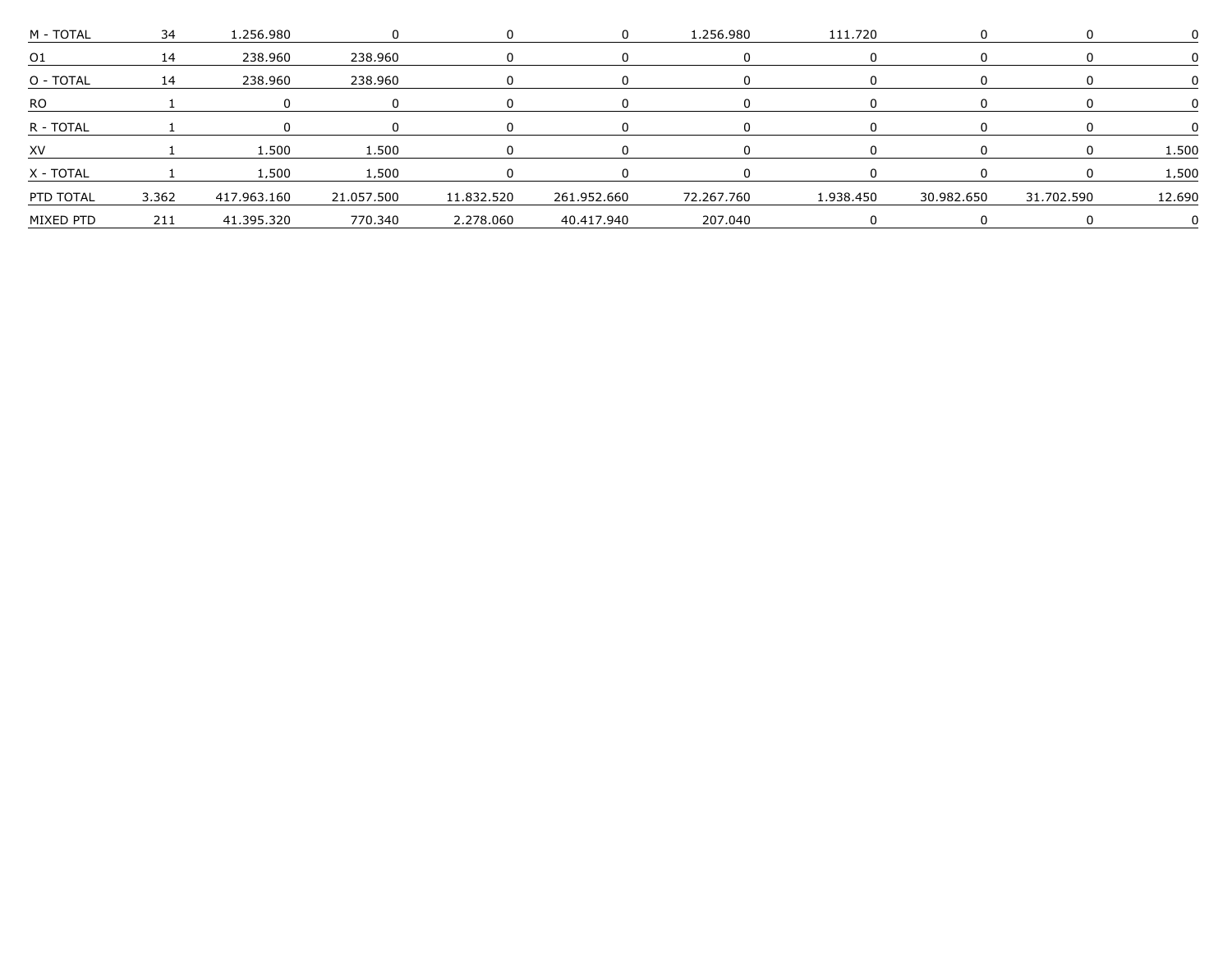### **APR-TOM GREEN CAD (2019)**

| <b>Ptd Code</b> | Count          | <b>Market Value</b> | Land        | Special      | <b>Special Mkt</b> | <b>Building</b> | <b>New Homesite</b> | Personal     | Mineral          | <b>Exempt</b>    |
|-----------------|----------------|---------------------|-------------|--------------|--------------------|-----------------|---------------------|--------------|------------------|------------------|
|                 | $\overline{2}$ | 53.390              | 50.070      | $\Omega$     | 0                  | 3.320           | $\Omega$            | $\Omega$     | 0                | 50.070           |
| - TOTAL         | $\overline{2}$ | 53.390              | 50.070      | $\Omega$     | $\Omega$           | 3.320           | $\Omega$            | $\Omega$     | 0                | 50.070           |
| А1              | 34.927         | 4.921.289.482       | 703.043.250 | $\mathbf 0$  | $\mathbf 0$        | 4.218.246.232   | 48.033.170          | $\Omega$     | $\mathbf 0$      | 495.400          |
| А2              | 1.561          | 72.940.740          | 25.366.970  | $\mathbf 0$  | $\mathbf{0}$       | 47.573.770      | 1.125.230           | $\mathbf{0}$ | 0                | 19.700           |
| А3              | $\overline{2}$ | 255.110             | 76.160      | 0            | 0                  | 178.950         | 0                   | $\Omega$     | $\boldsymbol{0}$ | 0                |
| А5              | $\overline{4}$ | 52,470              | 31,250      | $\mathbf 0$  | 0                  | 21,220          | 0                   | $\mathbf 0$  | $\mathbf 0$      | 0                |
| А9              | 3              | 37.610              | 34,590      | $\mathbf 0$  | 0                  | 3.020           | 0                   | $\mathbf 0$  | $\mathbf 0$      | $\mathbf 0$      |
| A - TOTAL       | 36.497         | 4.994.575.412       | 728.552.220 | $\Omega$     | $\Omega$           | 4.266.023.192   | 49.158.400          | $\Omega$     | $\mathbf{0}$     | 515.100          |
| <b>B1</b>       | 436            | 218.370.600         | 41.685.150  | 0            | $\mathbf{0}$       | 176.685.450     | 0                   | 0            | $\mathbf 0$      | $\mathbf{0}$     |
| <b>B3</b>       | $\mathbf{1}$   | 142.800             | 20.030      | 0            | $\mathbf{0}$       | 122.770         | 0                   | 0            | $\mathbf 0$      | $\Omega$         |
| <b>B-TOTAL</b>  | 437            | 218.513.400         | 41.705.180  | 0            | 0                  | 176.808.220     | 0                   | $\Omega$     | 0                | $\mathbf 0$      |
| C               | $\overline{4}$ | 39.990              | 11.930      | 0            | 0                  | 28.060          | 0                   | 0            | 0                | $\boldsymbol{0}$ |
| C1              | 4.687          | 52.508.500          | 52.349.060  | 0            | $\mathbf{0}$       | 159.440         | 0                   | $\Omega$     | 0                | 178.690          |
| C2              | 918            | 64.953.499          | 64.855.799  | $\mathbf{0}$ | 0                  | 97.700          | 0                   | $\mathbf 0$  | $\mathbf 0$      | 85.890           |
| C3              | 6              | 18,360              | $\mathbf 0$ | $\mathbf 0$  | $\mathbf 0$        | 18,360          | $\mathbf 0$         | $\mathbf 0$  | $\mathbf 0$      | $\overline{0}$   |
| C - TOTAL       | 5.615          | 117.520.349         | 117.216.789 | $\Omega$     | $\mathbf 0$        | 303.560         | $\mathbf 0$         | $\Omega$     | 0                | 264.580          |
| D               | $\mathbf{1}$   | 11.380              | 11.380      | 0            | 0                  | $\mathbf 0$     | 0                   | $\Omega$     | $\pmb{0}$        | $\mathbf{0}$     |
| D1              | 6.543          | 1.513.811.530       | $\Omega$    | 108.972.360  | 1.513.811.530      | $\mathbf 0$     | 0                   | 0            | 0                | 64.660           |
| D <sub>2</sub>  | 1.079          | 33.767.680          | 357.970     | 5.800        | 439.130            | 32.970.580      | 1.308.600           | $\Omega$     | $\mathbf 0$      | $\Omega$         |
| D - TOTAL       | 7.623          | 1.547.590.590       | 369.350     | 108.978.160  | 1.514.250.660      | 32.970.580      | 1.308.600           | $\Omega$     | 0                | 64.660           |
| Ε               | 1.425          | 83,496,210          | 46.518.470  | 500          | 22,410             | 36.955.330      | 450.720             | $\mathbf 0$  | $\mathbf 0$      | 1,680            |
| E1              | 1.479          | 305.309.610         | 31.729.800  | 1,900        | 37,270             | 273.542.540     | 4.119.550           | $\mathbf 0$  | $\mathbf 0$      | $\mathbf 0$      |
| E2              | 58             | 2.677.560           | 111.840     | $\Omega$     | 0                  | 2.565.720       | 179.120             | $\Omega$     | 0                | $\Omega$         |
| E3              | 161            | 4.174.630           | 69.020      | 0            | 0                  | 4.105.610       | 68.230              | 0            | 0                | 0                |
| E - TOTAL       | 3.123          | 395.658.010         | 78.429.130  | 2.400        | 59.680             | 317.169.200     | 4.817.620           | 0            | 0                | 1.680            |
| F1              | 2.781          | 941.931.199         | 309.770.438 | $\Omega$     | $\Omega$           | 632.160.761     | 12.038.810          | $\Omega$     | 0                | 789.760          |
| F2              | 104            | 53.765.070          | 12.308.750  | $\mathbf{0}$ | $\mathbf{0}$       | 41.456.320      | 1.634.500           | $\Omega$     | $\mathbf 0$      | $\overline{0}$   |
| F - TOTAL       | 2.885          | 995.696.269         | 322.079.188 | $\mathbf 0$  | $\overline{0}$     | 673.617.081     | 13,673,310          | 0            | 0                | 789.760          |
| G1              | 1.735          | 48.641.670          | $\mathbf 0$ | $\mathbf 0$  | 0                  | $\mathbf 0$     | $\mathbf 0$         | $\mathbf{0}$ | 48.641.670       | 37.190           |
| G - TOTAL       | 1.735          | 48.641.670          | 0           | $\mathbf 0$  | 0                  | $\mathbf 0$     | 0                   | $\Omega$     | 48.641.670       | 37,190           |
| 11              | 5              | 1.690.940           | 21.580      | 0            | 0                  | 8.260           | $\Omega$            | 1.661.100    | 0                | 0                |
| 12              | 17             | 21.583.740          | 80.780      | $\Omega$     | $\mathbf{0}$       | 197.420         | $\Omega$            | 21.305.540   | $\mathbf 0$      | 0                |
| 13              | 127            | 243.560.310         | 3.017.640   | $\mathbf 0$  | $\mathbf 0$        | 2.072.500       | 0                   | 238.470.170  | $\boldsymbol{0}$ | 0                |
| 14              | 38             | 16.493.540          | 736.700     | 0            | 0                  | 4.110.560       | 0                   | 11.646.280   | 0                | $\Omega$         |